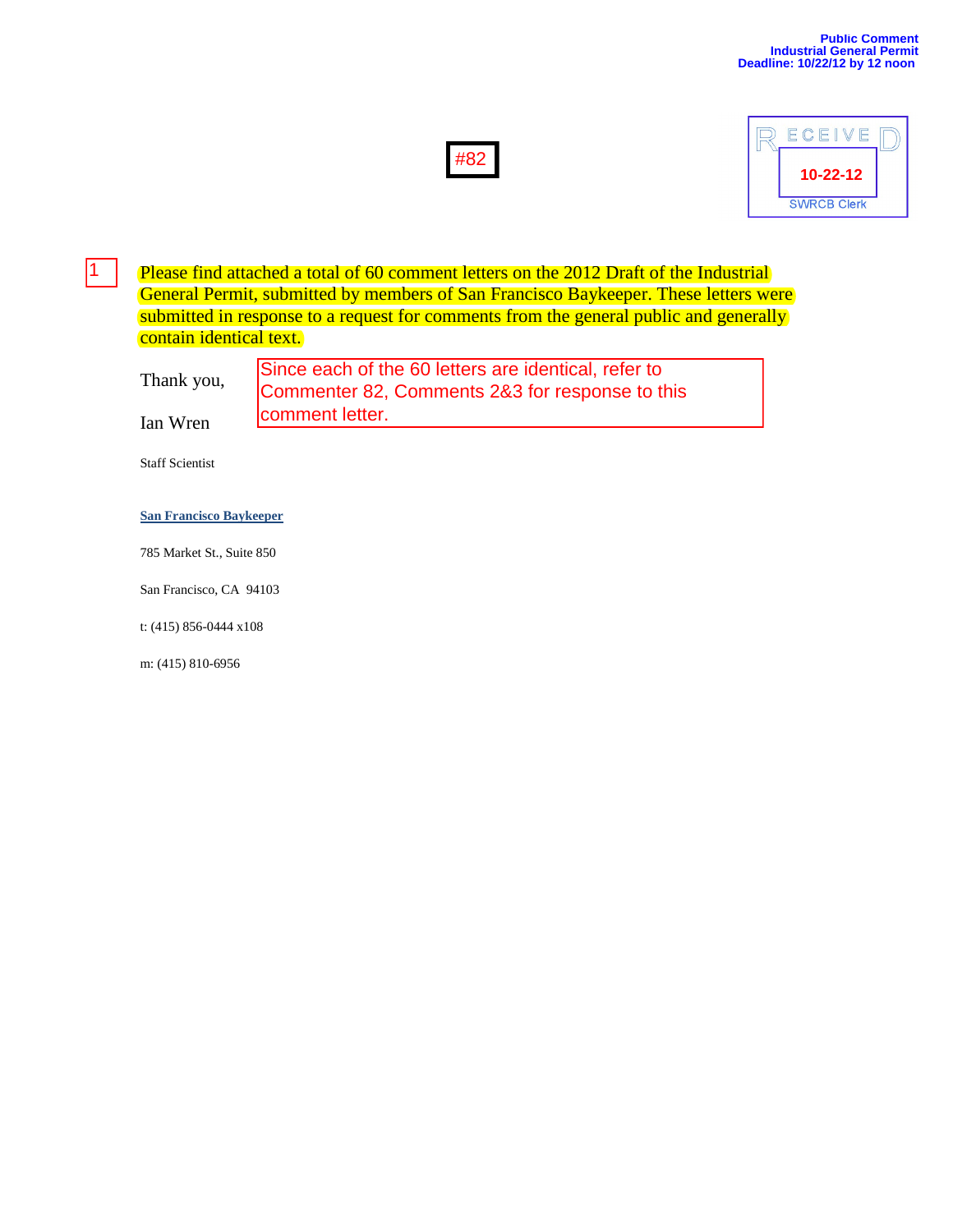SEARCH

### San Francisco Bay's pollution watchdog since 1989

Our Work News Take Action About Donate

# Submission #1730

Previous submission (/node/89844/submission/1729) Next submission (/node/89844/submission/1731)

Submission information

Form: Action Alert: Urge the State Water Board to Clean Up Industrial Pollution (/content/action-alert-urge-state-water-board-clean-industrial-pollution) Submitted by Visitor Wednesday, October 17, 2012 - 10:10 108.212.158.78

#### **First Name:**

Charles

#### **Last Name:** Jones

**Email Address:** ctjones63@yahoo.com

**Email Type:** Work

**Street Address:** 710 Santa Maria Ave

**Street Address 2 (Apt, Suite):**

**City:** Los Osos

**State: California** 

**Zip Code:** 93402

**Address Type:**

Work

3

### **Message to the Board:**

I am writing to urge the State Water Board to update the Industrial General Stormwater Permit by adding clear and enforceable limits on pollution. Runoff from industrial facilities can contain heavy metals such as lead, zinc, and copper. These pollutants are highly toxic and endanger the health of California communities and watersheds. Unfortunately, after a revision process that has taken more than two years of work, the Board is now in danger of caving to industry pressure. Many aspects of the permit reflect a step backward from the current permit, and even the 2011 draft permit.

I urge the State Water Board to work with staff to develop a streamlined permit that is clear and enforceable, and requires industrial facilities to collect accurate data about the pollutants they allow to enter San Francisco Bay and other state waterways. California needs clear limits on the amount of storm water pollutants discharged into our water bodies in order to provide dischargers with a clear path to compliance, and facilitate efficient enforcement by the State and Regional Water Boards. Please develop a strong, enforceable Industrial Stormwater Permit that helps ensure that California waterways are safe and healthy for wildlife, recreational users and all California communities. Message to the Board: Constrained by distribute in the method in the method in the method in the method in the method in the method in the method in the method in the method in the method in the method in the method in the

Thank you.

Previous submission (/node/89844/submission/1729) Next submission (/node/89844/submission/1731)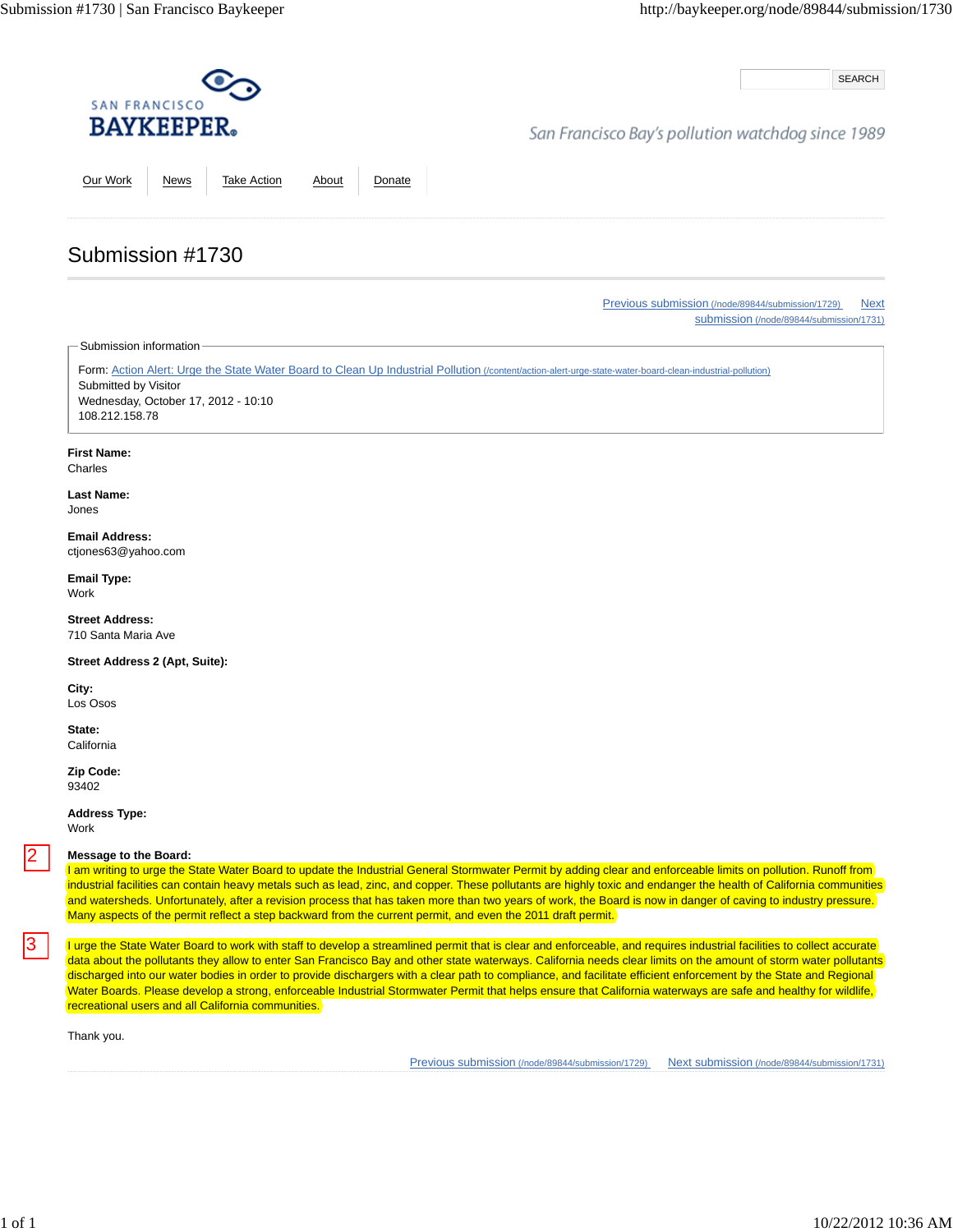SEARCH

## San Francisco Bay's pollution watchdog since 1989

Our Work News Take Action About Donate

# Submission #1731

Previous submission (/node/89844/submission/1730) Next submission (/node/89844/submission/1732)

Submission information

Form: Action Alert: Urge the State Water Board to Clean Up Industrial Pollution (/content/action-alert-urge-state-water-board-clean-industrial-pollution) Submitted by Visitor Wednesday, October 17, 2012 - 10:13 208.80.185.15

### **First Name:**

Alison

**Last Name:** Voss

**Email Address:** alisonvoss@gmail.com

**Email Type:** Home

**Street Address:** 308 Jackson St

**Street Address 2 (Apt, Suite):** #105

**City: Oakland** 

**State: California** 

**Zip Code:** 94607

**Address Type:** Home

#### **Message to the Board:**

I am writing to urge the State Water Board to update the Industrial General Stormwater Permit by adding clear and enforceable limits on pollution. Runoff from industrial facilities can contain heavy metals such as lead, zinc, and copper. These pollutants are highly toxic and endanger the health of California communities and watersheds. Unfortunately, after a revision process that has taken more than two years of work, the Board is now in danger of caving to industry pressure. Many aspects of the permit reflect a step backward from the current permit, and even the 2011 draft permit.

I urge the State Water Board to work with staff to develop a streamlined permit that is clear and enforceable, and requires industrial facilities to collect accurate data about the pollutants they allow to enter San Francisco Bay and other state waterways. California needs clear limits on the amount of storm water pollutants discharged into our water bodies in order to provide dischargers with a clear path to compliance, and facilitate efficient enforcement by the State and Regional Water Boards. Please develop a strong, enforceable Industrial Stormwater Permit that helps ensure that California waterways are safe and healthy for wildlife, recreational users and all California communities.

Thank you.

Previous submission (/node/89844/submission/1730) Next submission (/node/89844/submission/1732)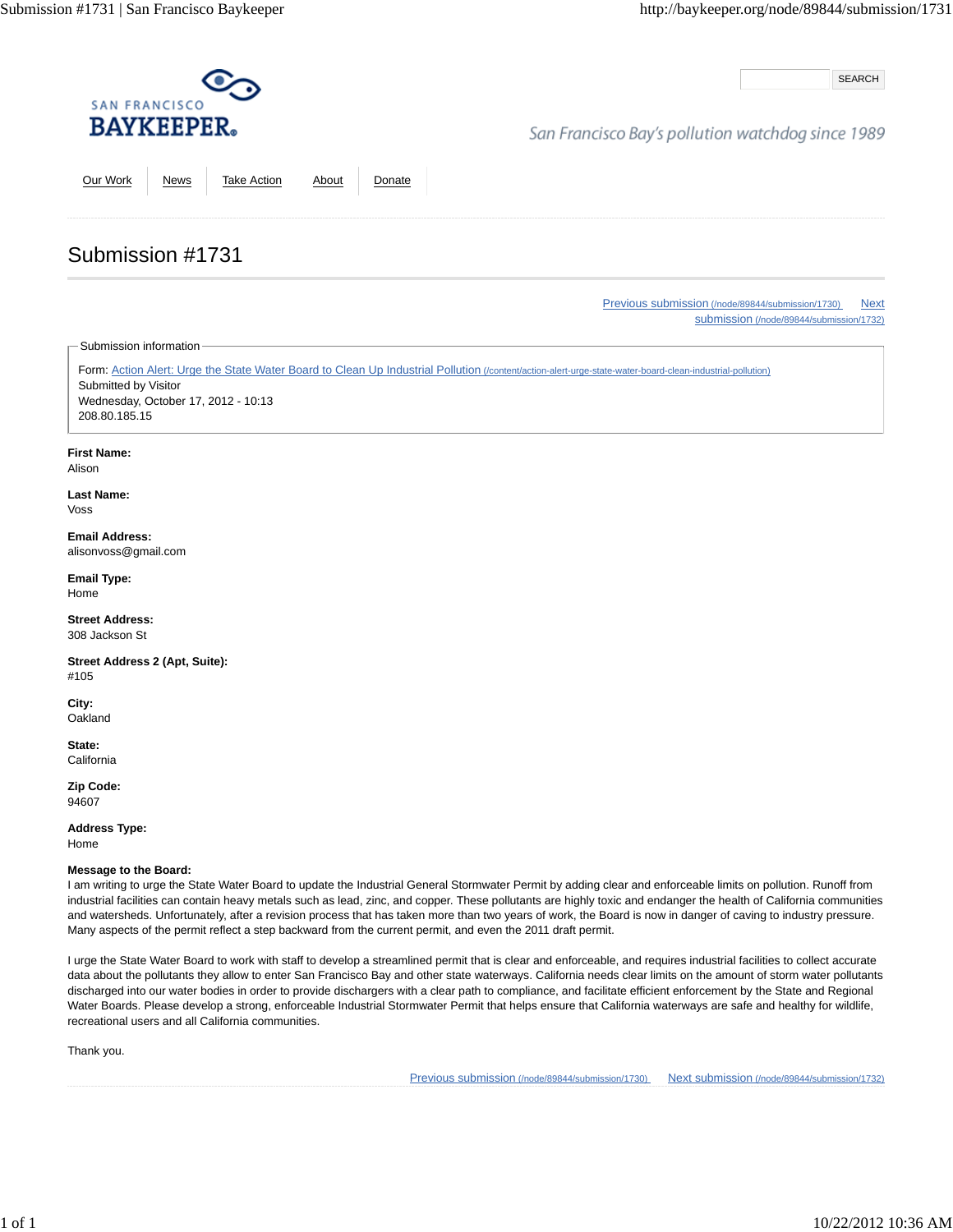SEARCH

## San Francisco Bay's pollution watchdog since 1989

Our Work News Take Action About Donate

# Submission #1732

Previous submission (/node/89844/submission/1731) Next submission (/node/89844/submission/1733)

Submission information

Form: Action Alert: Urge the State Water Board to Clean Up Industrial Pollution (/content/action-alert-urge-state-water-board-clean-industrial-pollution) Submitted by Visitor Wednesday, October 17, 2012 - 10:14 71.198.140.242

### **First Name:**

Robert

**Last Name:** Blomberg

#### **Email Address:** bobblom@pacbell.net

**Email Type:** Home

**Street Address:** 706 Hilldale Avenue

**Street Address 2 (Apt, Suite):**

**City:** Berkeley

**State: California** 

**Zip Code:** 94708

**Address Type:** Home

**Message to the Board:**

I am writing to urge the State Water Board to update the Industrial General Stormwater Permit by adding clear and enforceable limits on pollution. Runoff from industrial facilities can contain heavy metals such as lead, zinc, and copper. These pollutants are highly toxic and endanger the health of California communities and watersheds. Unfortunately, after a revision process that has taken more than two years of work, the Board is now in danger of caving to industry pressure. Many aspects of the permit reflect a step backward from the current permit, and even the 2011 draft permit.

I urge the State Water Board to work with staff to develop a streamlined permit that is clear and enforceable, and requires industrial facilities to collect accurate data about the pollutants they allow to enter San Francisco Bay and other state waterways. California needs clear limits on the amount of storm water pollutants discharged into our water bodies in order to provide dischargers with a clear path to compliance, and facilitate efficient enforcement by the State and Regional Water Boards. Please develop a strong, enforceable Industrial Stormwater Permit that helps ensure that California waterways are safe and healthy for wildlife, recreational users and all California communities.

Thank you.

Previous submission (/node/89844/submission/1731) Next submission (/node/89844/submission/1733)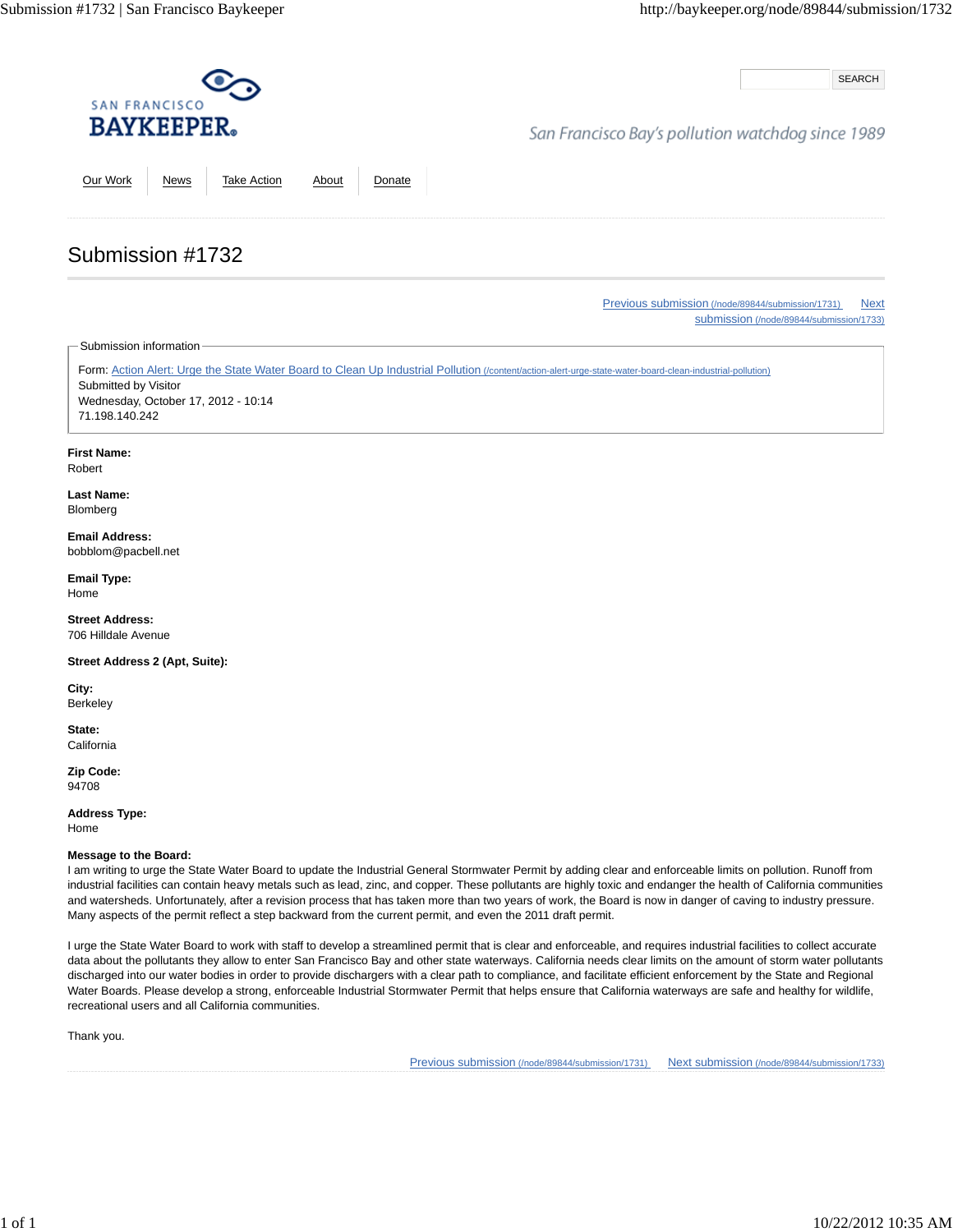SEARCH

## San Francisco Bay's pollution watchdog since 1989

Our Work News Take Action About Donate

Previous submission (/node/89844/submission/1732) Next submission (/node/89844/submission/1734)

Submission information

Submission #1733

Form: Action Alert: Urge the State Water Board to Clean Up Industrial Pollution (/content/action-alert-urge-state-water-board-clean-industrial-pollution) Submitted by Visitor Wednesday, October 17, 2012 - 10:17 50.136.228.165

**First Name:**

Dian

**Last Name:** Blomquist

**Email Address:** dian@dblomquist.com

**Email Type:** Home

**Street Address:** 1632 Taylor St.

**Street Address 2 (Apt, Suite):** #3

**City:** San Francisco

**State: California** 

**Zip Code:** 94133

**Address Type:** Home

#### **Message to the Board:**

I am writing to urge the State Water Board to update the Industrial General Stormwater Permit by adding clear and enforceable limits on pollution. Runoff from industrial facilities can contain heavy metals such as lead, zinc, and copper. These pollutants are highly toxic and endanger the health of California communities and watersheds. Unfortunately, after a revision process that has taken more than two years of work, the Board is now in danger of caving to industry pressure. Many aspects of the permit reflect a step backward from the current permit, and even the 2011 draft permit.

I urge the State Water Board to work with staff to develop a streamlined permit that is clear and enforceable, and requires industrial facilities to collect accurate data about the pollutants they allow to enter San Francisco Bay and other state waterways. California needs clear limits on the amount of storm water pollutants discharged into our water bodies in order to provide dischargers with a clear path to compliance, and facilitate efficient enforcement by the State and Regional Water Boards. Please develop a strong, enforceable Industrial Stormwater Permit that helps ensure that California waterways are safe and healthy for wildlife, recreational users and all California communities.

Thank you.

Previous submission (/node/89844/submission/1732) Next submission (/node/89844/submission/1734)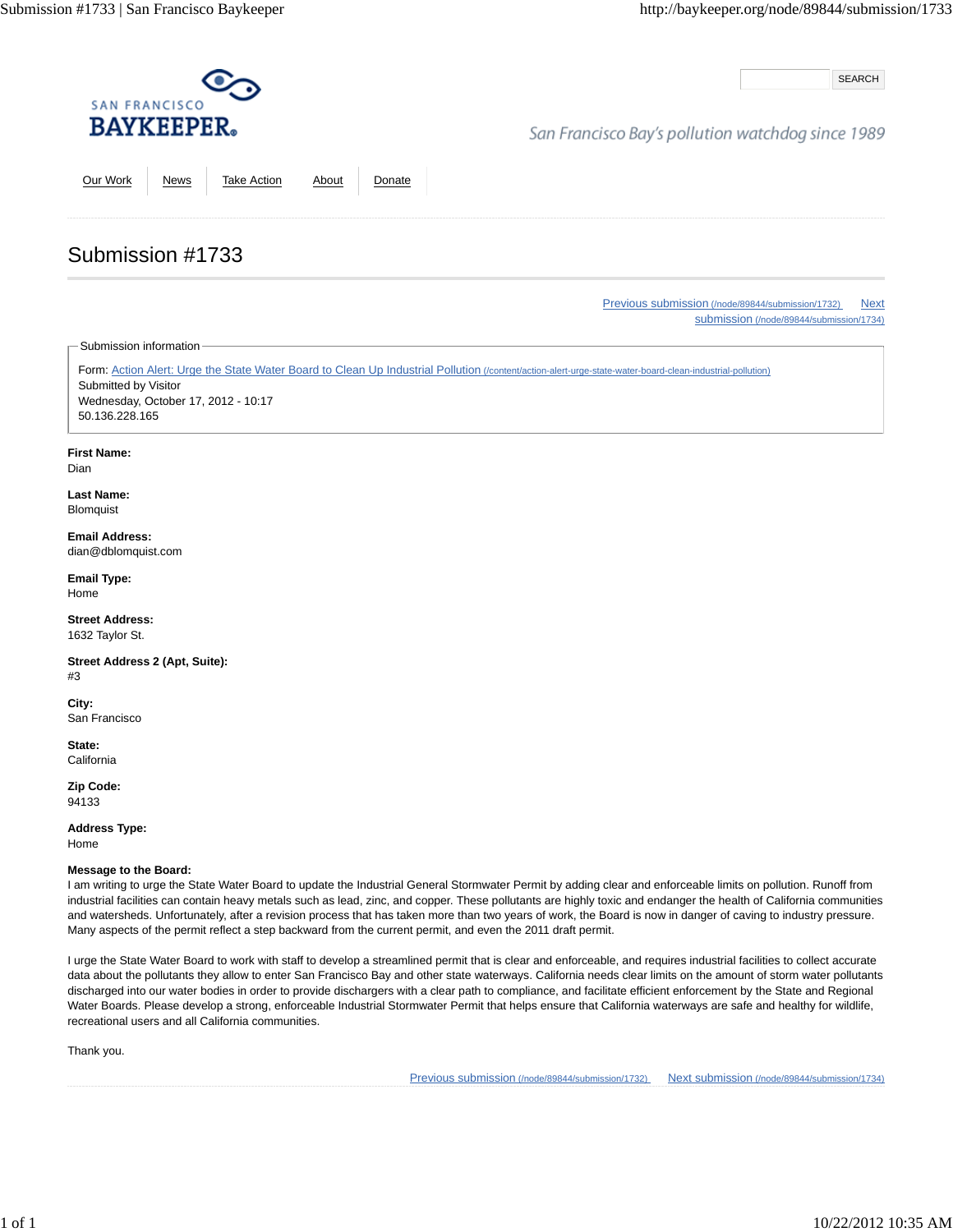SEARCH

## San Francisco Bay's pollution watchdog since 1989

Our Work News Take Action About Donate

Previous submission (/node/89844/submission/1733) Next submission (/node/89844/submission/1735)

Submission information

Submission #1734

Form: Action Alert: Urge the State Water Board to Clean Up Industrial Pollution (/content/action-alert-urge-state-water-board-clean-industrial-pollution) Submitted by Visitor Wednesday, October 17, 2012 - 10:19 69.107.89.25

#### **First Name:**

amanda

**Last Name:** Wallace

**Email Address:** mandywallace@sbcglobal.net

**Email Type:** Home

**Street Address:** 3299 Arizona St.

**Street Address 2 (Apt, Suite):**

**City: Oakland** 

**State: California** 

**Zip Code:** 94602

**Address Type:** Home

### **Message to the Board:**

I am writing to urge the State Water Board to update the Industrial General Stormwater Permit by adding clear and enforceable limits on pollution. Runoff from industrial facilities can contain heavy metals such as lead, zinc, and copper. These pollutants are highly toxic and endanger the health of California communities and watersheds. Unfortunately, after a revision process that has taken more than two years of work, the Board is now in danger of caving to industry pressure. Many aspects of the permit reflect a step backward from the current permit, and even the 2011 draft permit.

I urge the State Water Board to work with staff to develop a streamlined permit that is clear and enforceable, and requires industrial facilities to collect accurate data about the pollutants they allow to enter San Francisco Bay and other state waterways. California needs clear limits on the amount of storm water pollutants discharged into our water bodies in order to provide dischargers with a clear path to compliance, and facilitate efficient enforcement by the State and Regional Water Boards. Please develop a strong, enforceable Industrial Stormwater Permit that helps ensure that California waterways are safe and healthy for wildlife, recreational users and all California communities.

We, the citizens, are counting on you to enforce our laws.

Thank you.

Previous submission (/node/89844/submission/1733) Next submission (/node/89844/submission/1735)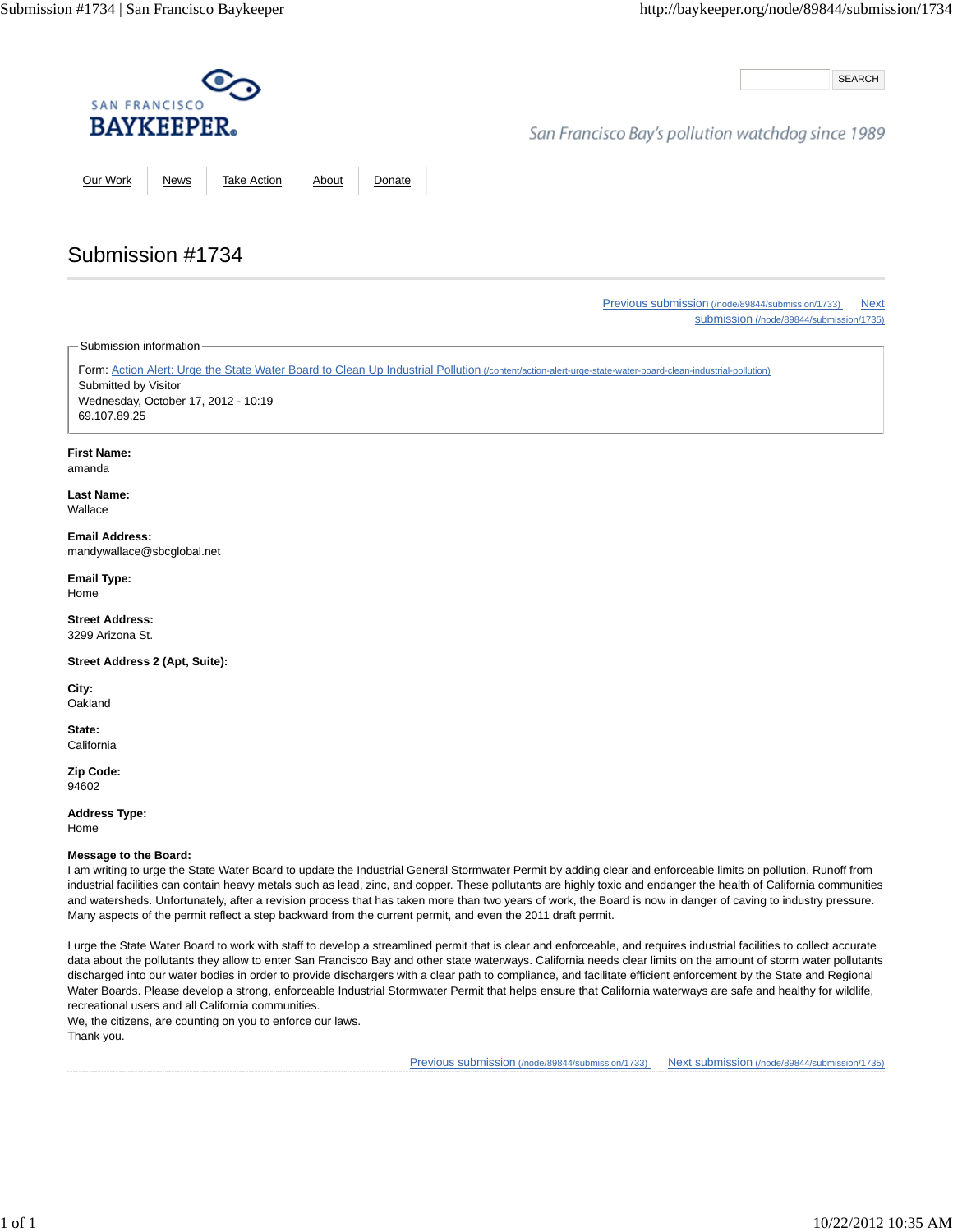SEARCH

## San Francisco Bay's pollution watchdog since 1989

Our Work News Take Action About Donate

Previous submission (/node/89844/submission/1734) Next submission (/node/89844/submission/1736)

Submission information

Submission #1735

Form: Action Alert: Urge the State Water Board to Clean Up Industrial Pollution (/content/action-alert-urge-state-water-board-clean-industrial-pollution) Submitted by Visitor Wednesday, October 17, 2012 - 10:20 12.158.247.130

### **First Name:**

Eric

**Last Name: Tilenius** 

**Email Address:** eric@tilenius.com

**Email Type:** Home

**Street Address:** 30 Drayton Rd

**Street Address 2 (Apt, Suite):**

**City:** Hillsborough

**State: California** 

**Zip Code:** 94010

**Address Type:**

Home

### **Message to the Board:**

I am writing to urge the State Water Board to update the Industrial General Stormwater Permit by adding clear and enforceable limits on pollution. Runoff from industrial facilities can contain heavy metals such as lead, zinc, and copper. These pollutants are highly toxic and endanger the health of California communities and watersheds. Unfortunately, after a revision process that has taken more than two years of work, the Board is now in danger of caving to industry pressure. Many aspects of the permit reflect a step backward from the current permit, and even the 2011 draft permit.

I urge the State Water Board to work with staff to develop a streamlined permit that is clear and enforceable, and requires industrial facilities to collect accurate data about the pollutants they allow to enter San Francisco Bay and other state waterways. California needs clear limits on the amount of storm water pollutants discharged into our water bodies in order to provide dischargers with a clear path to compliance, and facilitate efficient enforcement by the State and Regional Water Boards. Please develop a strong, enforceable Industrial Stormwater Permit that helps ensure that California waterways are safe and healthy for wildlife, recreational users and all California communities.

Thank you.

Previous submission (/node/89844/submission/1734) Next submission (/node/89844/submission/1736)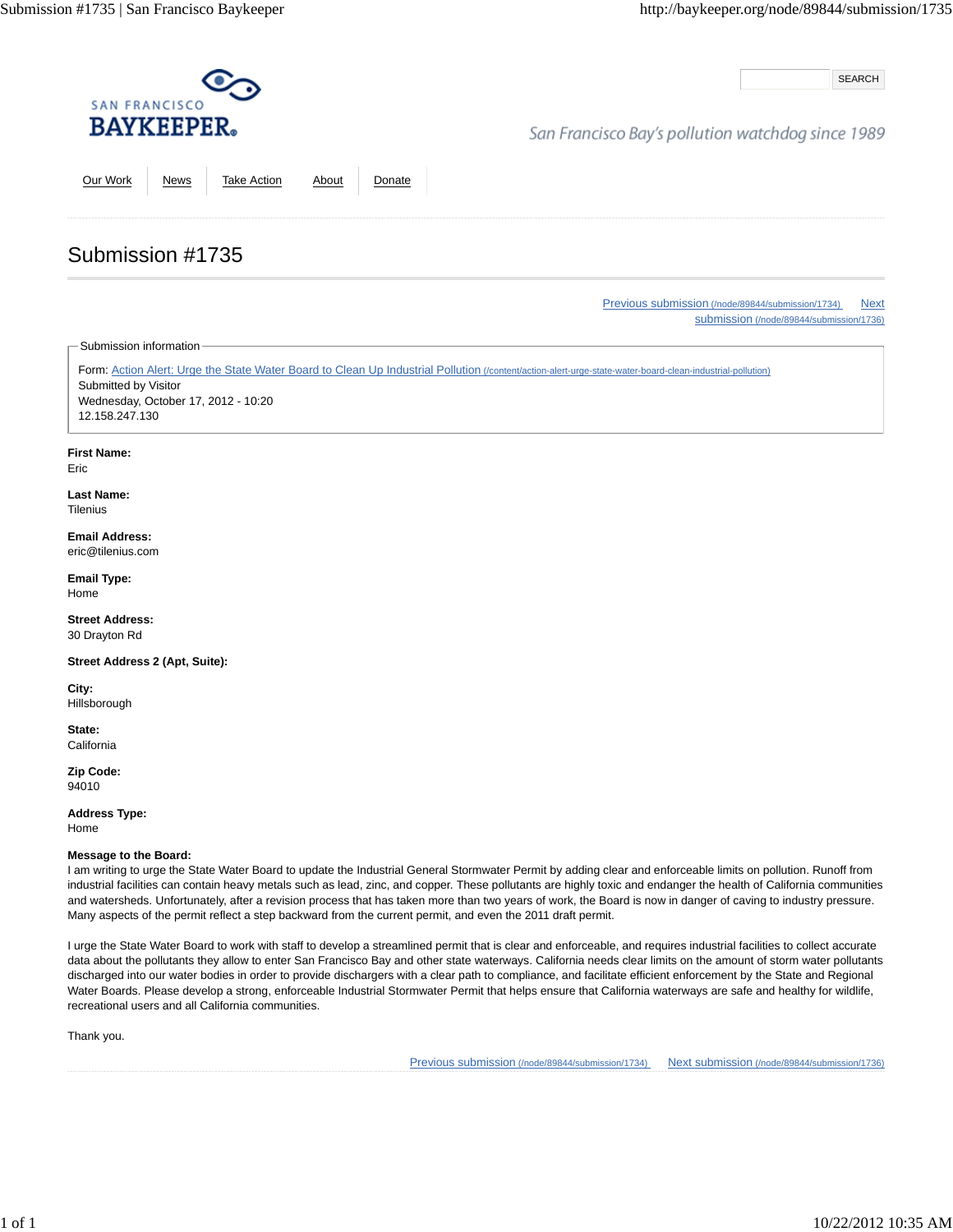SEARCH

## San Francisco Bay's pollution watchdog since 1989

Our Work News Take Action About Donate

# Submission #1736

Previous submission (/node/89844/submission/1735) Next submission (/node/89844/submission/1737)

Submission information

Form: Action Alert: Urge the State Water Board to Clean Up Industrial Pollution (/content/action-alert-urge-state-water-board-clean-industrial-pollution) Submitted by Visitor Wednesday, October 17, 2012 - 10:26 63.202.171.143

### **First Name:**

David

**Last Name:** Wolfson

**Email Address:** DavidWolfson@sbcglobal.net

**Email Type:** Home

**Street Address:** 985 Tulare Ave

**Street Address 2 (Apt, Suite):**

**City:** Berkeley

**State: California** 

**Zip Code:** 94707

**Address Type:** Home

**Message to the Board:**

I am writing to urge the State Water Board to update the Industrial General Stormwater Permit by adding clear and enforceable limits on pollution. Runoff from industrial facilities can contain heavy metals such as lead, zinc, and copper. These pollutants are highly toxic and endanger the health of California communities and watersheds. Unfortunately, after a revision process that has taken more than two years of work, the Board is now in danger of caving to industry pressure. Many aspects of the permit reflect a step backward from the current permit, and even the 2011 draft permit.

I urge the State Water Board to work with staff to develop a streamlined permit that is clear and enforceable, and requires industrial facilities to collect accurate data about the pollutants they allow to enter San Francisco Bay and other state waterways. California needs clear limits on the amount of storm water pollutants discharged into our water bodies in order to provide dischargers with a clear path to compliance, and facilitate efficient enforcement by the State and Regional Water Boards. Please develop a strong, enforceable Industrial Stormwater Permit that helps ensure that California waterways are safe and healthy for wildlife, recreational users and all California communities.

Thank you.

Previous submission (/node/89844/submission/1735) Next submission (/node/89844/submission/1737)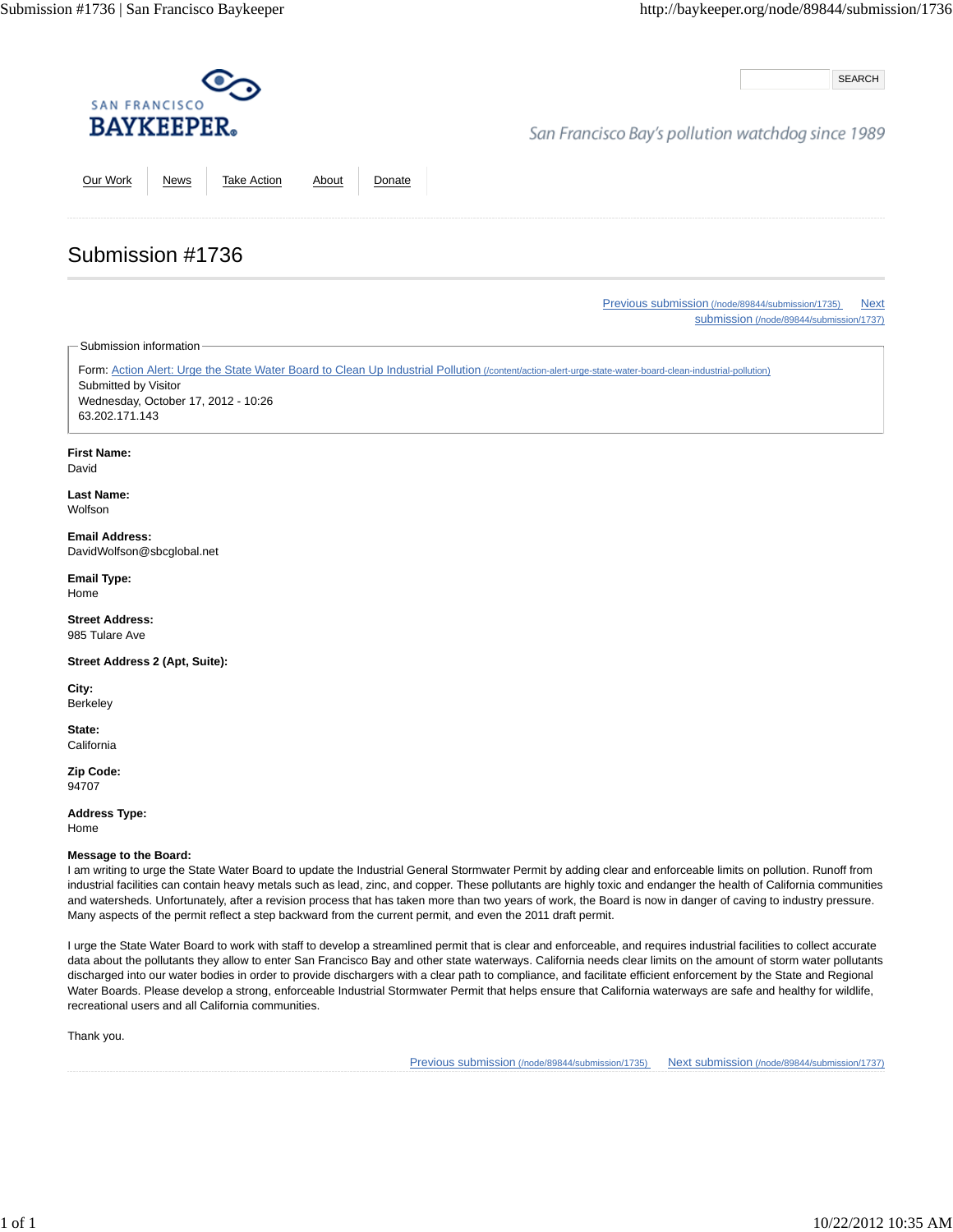SEARCH

## San Francisco Bay's pollution watchdog since 1989

Our Work News Take Action About Donate

# Submission #1737

Previous submission (/node/89844/submission/1736) Next submission (/node/89844/submission/1738)

Submission information

Form: Action Alert: Urge the State Water Board to Clean Up Industrial Pollution (/content/action-alert-urge-state-water-board-clean-industrial-pollution) Submitted by Visitor Wednesday, October 17, 2012 - 10:39 70.36.146.84

### **First Name:**

Andrea

**Last Name:** Kopecky

### **Email Address:** andrea@baykeeper.org

**Email Type:** Work

**Street Address:** 785 Market Street, Suite 850

### **Street Address 2 (Apt, Suite):**

**City:** San Francisco

**State: California** 

**Zip Code:** 94103

**Address Type:** Work

### **Message to the Board:**

I am writing to urge the State Water Board to update the Industrial General Stormwater Permit by adding clear and enforceable limits on pollution. Runoff from industrial facilities can contain heavy metals such as lead, zinc, and copper. These pollutants are highly toxic and endanger the health of California communities and watersheds. Unfortunately, after a revision process that has taken more than two years of work, the Board is now in danger of caving to industry pressure. Many aspects of the permit reflect a step backward from the current permit, and even the 2011 draft permit.

I urge the State Water Board to work with staff to develop a streamlined permit that is clear and enforceable, and requires industrial facilities to collect accurate data about the pollutants they allow to enter San Francisco Bay and other state waterways. California needs clear limits on the amount of storm water pollutants discharged into our water bodies in order to provide dischargers with a clear path to compliance, and facilitate efficient enforcement by the State and Regional Water Boards. Please develop a strong, enforceable Industrial Stormwater Permit that helps ensure that California waterways are safe and healthy for wildlife, recreational users and all California communities.

Thank you.

Previous submission (/node/89844/submission/1736) Next submission (/node/89844/submission/1738)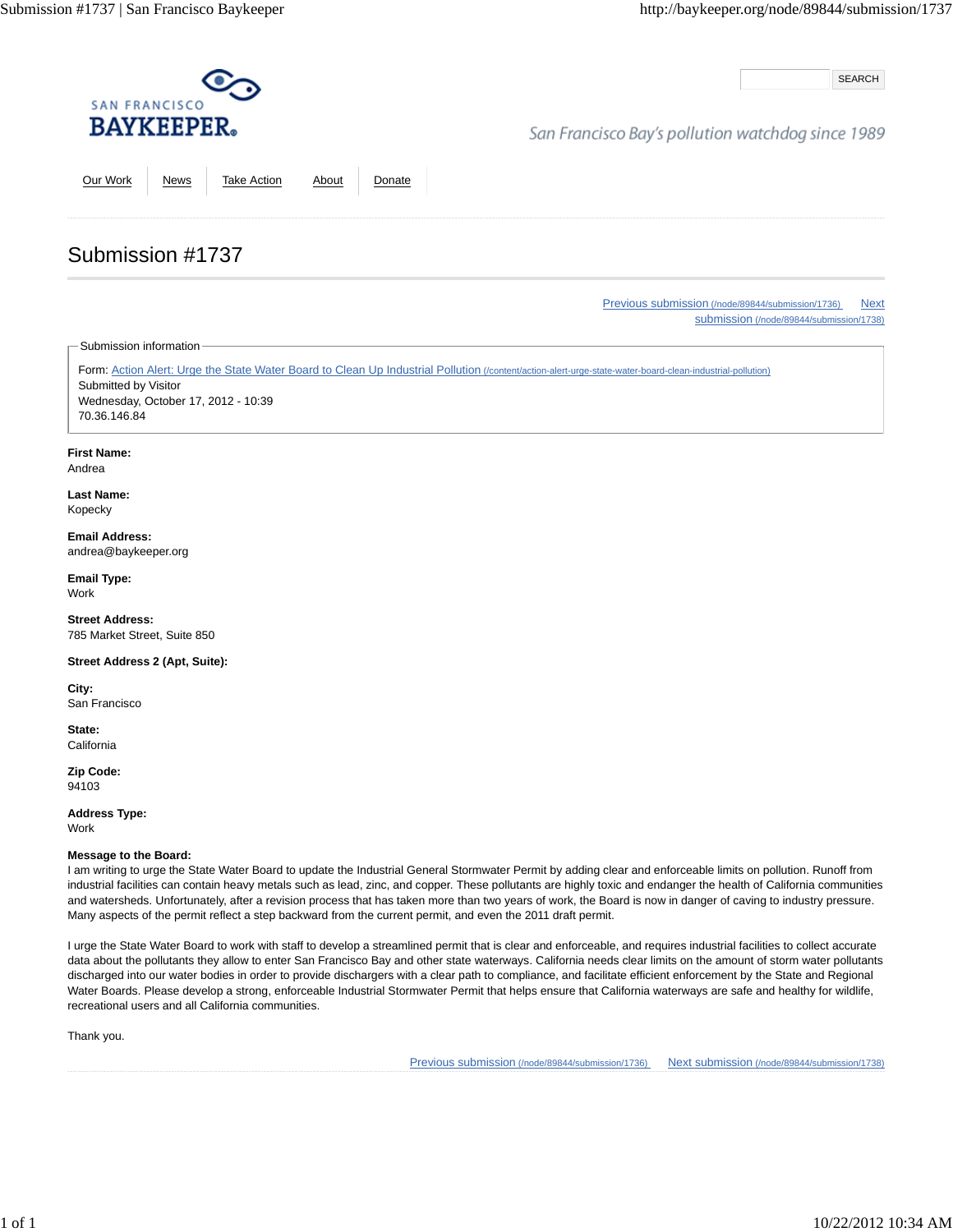SEARCH

## San Francisco Bay's pollution watchdog since 1989

Our Work News Take Action About Donate

Previous submission (/node/89844/submission/1737) Next submission (/node/89844/submission/1739)

Submission information

Submission #1738

Form: Action Alert: Urge the State Water Board to Clean Up Industrial Pollution (/content/action-alert-urge-state-water-board-clean-industrial-pollution) Submitted by Visitor Wednesday, October 17, 2012 - 10:40 24.130.24.202

### **First Name:**

Michael

**Last Name:** Powers

### **Email Address:** pmick3@yahoo.com

**Email Type:** Home

**Street Address:** 1615 Acton St.

**Street Address 2 (Apt, Suite):**

**City:** Berkeley

**State: California** 

**Zip Code:** 94702

**Address Type:**

Home

### **Message to the Board:**

I am writing to urge the State Water Board to update the Industrial General Stormwater Permit by adding clear and enforceable limits on pollution. Runoff from industrial facilities can contain heavy metals such as lead, zinc, and copper. These pollutants are highly toxic and endanger the health of California communities and watersheds. Unfortunately, after a revision process that has taken more than two years of work, the Board is now in danger of caving to industry pressure. Many aspects of the permit reflect a step backward from the current permit, and even the 2011 draft permit.

I urge the State Water Board to work with staff to develop a streamlined permit that is clear and enforceable, and requires industrial facilities to collect accurate data about the pollutants they allow to enter San Francisco Bay and other state waterways. California needs clear limits on the amount of storm water pollutants discharged into our water bodies in order to provide dischargers with a clear path to compliance, and facilitate efficient enforcement by the State and Regional Water Boards. Please develop a strong, enforceable Industrial Stormwater Permit that helps ensure that California waterways are safe and healthy for wildlife, recreational users and all California communities.

Thank you.

Previous submission (/node/89844/submission/1737) Next submission (/node/89844/submission/1739)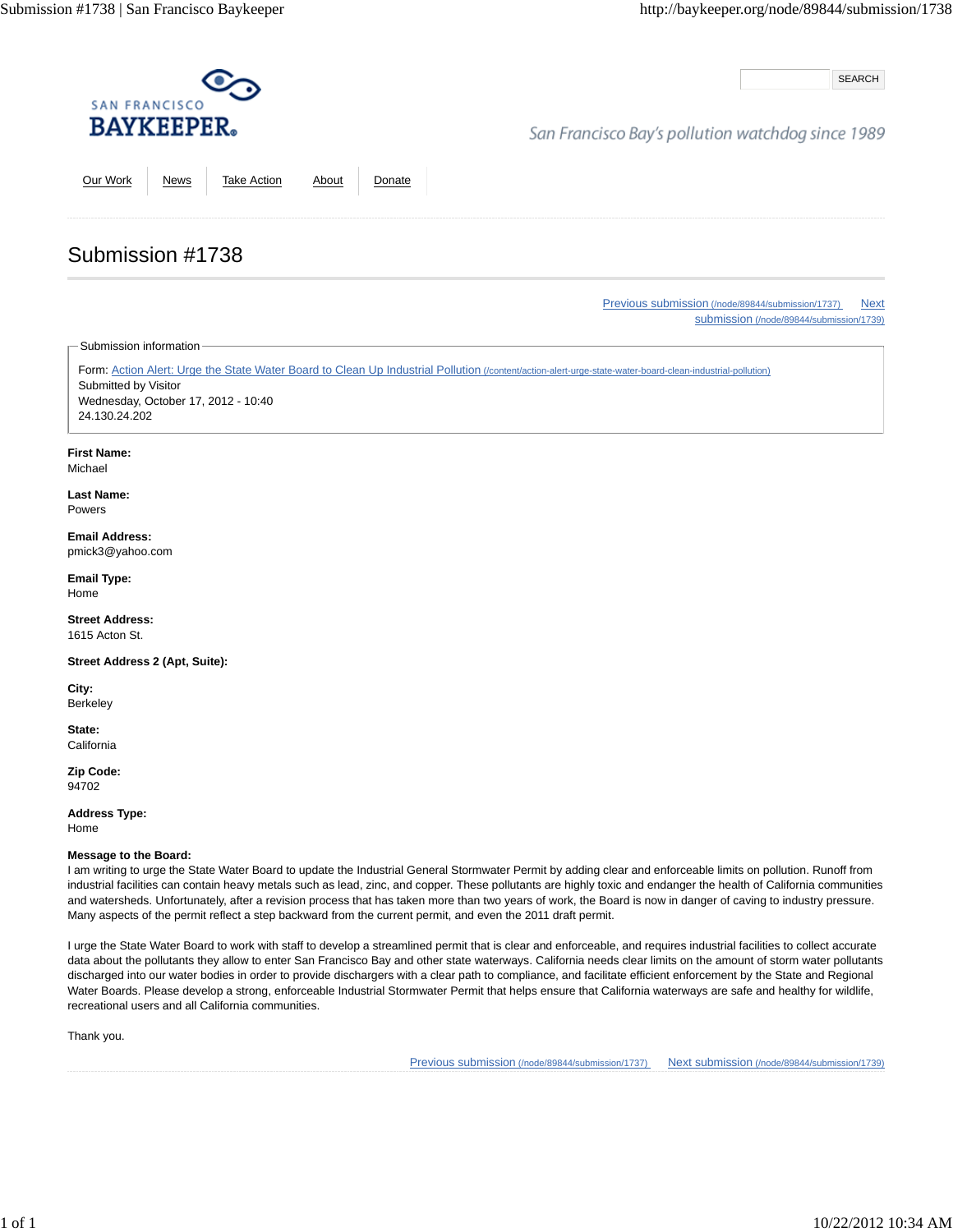SEARCH

## San Francisco Bay's pollution watchdog since 1989

Our Work News Take Action About Donate

Previous submission (/node/89844/submission/1738) Next submission (/node/89844/submission/1740)

Submission information

Submission #1739

Form: Action Alert: Urge the State Water Board to Clean Up Industrial Pollution (/content/action-alert-urge-state-water-board-clean-industrial-pollution) Submitted by Visitor Wednesday, October 17, 2012 - 11:02 67.103.38.210

**First Name:**

Melosa

**Last Name:** Granda

**Email Address:** melosagranda@gmail.com

**Email Type:** Home

**Street Address:** 6149 Monadnock Way

**Street Address 2 (Apt, Suite):**

**City: Oakland** 

**State: California** 

**Zip Code:** 94605

**Address Type:** Home

#### **Message to the Board:**

I am writing to urge the State Water Board to update the Industrial General Stormwater Permit by adding clear and enforceable limits on pollution. Runoff from industrial facilities can contain heavy metals such as lead, zinc, and copper. These pollutants are highly toxic and endanger the health of California communities and watersheds. Unfortunately, after a revision process that has taken more than two years of work, the Board is now in danger of caving to industry pressure. Many aspects of the permit reflect a step backward from the current permit, and even the 2011 draft permit.

I urge the State Water Board to work with staff to develop a streamlined permit that is clear and enforceable, and requires industrial facilities to collect accurate data about the pollutants they allow to enter San Francisco Bay and other state waterways. California needs clear limits on the amount of storm water pollutants discharged into our water bodies in order to provide dischargers with a clear path to compliance, and facilitate efficient enforcement by the State and Regional Water Boards. Please develop a strong, enforceable Industrial Stormwater Permit that helps ensure that California waterways are safe and healthy for wildlife, recreational users and all California communities.

Thank you.

Previous submission (/node/89844/submission/1738) Next submission (/node/89844/submission/1740)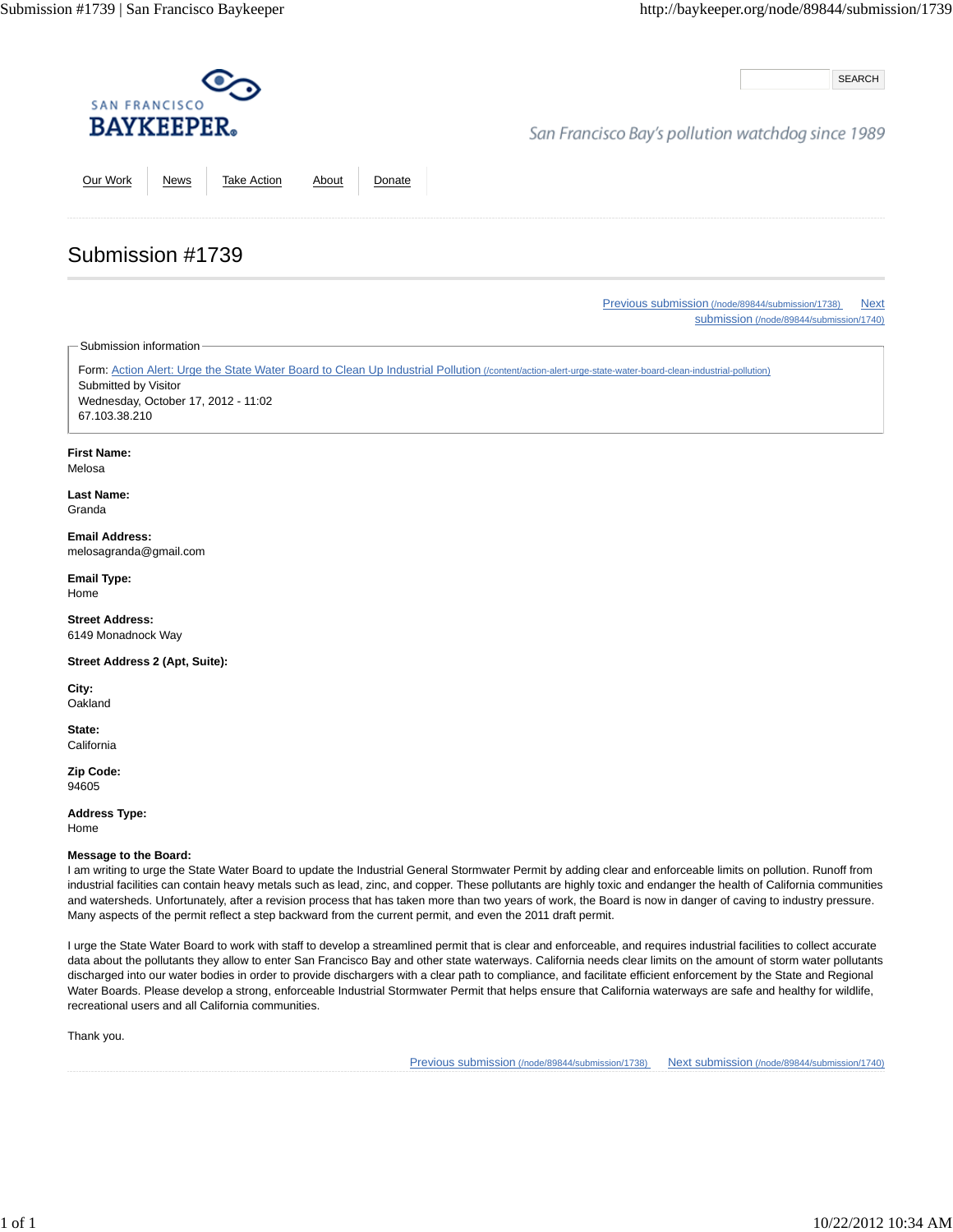SEARCH

## San Francisco Bay's pollution watchdog since 1989

Our Work News Take Action About Donate

Previous submission (/node/89844/submission/1739) Next submission (/node/89844/submission/1741)

Submission information

Submission #1740

Form: Action Alert: Urge the State Water Board to Clean Up Industrial Pollution (/content/action-alert-urge-state-water-board-clean-industrial-pollution) Submitted by Visitor Wednesday, October 17, 2012 - 11:02 66.245.155.163

**First Name:**

Sidney J.P.

**Last Name:** Hollister

**Email Address:** shollister@mindspring.com

**Email Type:** Home

**Street Address:** 465

**Street Address 2 (Apt, Suite):**

**City:** San Francisco

**State: California** 

**Zip Code:** 94133

**Address Type:** Home

### **Message to the Board:**

I urge the State Water Board to update the Industrial General Stormwater Permit by adding clear and enforceable limits on pollution. Runoff from industrial facilities can contain heavy metals such as lead, zinc, and copper. These pollutants are highly toxic and endanger the health of California communities and watersheds. Unfortunately, after a revision process that has taken more than two years of work, the Board is now in danger of caving to industry pressure. Many aspects of the permit reflect a step backward from the current permit, and even the 2011 draft permit.

It is critical to the health of the Bay that the State Water Board work with staff to develop a streamlined permit that is clear and enforceable, and that requires industrial facilities to collect accurate data about the pollutants they allow to enter San Francisco Bay and other state waterways. California needs clear limits on the amount of storm water pollutants discharged into our water bodies in order to provide dischargers with a clear path to compliance, and facilitate efficient enforcement by the State and Regional Water Boards. Please develop a strong, enforceable Industrial Stormwater Permit that helps ensure that California waterways are safe and healthy for wildlife, recreational users and all California communities.

Thank you.

Previous submission (/node/89844/submission/1739) Next submission (/node/89844/submission/1741)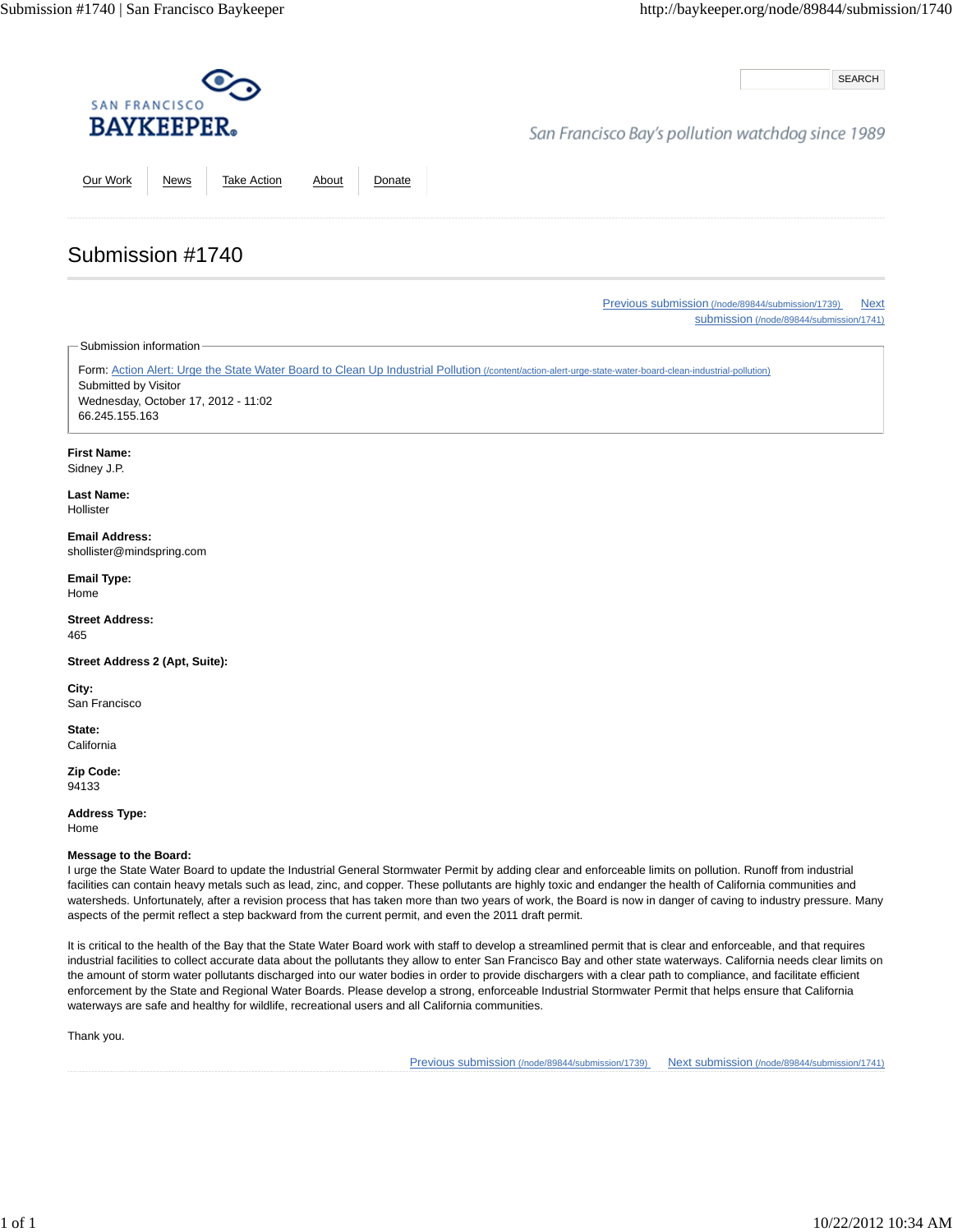SEARCH

## San Francisco Bay's pollution watchdog since 1989

Our Work News Take Action About Donate

Previous submission (/node/89844/submission/1740) Next

submission (/node/89844/submission/1742)

Submission information

Submission #1741

Form: Action Alert: Urge the State Water Board to Clean Up Industrial Pollution (/content/action-alert-urge-state-water-board-clean-industrial-pollution) Submitted by Visitor Wednesday, October 17, 2012 - 11:12 71.198.18.251

#### **First Name:**

Laura

**Last Name: Chariton** 

**Email Address:** laurachariton@comcast.net

**Email Type:** Work

**Street Address:** 446 Panoramic Hwy

**Street Address 2 (Apt, Suite):**

**City:** Mill Valley

**State: California** 

**Zip Code:** 94941

**Address Type:** Work

#### **Message to the Board:**

I am writing to urge the State Water Board to update the Industrial General Stormwater Permit by adding clear and enforceable limits on pollution. Runoff from industrial facilities can contain heavy metals such as lead, zinc, and copper. These pollutants are highly toxic and endanger the health of California communities and watersheds. Unfortunately, after a revision process that has taken more than two years of work, the Board is now in danger of caving to industry pressure. Many aspects of the permit reflect a step backward from the current permit, and even the 2011 draft permit.

I urge the State Water Board to work with staff to develop a streamlined permit that is clear and enforceable, and requires industrial facilities to collect accurate data about the pollutants they allow to enter San Francisco Bay and other state waterways. California needs clear limits on the amount of storm water pollutants discharged into our water bodies in order to provide dischargers with a clear path to compliance, and facilitate efficient enforcement by the State and Regional Water Boards. Please develop a strong, enforceable Industrial Stormwater Permit that helps ensure that California waterways are safe and healthy for wildlife, recreational users and all California communities.

Thank you.

Previous submission (/node/89844/submission/1740) Next submission (/node/89844/submission/1742)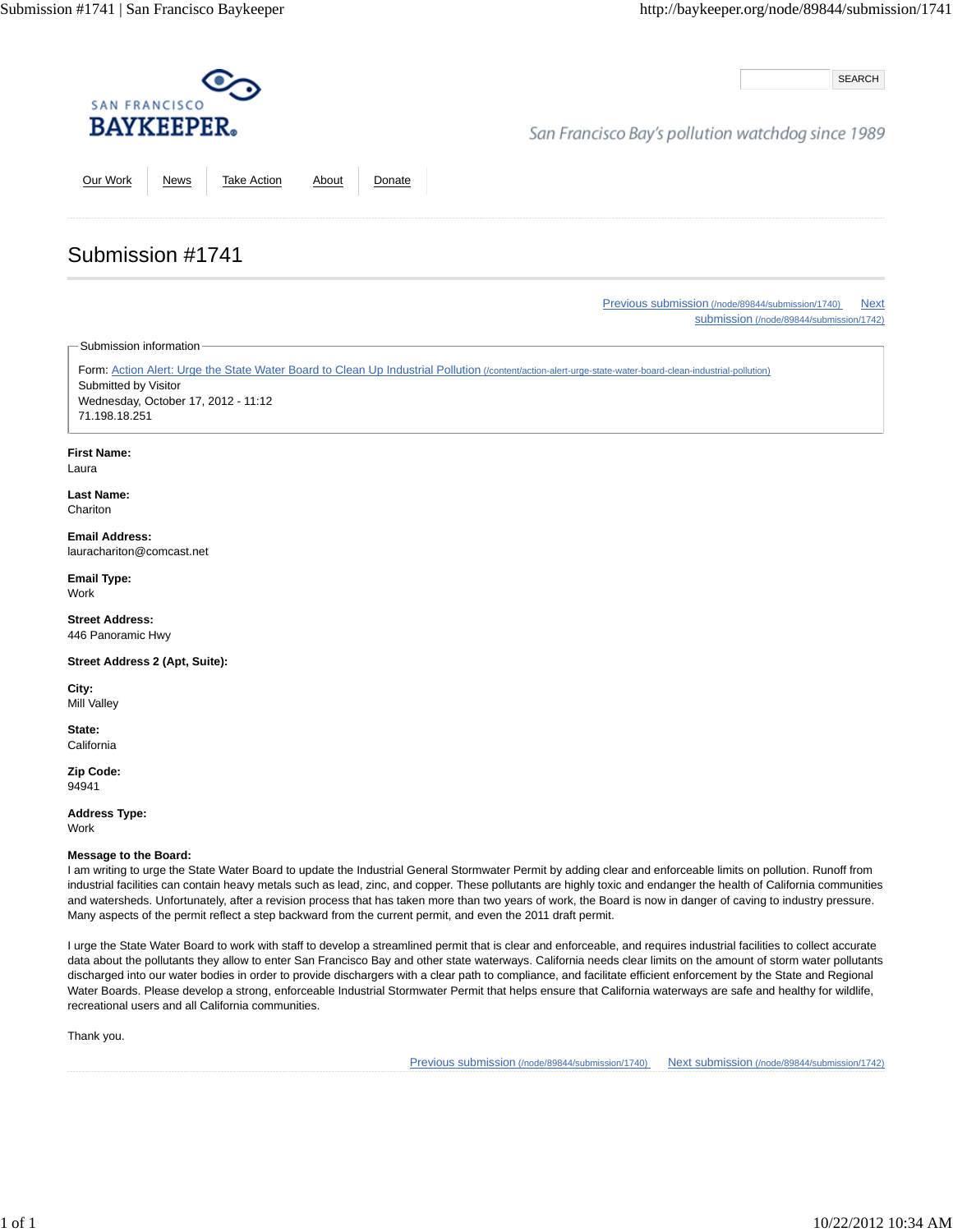SEARCH

## San Francisco Bay's pollution watchdog since 1989

Our Work News Take Action About Donate

Previous submission (/node/89844/submission/1741) Next submission (/node/89844/submission/1743)

Submission information

Submission #1742

Form: Action Alert: Urge the State Water Board to Clean Up Industrial Pollution (/content/action-alert-urge-state-water-board-clean-industrial-pollution) Submitted by Visitor Wednesday, October 17, 2012 - 11:22 71.138.136.46

### **First Name:**

Phil

#### **Last Name:** Gross

**Email Address:** phil@pgross.com

**Email Type:** Home

**Street Address:** 698 60th St.

**Street Address 2 (Apt, Suite):**

**City: Oakland** 

**State: California** 

**Zip Code:** 94609

**Address Type:**

Home

### **Message to the Board:**

I am writing to urge the State Water Board to update the Industrial General Stormwater Permit by adding clear and enforceable limits on pollution. Runoff from industrial facilities can contain heavy metals such as lead, zinc, and copper. These pollutants are highly toxic and endanger the health of California communities and watersheds. Unfortunately, after a revision process that has taken more than two years of work, the Board is now in danger of caving to industry pressure. Many aspects of the permit reflect a step backward from the current permit, and even the 2011 draft permit.

I urge the State Water Board to work with staff to develop a streamlined permit that is clear and enforceable, and requires industrial facilities to collect accurate data about the pollutants they allow to enter San Francisco Bay and other state waterways. California needs clear limits on the amount of storm water pollutants discharged into our water bodies in order to provide dischargers with a clear path to compliance, and facilitate efficient enforcement by the State and Regional Water Boards. Please develop a strong, enforceable Industrial Stormwater Permit that helps ensure that California waterways are safe and healthy for wildlife, recreational users and all California communities.

Thank you.

Previous submission (/node/89844/submission/1741) Next submission (/node/89844/submission/1743)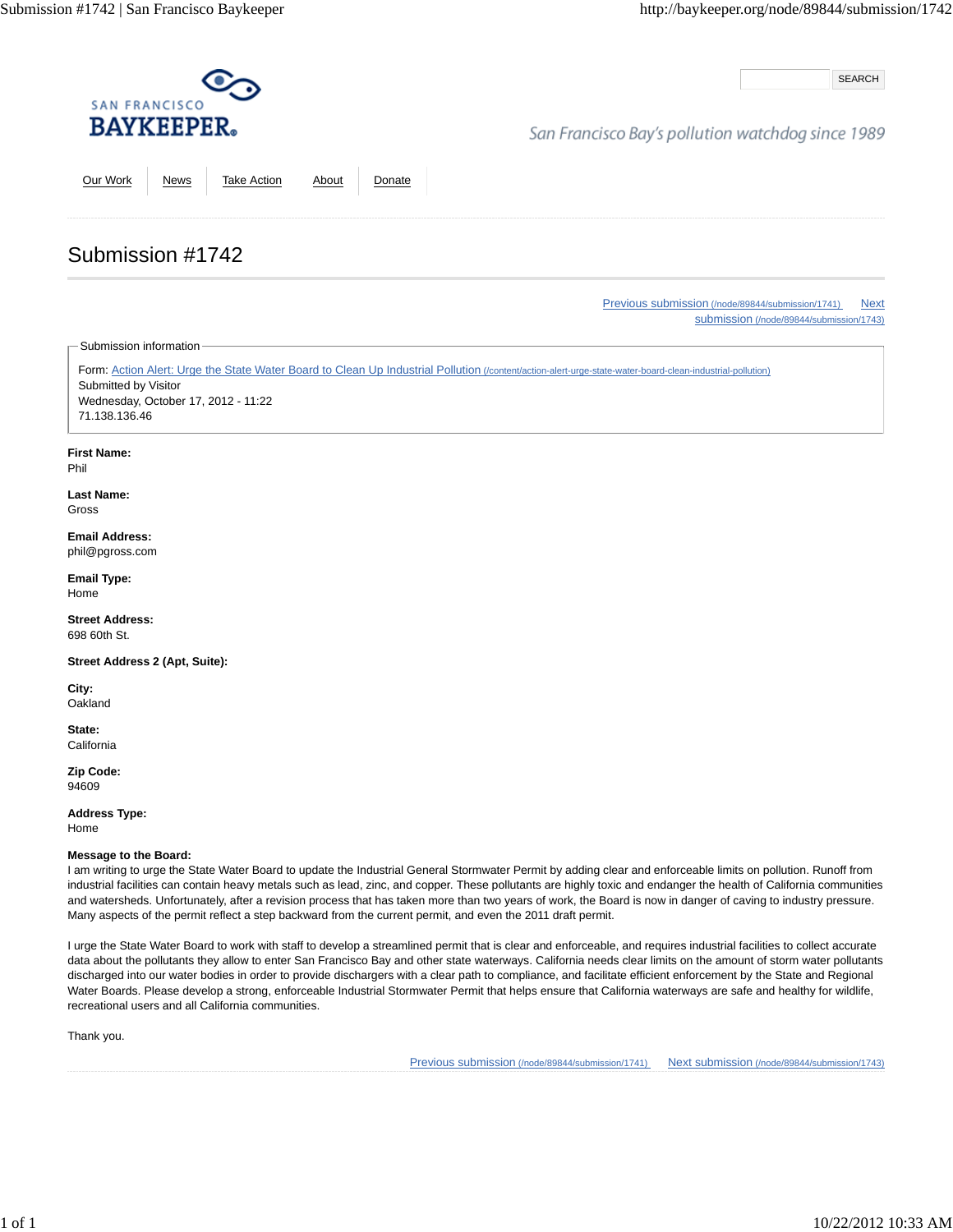SEARCH

## San Francisco Bay's pollution watchdog since 1989

Our Work News Take Action About Donate

Previous submission (/node/89844/submission/1742) Next submission (/node/89844/submission/1744)

Submission information

Submission #1743

Form: Action Alert: Urge the State Water Board to Clean Up Industrial Pollution (/content/action-alert-urge-state-water-board-clean-industrial-pollution) Submitted by Visitor Wednesday, October 17, 2012 - 11:32 24.130.122.225

### **First Name:**

Wendy

**Last Name:** Oser

#### **Email Address:** woser@comcast.net

**Email Type:** Home

**Street Address:** 1439 Santa Fe Ave

**Street Address 2 (Apt, Suite):**

**City:** Berkeley

**State: California** 

**Zip Code:** 94702

**Address Type:** Home

**Message to the Board:**

I am writing to urge the State Water Board to update the Industrial General Stormwater Permit by adding clear and enforceable limits on pollution. Runoff from industrial facilities can contain heavy metals such as lead, zinc, and copper. These pollutants are highly toxic and endanger the health of California communities and watersheds. Unfortunately, after a revision process that has taken more than two years of work, the Board is now in danger of caving to industry pressure. Many aspects of the permit reflect a step backward from the current permit, and even the 2011 draft permit.

I urge the State Water Board to work with staff to develop a streamlined permit that is clear and enforceable, and requires industrial facilities to collect accurate data about the pollutants they allow to enter San Francisco Bay and other state waterways. California needs clear limits on the amount of storm water pollutants discharged into our water bodies in order to provide dischargers with a clear path to compliance, and facilitate efficient enforcement by the State and Regional Water Boards. Please develop a strong, enforceable Industrial Stormwater Permit that helps ensure that California waterways are safe and healthy for wildlife, recreational users and all California communities.

Thank you.

Previous submission (/node/89844/submission/1742) Next submission (/node/89844/submission/1744)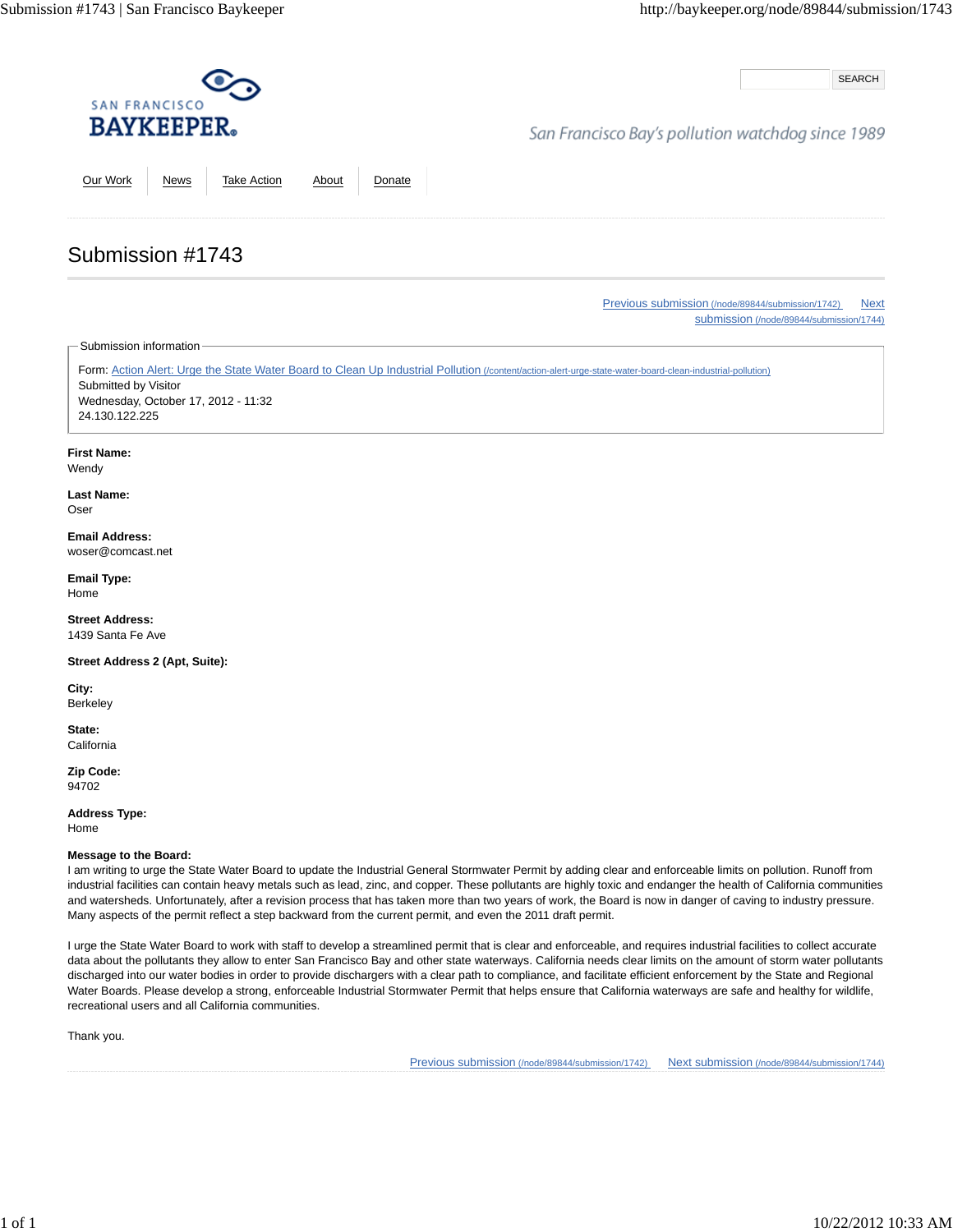SEARCH

### San Francisco Bay's pollution watchdog since 1989

Our Work News Take Action About Donate

Previous submission (/node/89844/submission/1743) Next

submission (/node/89844/submission/1745)

Submission information

Submission #1744

Form: Action Alert: Urge the State Water Board to Clean Up Industrial Pollution (/content/action-alert-urge-state-water-board-clean-industrial-pollution) Submitted by Visitor Wednesday, October 17, 2012 - 11:34 67.169.101.181

**First Name:**

Elizabeth Leonie

**Last Name:** Simpson

**Email Address:** esimp@comcost.net

**Email Type:** Home

**Street Address:** 14500 Fruitvale Ave.

**Street Address 2 (Apt, Suite):** Apt. 4205

**City:** Saratoga

**State: California** 

**Zip Code:** 95070

**Address Type:** Home

#### **Message to the Board:**

I am writing to urge the State Water Board to update the Industrial General Stormwater Permit by adding clear and enforceable limits on pollution. Runoff from industrial facilities can contain heavy metals such as lead, zinc, and copper. These pollutants are highly toxic and endanger the health of California communities and watersheds. Unfortunately, after a revision process that has taken more than two years of work, the Board is now in danger of caving to industry pressure. Many aspects of the permit reflect a step backward from the current permit, and even the 2011 draft permit.

I urge the State Water Board to work with staff to develop a streamlined permit that is clear and enforceable, and requires industrial facilities to collect accurate data about the pollutants they allow to enter San Francisco Bay and other state waterways. California needs clear limits on the amount of storm water pollutants discharged into our water bodies in order to provide dischargers with a clear path to compliance, and facilitate efficient enforcement by the State and Regional Water Boards. Please develop a strong, enforceable Industrial Stormwater Permit that helps ensure that California waterways are safe and healthy for wildlife, recreational users and all California communities.

Thank you.

Previous submission (/node/89844/submission/1743) Next submission (/node/89844/submission/1745)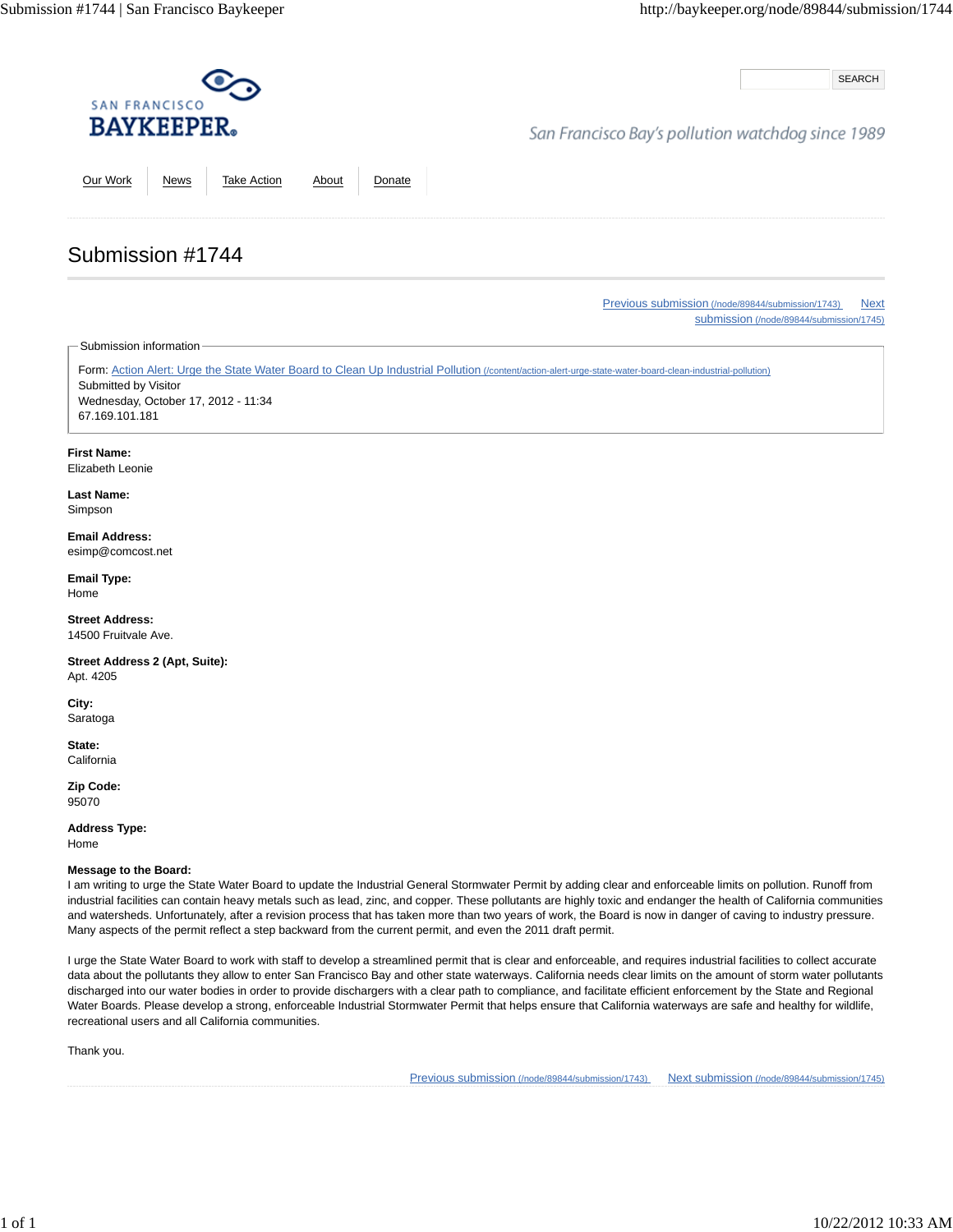SEARCH

## San Francisco Bay's pollution watchdog since 1989

Our Work News Take Action About Donate

Previous submission (/node/89844/submission/1744) Next submission (/node/89844/submission/1746)

Submission information

Submission #1745

Form: Action Alert: Urge the State Water Board to Clean Up Industrial Pollution (/content/action-alert-urge-state-water-board-clean-industrial-pollution) Submitted by Visitor Wednesday, October 17, 2012 - 11:46 76.103.252.54

### **First Name:**

Diana

**Last Name:** Howard

#### **Email Address:** dh@dianahoward.com

**Email Type:** Home

**Street Address:** 82 Eucalyptus Rd

**Street Address 2 (Apt, Suite):**

**City:** Berkeley

**State: California** 

**Zip Code:** 94705

**Address Type:** Home

**Message to the Board:**

I am writing to urge the State Water Board to update the Industrial General Stormwater Permit by adding clear and enforceable limits on pollution. Runoff from industrial facilities can contain heavy metals such as lead, zinc, and copper. These pollutants are highly toxic and endanger the health of California communities and watersheds. Unfortunately, after a revision process that has taken more than two years of work, the Board is now in danger of caving to industry pressure. Many aspects of the permit reflect a step backward from the current permit, and even the 2011 draft permit.

I urge the State Water Board to work with staff to develop a streamlined permit that is clear and enforceable, and requires industrial facilities to collect accurate data about the pollutants they allow to enter San Francisco Bay and other state waterways. California needs clear limits on the amount of storm water pollutants discharged into our water bodies in order to provide dischargers with a clear path to compliance, and facilitate efficient enforcement by the State and Regional Water Boards. Please develop a strong, enforceable Industrial Stormwater Permit that helps ensure that California waterways are safe and healthy for wildlife, recreational users and all California communities.

Thank you.

Previous submission (/node/89844/submission/1744) Next submission (/node/89844/submission/1746)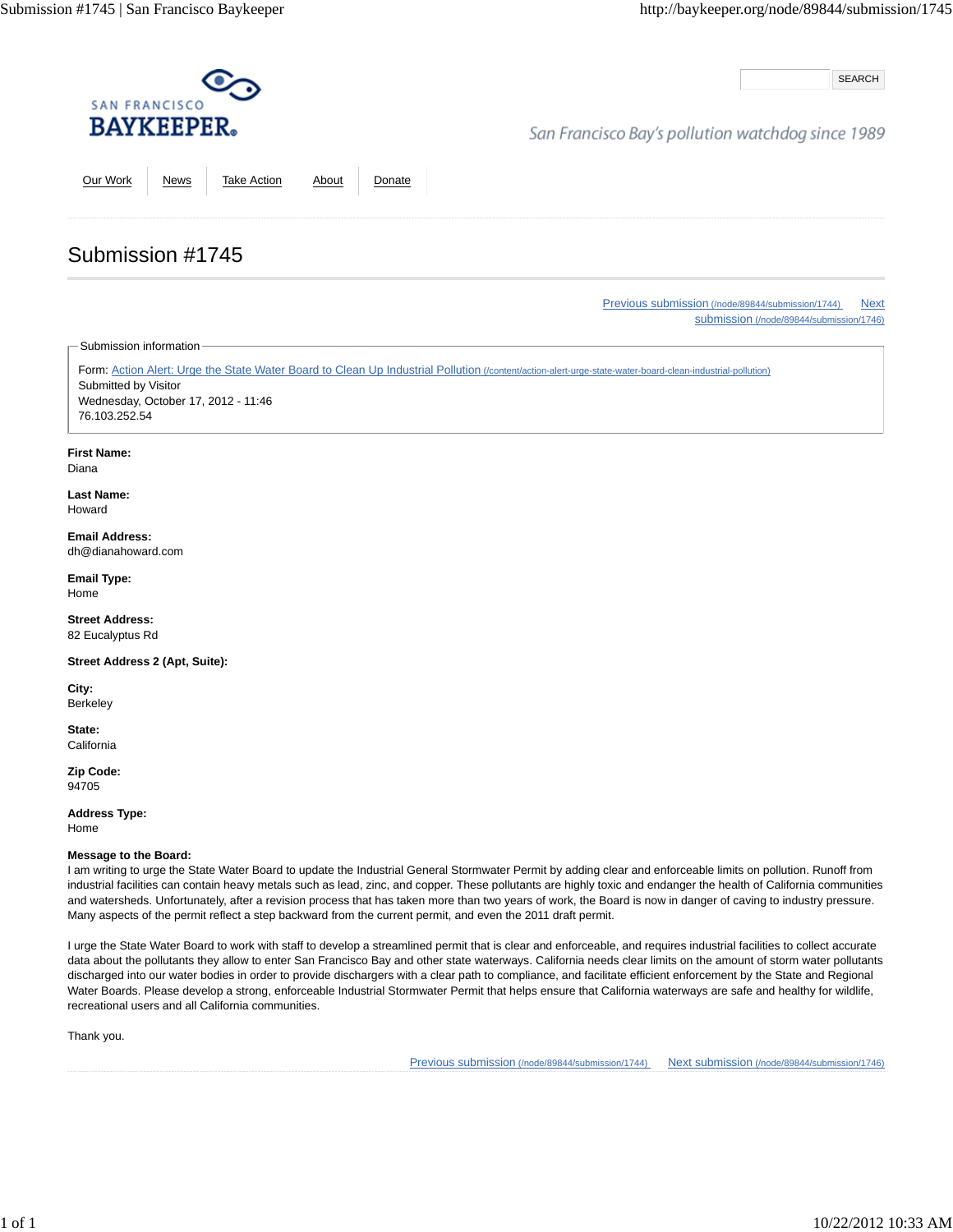SEARCH

## San Francisco Bay's pollution watchdog since 1989

Our Work News Take Action About Donate

Previous submission (/node/89844/submission/1745) Next submission (/node/89844/submission/1747)

Submission information

Submission #1746

Form: Action Alert: Urge the State Water Board to Clean Up Industrial Pollution (/content/action-alert-urge-state-water-board-clean-industrial-pollution) Submitted by Visitor Wednesday, October 17, 2012 - 11:53 72.18.240.50

#### **First Name:**

Jonathan

#### **Last Name:** Evans

**Email Address:** juanito\_evans@yahoo.com

**Email Type:** Home

**Street Address:** 3800 Bayo ST

**Street Address 2 (Apt, Suite):**

**City: Oakland** 

**State: California** 

**Zip Code:** 94619

**Address Type:**

Home

#### **Message to the Board:**

I am writing to urge the State Water Board to update the Industrial General Stormwater Permit by adding clear and enforceable limits on pollution. Runoff from industrial facilities can contain heavy metals such as lead, zinc, and copper. These pollutants are highly toxic and endanger the health of California communities and watersheds. Unfortunately, after a revision process that has taken more than two years of work, the Board is now in danger of caving to industry pressure. Many aspects of the permit reflect a step backward from the current permit, and even the 2011 draft permit.

I urge the State Water Board to work with staff to develop a streamlined permit that is clear and enforceable, and requires industrial facilities to collect accurate data about the pollutants they allow to enter San Francisco Bay and other state waterways. California needs clear limits on the amount of storm water pollutants discharged into our water bodies in order to provide dischargers with a clear path to compliance, and facilitate efficient enforcement by the State and Regional Water Boards. Please develop a strong, enforceable Industrial Stormwater Permit that helps ensure that California waterways are safe and healthy for wildlife, recreational users and all California communities.

Thank you.

Previous submission (/node/89844/submission/1745) Next submission (/node/89844/submission/1747)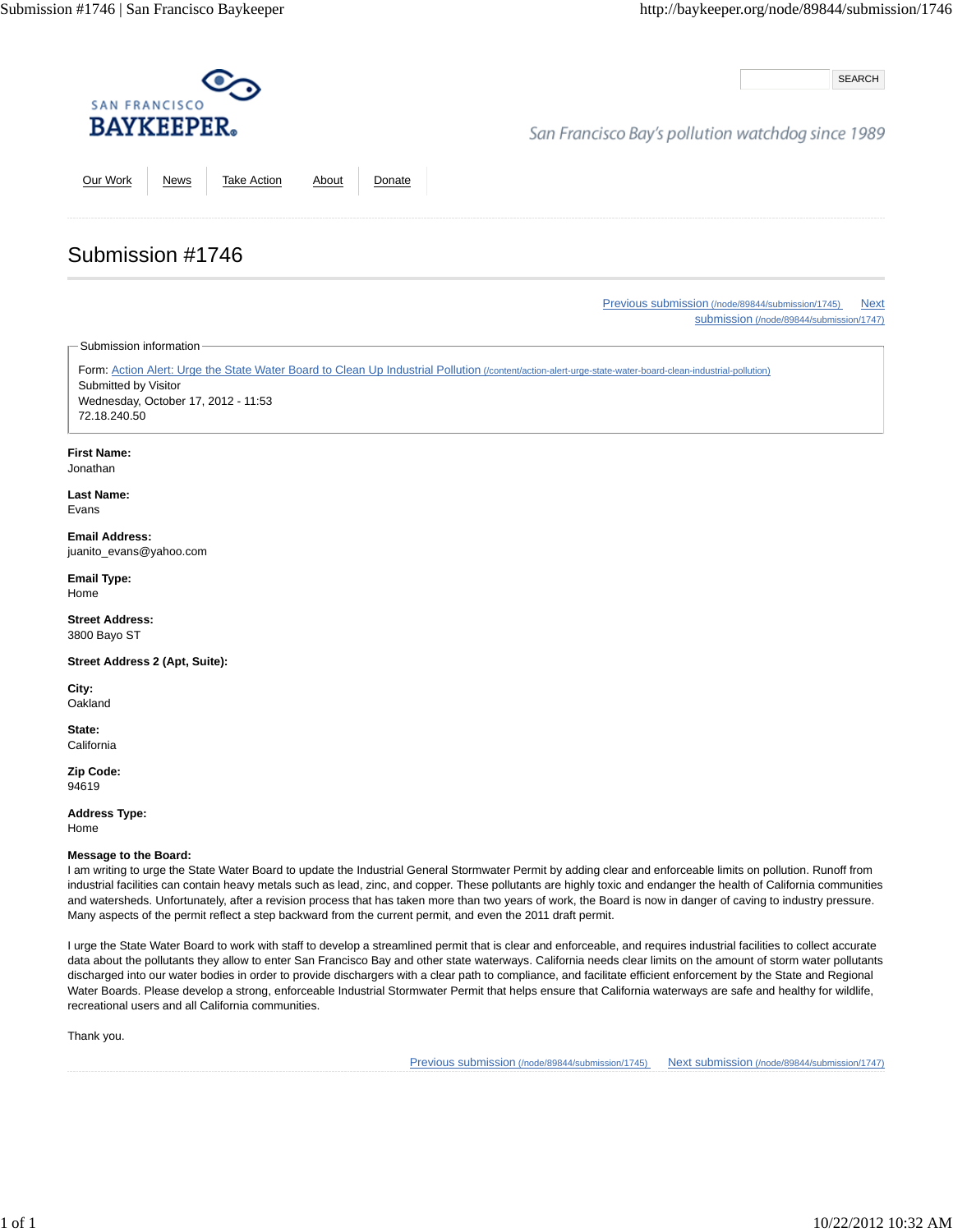SEARCH

## San Francisco Bay's pollution watchdog since 1989

Our Work News Take Action About Donate

Previous submission (/node/89844/submission/1746) Next

submission (/node/89844/submission/1748)

Submission information

Submission #1747

Form: Action Alert: Urge the State Water Board to Clean Up Industrial Pollution (/content/action-alert-urge-state-water-board-clean-industrial-pollution) Submitted by Visitor Wednesday, October 17, 2012 - 11:54 108.47.15.39

**First Name:**

Mark

**Last Name:** Reback

**Email Address:** mark@consumerwatchdog.org

**Email Type:** Work

**Street Address:** 1606 N. Avenue 55

**Street Address 2 (Apt, Suite):**

**City:** Los Angeles

**State: California** 

**Zip Code:** 90042-1107

**Address Type:** Home

#### **Message to the Board:**

I am writing to urge the State Water Board to update the Industrial General Stormwater Permit by adding clear and enforceable limits on pollution. Runoff from industrial facilities can contain heavy metals such as lead, zinc, and copper. These pollutants are highly toxic and endanger the health of California communities and watersheds. Unfortunately, after a revision process that has taken more than two years of work, the Board is now in danger of caving to industry pressure. Many aspects of the permit reflect a step backward from the current permit, and even the 2011 draft permit.

I urge the State Water Board to work with staff to develop a streamlined permit that is clear and enforceable, and requires industrial facilities to collect accurate data about the pollutants they allow to enter San Francisco Bay and other state waterways. California needs clear limits on the amount of storm water pollutants discharged into our water bodies in order to provide dischargers with a clear path to compliance, and facilitate efficient enforcement by the State and Regional Water Boards. Please develop a strong, enforceable Industrial Stormwater Permit that helps ensure that California waterways are safe and healthy for wildlife, recreational users and all California communities.

Thank you.

Previous submission (/node/89844/submission/1746) Next submission (/node/89844/submission/1748)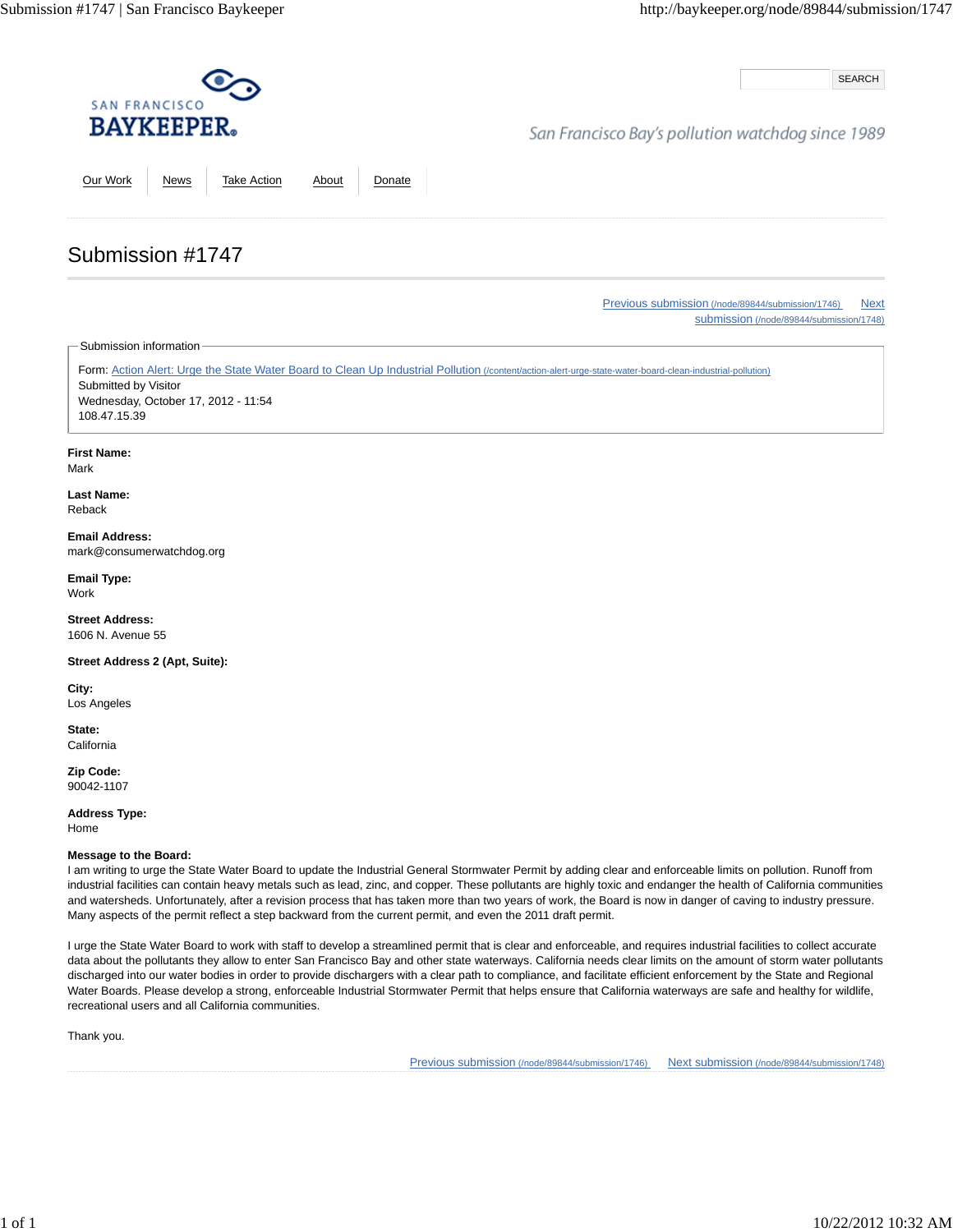SEARCH

## San Francisco Bay's pollution watchdog since 1989

Our Work News Take Action About Donate

Previous submission (/node/89844/submission/1747) Next submission (/node/89844/submission/1749)

Submission information

Submission #1748

Form: Action Alert: Urge the State Water Board to Clean Up Industrial Pollution (/content/action-alert-urge-state-water-board-clean-industrial-pollution) Submitted by Visitor Wednesday, October 17, 2012 - 11:55 24.5.70.63

### **First Name:**

Lisa

**Last Name:** Stanziano

**Email Address:** lisa.stanziano@gmail.com

**Email Type:** Home

**Street Address:** 227 Eureka St.

**Street Address 2 (Apt, Suite):**

**City:** San Francisco

**State: California** 

**Zip Code:** 94114

**Address Type:** Home

**Message to the Board:**

I am writing to urge the State Water Board to update the Industrial General Stormwater Permit by adding clear and enforceable limits on pollution. Runoff from industrial facilities can contain heavy metals such as lead, zinc, and copper. These pollutants are highly toxic and endanger the health of California communities and watersheds. Unfortunately, after a revision process that has taken more than two years of work, the Board is now in danger of caving to industry pressure. Many aspects of the permit reflect a step backward from the current permit, and even the 2011 draft permit.

I urge the State Water Board to work with staff to develop a streamlined permit that is clear and enforceable, and requires industrial facilities to collect accurate data about the pollutants they allow to enter San Francisco Bay and other state waterways. California needs clear limits on the amount of storm water pollutants discharged into our water bodies in order to provide dischargers with a clear path to compliance, and facilitate efficient enforcement by the State and Regional Water Boards. Please develop a strong, enforceable Industrial Stormwater Permit that helps ensure that California waterways are safe and healthy for wildlife, recreational users and all California communities.

Thank you.

Previous submission (/node/89844/submission/1747) Next submission (/node/89844/submission/1749)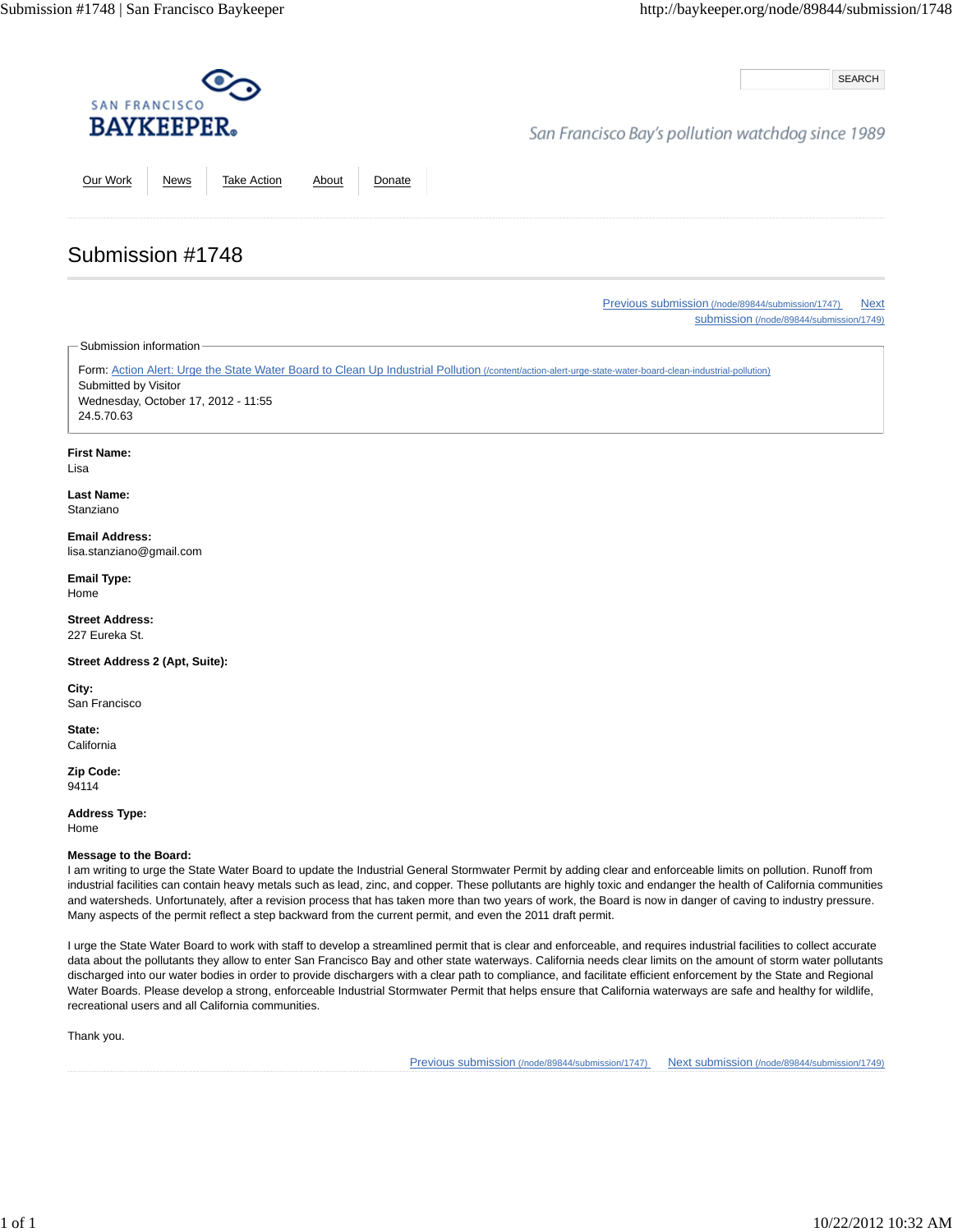SEARCH

## San Francisco Bay's pollution watchdog since 1989

Our Work News Take Action About Donate

Previous submission (/node/89844/submission/1748) Next submission (/node/89844/submission/1750)

Submission information

Submission #1749

Form: Action Alert: Urge the State Water Board to Clean Up Industrial Pollution (/content/action-alert-urge-state-water-board-clean-industrial-pollution) Submitted by Visitor Wednesday, October 17, 2012 - 11:59 24.23.174.123

#### **First Name:**

Joshua

**Last Name:** Buckler

**Email Address:** joshua.buckler@gmail.com

**Email Type:** Home

**Street Address:** 716 BAY ST

**Street Address 2 (Apt, Suite):**

**City:** San Francisco

**State: California** 

**Zip Code:** 94109

**Address Type:** Home

**Message to the Board:**

I am writing to urge the State Water Board to update the Industrial General Stormwater Permit by adding clear and enforceable limits on pollution. Runoff from industrial facilities can contain heavy metals such as lead, zinc, and copper. These pollutants are highly toxic and endanger the health of California communities and watersheds. Unfortunately, after a revision process that has taken more than two years of work, the Board is now in danger of caving to industry pressure. Many aspects of the permit reflect a step backward from the current permit, and even the 2011 draft permit.

I urge the State Water Board to work with staff to develop a streamlined permit that is clear and enforceable, and requires industrial facilities to collect accurate data about the pollutants they allow to enter San Francisco Bay and other state waterways. California needs clear limits on the amount of storm water pollutants discharged into our water bodies in order to provide dischargers with a clear path to compliance, and facilitate efficient enforcement by the State and Regional Water Boards. Please develop a strong, enforceable Industrial Stormwater Permit that helps ensure that California waterways are safe and healthy for wildlife, recreational users and all California communities.

Thank you.

Previous submission (/node/89844/submission/1748) Next submission (/node/89844/submission/1750)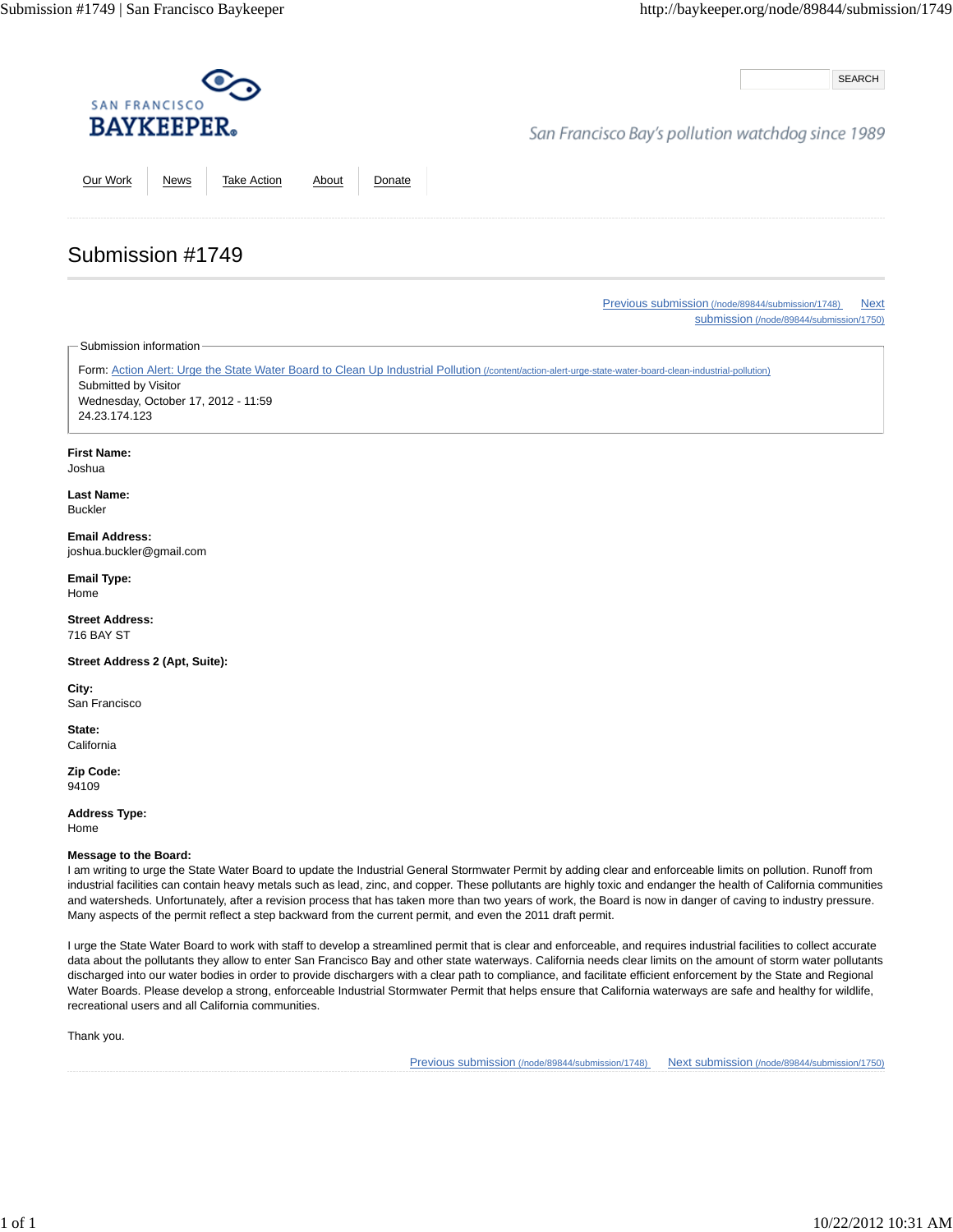SEARCH

## San Francisco Bay's pollution watchdog since 1989

Our Work News Take Action About Donate

Previous submission (/node/89844/submission/1749) Next submission (/node/89844/submission/1751)

Submission information

Submission #1750

Form: Action Alert: Urge the State Water Board to Clean Up Industrial Pollution (/content/action-alert-urge-state-water-board-clean-industrial-pollution) Submitted by Visitor Wednesday, October 17, 2012 - 12:00 98.210.207.253

### **First Name:**

Owen

**Last Name:** O'Donnell

**Email Address:** odonnellowen76@gmail.com

**Email Type:** Home

**Street Address:** 705 Scott St.

**Street Address 2 (Apt, Suite):**

**City:** San Francisco

**State: California** 

**Zip Code:** 94117

**Address Type:** Home

**Message to the Board:**

I am writing to urge the State Water Board to update the Industrial General Stormwater Permit by adding clear and enforceable limits on pollution. Runoff from industrial facilities can contain heavy metals such as lead, zinc, and copper. These pollutants are highly toxic and endanger the health of California communities and watersheds. Unfortunately, after a revision process that has taken more than two years of work, the Board is now in danger of caving to industry pressure. Many aspects of the permit reflect a step backward from the current permit, and even the 2011 draft permit.

I urge the State Water Board to work with staff to develop a streamlined permit that is clear and enforceable, and requires industrial facilities to collect accurate data about the pollutants they allow to enter San Francisco Bay and other state waterways. California needs clear limits on the amount of storm water pollutants discharged into our water bodies in order to provide dischargers with a clear path to compliance, and facilitate efficient enforcement by the State and Regional Water Boards. Please develop a strong, enforceable Industrial Stormwater Permit that helps ensure that California waterways are safe and healthy for wildlife, recreational users and all California communities.

Thank you.

Previous submission (/node/89844/submission/1749) Next submission (/node/89844/submission/1751)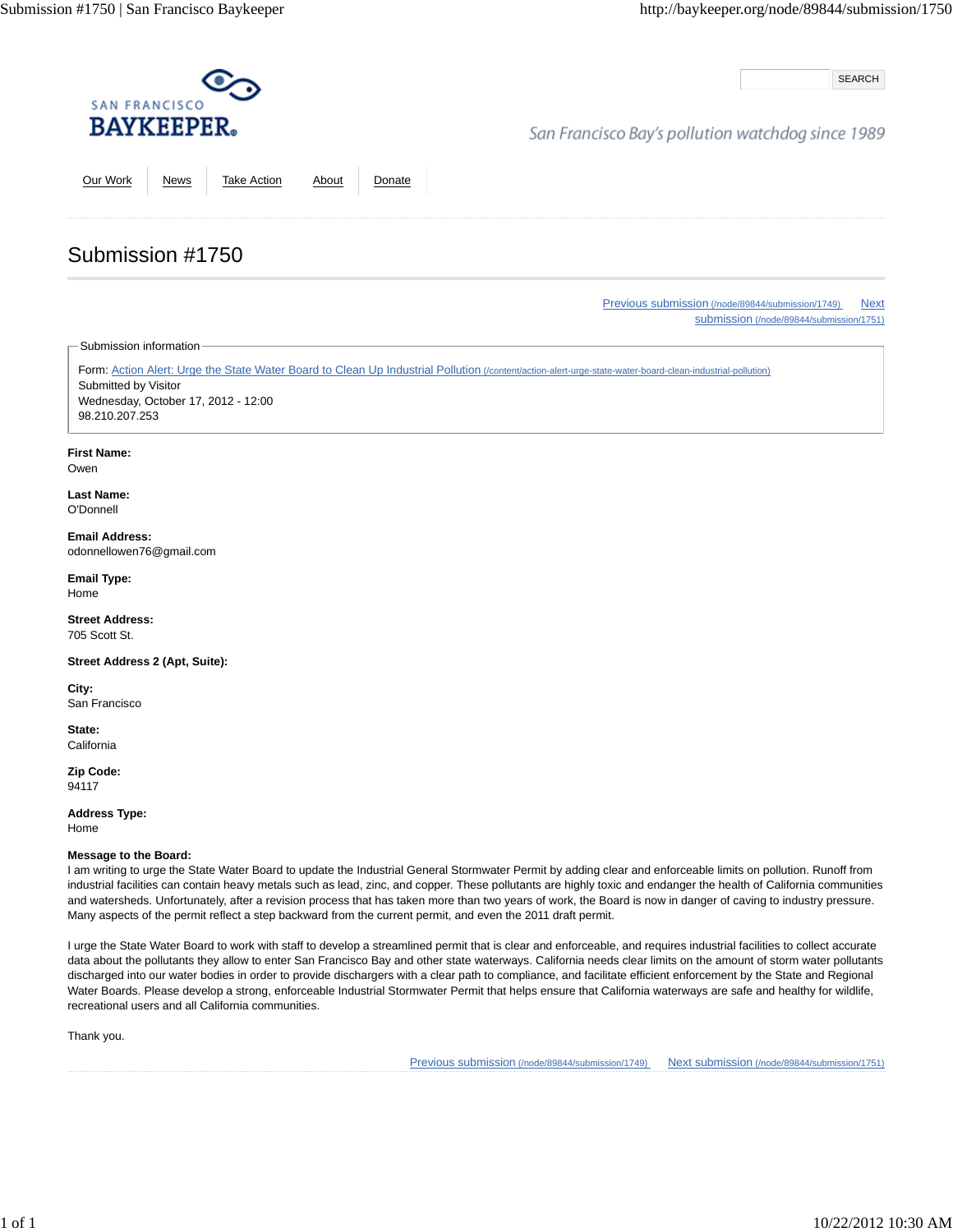SEARCH

## San Francisco Bay's pollution watchdog since 1989

Our Work News Take Action About Donate

# Submission #1751

Previous submission (/node/89844/submission/1750) Next submission (/node/89844/submission/1752)

Submission information

Form: Action Alert: Urge the State Water Board to Clean Up Industrial Pollution (/content/action-alert-urge-state-water-board-clean-industrial-pollution) Submitted by Visitor Wednesday, October 17, 2012 - 12:06 76.103.91.224

### **First Name:**

dale

**Last Name:** riehart

**Email Address:** dale@daleriehart.com

**Email Type:** Home

**Street Address:** 86 south park st

**Street Address 2 (Apt, Suite):**

**City:** san francisco

**State: California** 

**Zip Code:** 94107

**Address Type:**

Home

### **Message to the Board:**

I am writing to urge the State Water Board to update the Industrial General Stormwater Permit by adding clear and enforceable limits on pollution. Runoff from industrial facilities can contain heavy metals such as lead, zinc, and copper. These pollutants are highly toxic and endanger the health of California communities and watersheds. Unfortunately, after a revision process that has taken more than two years of work, the Board is now in danger of caving to industry pressure. Many aspects of the permit reflect a step backward from the current permit, and even the 2011 draft permit.

I urge the State Water Board to work with staff to develop a streamlined permit that is clear and enforceable, and requires industrial facilities to collect accurate data about the pollutants they allow to enter San Francisco Bay and other state waterways. California needs clear limits on the amount of storm water pollutants discharged into our water bodies in order to provide dischargers with a clear path to compliance, and facilitate efficient enforcement by the State and Regional Water Boards. Please develop a strong, enforceable Industrial Stormwater Permit that helps ensure that California waterways are safe and healthy for wildlife, recreational users and all California communities.

Thank you.

Previous submission (/node/89844/submission/1750) Next submission (/node/89844/submission/1752)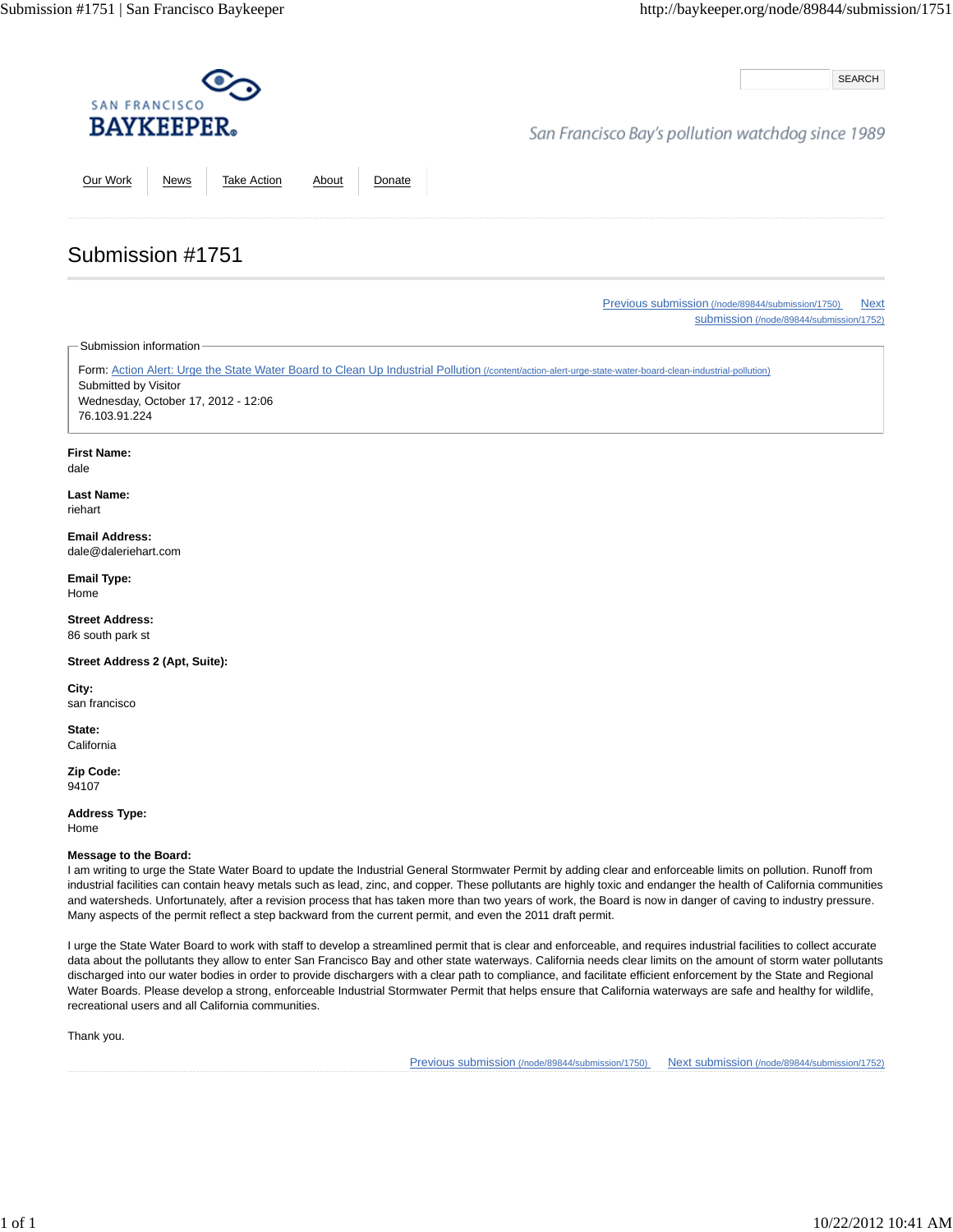SEARCH

## San Francisco Bay's pollution watchdog since 1989

Our Work News Take Action About Donate

# Submission #1752

Previous submission (/node/89844/submission/1751) Next submission (/node/89844/submission/1753)

Submission information

Form: Action Alert: Urge the State Water Board to Clean Up Industrial Pollution (/content/action-alert-urge-state-water-board-clean-industrial-pollution) Submitted by Visitor Wednesday, October 17, 2012 - 12:23 50.0.192.2

### **First Name:**

Oshyan

**Last Name:** Greene

# **Email Address:**

politics@oshyan.com

**Email Type:** Home

**Street Address:** 1065 Capp St

**Street Address 2 (Apt, Suite):**

**City:** San Francisco

**State: California** 

**Zip Code:** 94110

**Address Type:**

Home

### **Message to the Board:**

I am writing to urge the State Water Board to update the Industrial General Stormwater Permit by adding clear and enforceable limits on pollution. Runoff from industrial facilities can contain heavy metals such as lead, zinc, and copper. These pollutants are highly toxic and endanger the health of California communities and watersheds. Unfortunately, after a revision process that has taken more than two years of work, the Board is now in danger of caving to industry pressure. Many aspects of the permit reflect a step backward from the current permit, and even the 2011 draft permit.

I urge the State Water Board to work with staff to develop a streamlined permit that is clear and enforceable, and requires industrial facilities to collect accurate data about the pollutants they allow to enter San Francisco Bay and other state waterways. California needs clear limits on the amount of storm water pollutants discharged into our water bodies in order to provide dischargers with a clear path to compliance, and facilitate efficient enforcement by the State and Regional Water Boards. Please develop a strong, enforceable Industrial Stormwater Permit that helps ensure that California waterways are safe and healthy for wildlife, recreational users and all California communities.

Thank you.

Previous submission (/node/89844/submission/1751) Next submission (/node/89844/submission/1753)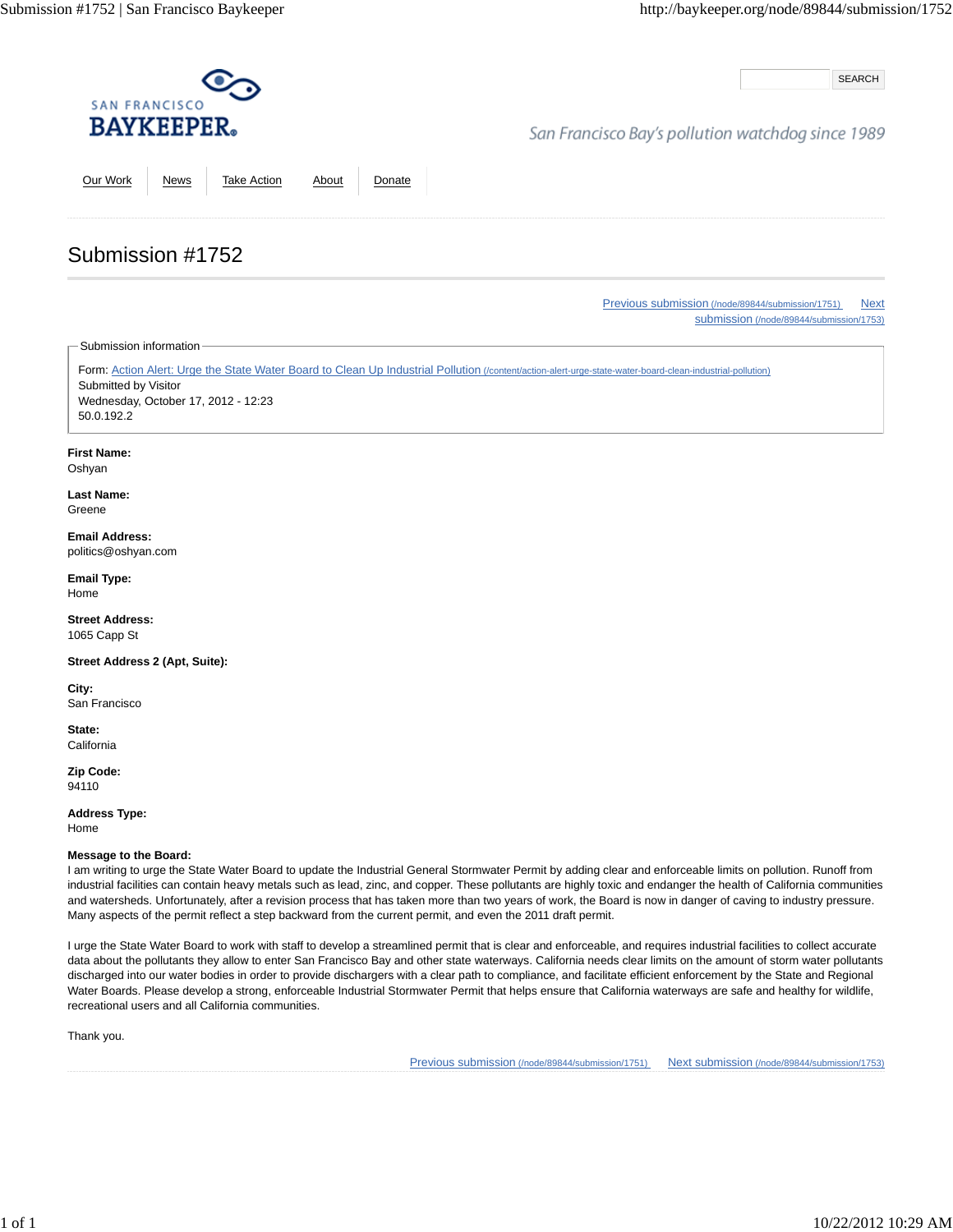SEARCH

## San Francisco Bay's pollution watchdog since 1989

Our Work News Take Action About Donate

Previous submission (/node/89844/submission/1752) Next submission (/node/89844/submission/1754)

Submission information

Submission #1753

Form: Action Alert: Urge the State Water Board to Clean Up Industrial Pollution (/content/action-alert-urge-state-water-board-clean-industrial-pollution) Submitted by Visitor Wednesday, October 17, 2012 - 12:32 50.1.19.177

#### **First Name:**

Elizabeth

**Last Name:** Ramsey

**Email Address:** katyblue@cal.net

**Email Type:** Home

**Street Address:** 1626 Colusa Ave.

**Street Address 2 (Apt, Suite):**

**City:** Davis

**State: California** 

**Zip Code:** 95616

**Address Type:**

Home

### **Message to the Board:**

I am writing to urge the State Water Board to update the Industrial General Stormwater Permit by adding clear and enforceable limits on pollution. Runoff from industrial facilities can contain heavy metals such as lead, zinc, and copper. These pollutants are highly toxic and endanger the health of California communities and watersheds. Unfortunately, after a revision process that has taken more than two years of work, the Board is now in danger of caving to industry pressure. Many aspects of the permit reflect a step backward from the current permit, and even the 2011 draft permit.

I urge the State Water Board to work with staff to develop a streamlined permit that is clear and enforceable, and requires industrial facilities to collect accurate data about the pollutants they allow to enter San Francisco Bay and other state waterways. California needs clear limits on the amount of storm water pollutants discharged into our water bodies in order to provide dischargers with a clear path to compliance, and facilitate efficient enforcement by the State and Regional Water Boards. Please develop a strong, enforceable Industrial Stormwater Permit that helps ensure that California waterways are safe and healthy for wildlife, recreational users and all California communities.

Thank you.

Previous submission (/node/89844/submission/1752) Next submission (/node/89844/submission/1754)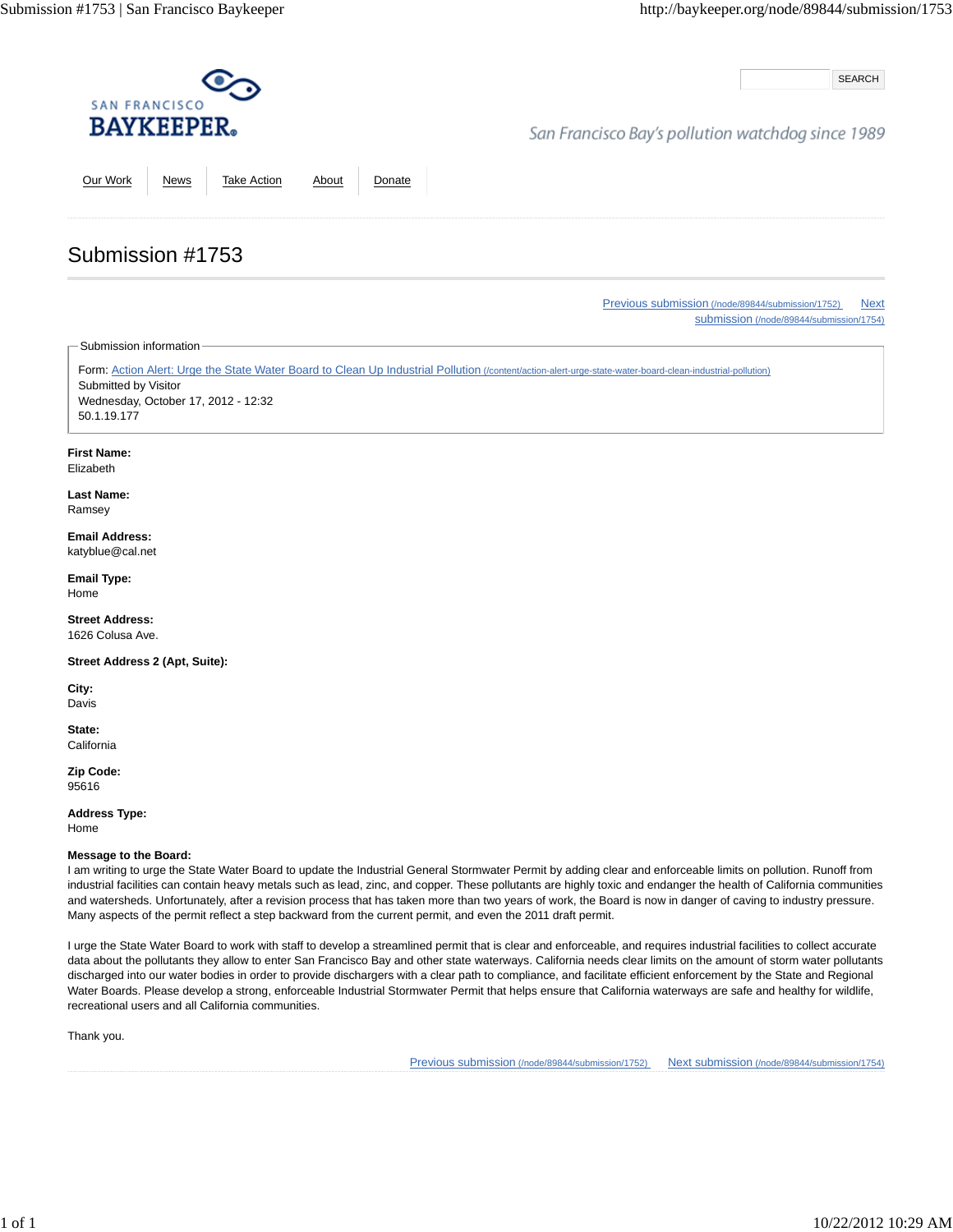SEARCH

## San Francisco Bay's pollution watchdog since 1989

Our Work News Take Action About Donate

Previous submission (/node/89844/submission/1753) Next submission (/node/89844/submission/1755)

Submission information

Submission #1754

Form: Action Alert: Urge the State Water Board to Clean Up Industrial Pollution (/content/action-alert-urge-state-water-board-clean-industrial-pollution) Submitted by Visitor Wednesday, October 17, 2012 - 13:16 108.243.205.171

### **First Name:**

Pat

**Last Name:** Morgan

**Email Address:** pmma@sbcglobal.net

**Email Type:** Home

**Street Address:** 908 Bel Marin Keys Blvd

**Street Address 2 (Apt, Suite):**

**City:** Novato

**State: California** 

**Zip Code:** 94949

**Address Type:** Home

#### **Message to the Board:**

I am writing to urge the State Water Board to update the Industrial General Stormwater Permit by adding clear and enforceable limits on pollution. Runoff from industrial facilities can contain heavy metals such as lead, zinc, and copper. These pollutants are highly toxic and endanger the health of California communities and watersheds. Unfortunately, after a revision process that has taken more than two years of work, the Board is now in danger of caving to industry pressure. Many aspects of the permit reflect a step backward from the current permit, and even the 2011 draft permit.

I urge the State Water Board to work with staff to develop a streamlined permit that is clear and enforceable, and requires industrial facilities to collect accurate data about the pollutants they allow to enter San Francisco Bay and other state waterways. California needs clear limits on the amount of storm water pollutants discharged into our water bodies in order to provide dischargers with a clear path to compliance, and facilitate efficient enforcement by the State and Regional Water Boards. Please develop a strong, enforceable Industrial Stormwater Permit that helps ensure that California waterways are safe and healthy for wildlife, recreational users and all California communities.

Thank you.

Previous submission (/node/89844/submission/1753) Next submission (/node/89844/submission/1755)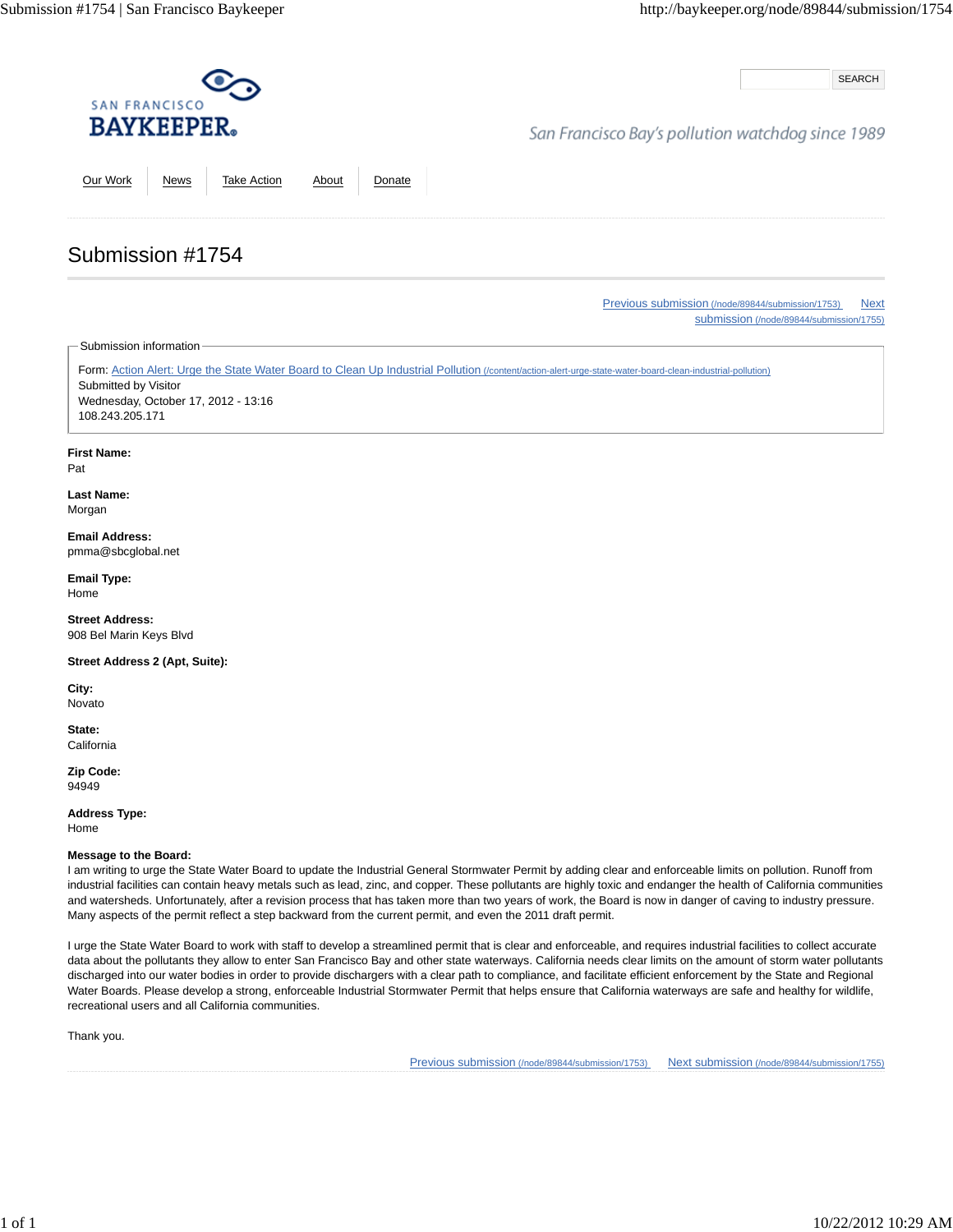SEARCH

## San Francisco Bay's pollution watchdog since 1989

Our Work News Take Action About Donate

Previous submission (/node/89844/submission/1754) Next submission (/node/89844/submission/1756)

Submission information

Submission #1755

Form: Action Alert: Urge the State Water Board to Clean Up Industrial Pollution (/content/action-alert-urge-state-water-board-clean-industrial-pollution) Submitted by Visitor Wednesday, October 17, 2012 - 13:36 75.25.134.253

#### **First Name:**

Sharon

**Last Name:** Hagen

#### **Email Address:** sjhagen@sbcglobal.net

**Email Type:** Home

**Street Address:** 217 Outlook Hts Ct

**Street Address 2 (Apt, Suite):**

**City:** Pacifica

**State: California** 

**Zip Code:** 94044

**Address Type:** Home

**Message to the Board:**

I am writing to urge the State Water Board to update the Industrial General Stormwater Permit by adding clear and enforceable limits on pollution. Runoff from industrial facilities can contain heavy metals such as lead, zinc, and copper. These pollutants are highly toxic and endanger the health of California communities and watersheds. Unfortunately, after a revision process that has taken more than two years of work, the Board is now in danger of caving to industry pressure. Many aspects of the permit reflect a step backward from the current permit, and even the 2011 draft permit.

I urge the State Water Board to work with staff to develop a streamlined permit that is clear and enforceable, and requires industrial facilities to collect accurate data about the pollutants they allow to enter San Francisco Bay and other state waterways. California needs clear limits on the amount of storm water pollutants discharged into our water bodies in order to provide dischargers with a clear path to compliance, and facilitate efficient enforcement by the State and Regional Water Boards. Please develop a strong, enforceable Industrial Stormwater Permit that helps ensure that California waterways are safe and healthy for wildlife, recreational users and all California communities.

Thank you.

Previous submission (/node/89844/submission/1754) Next submission (/node/89844/submission/1756)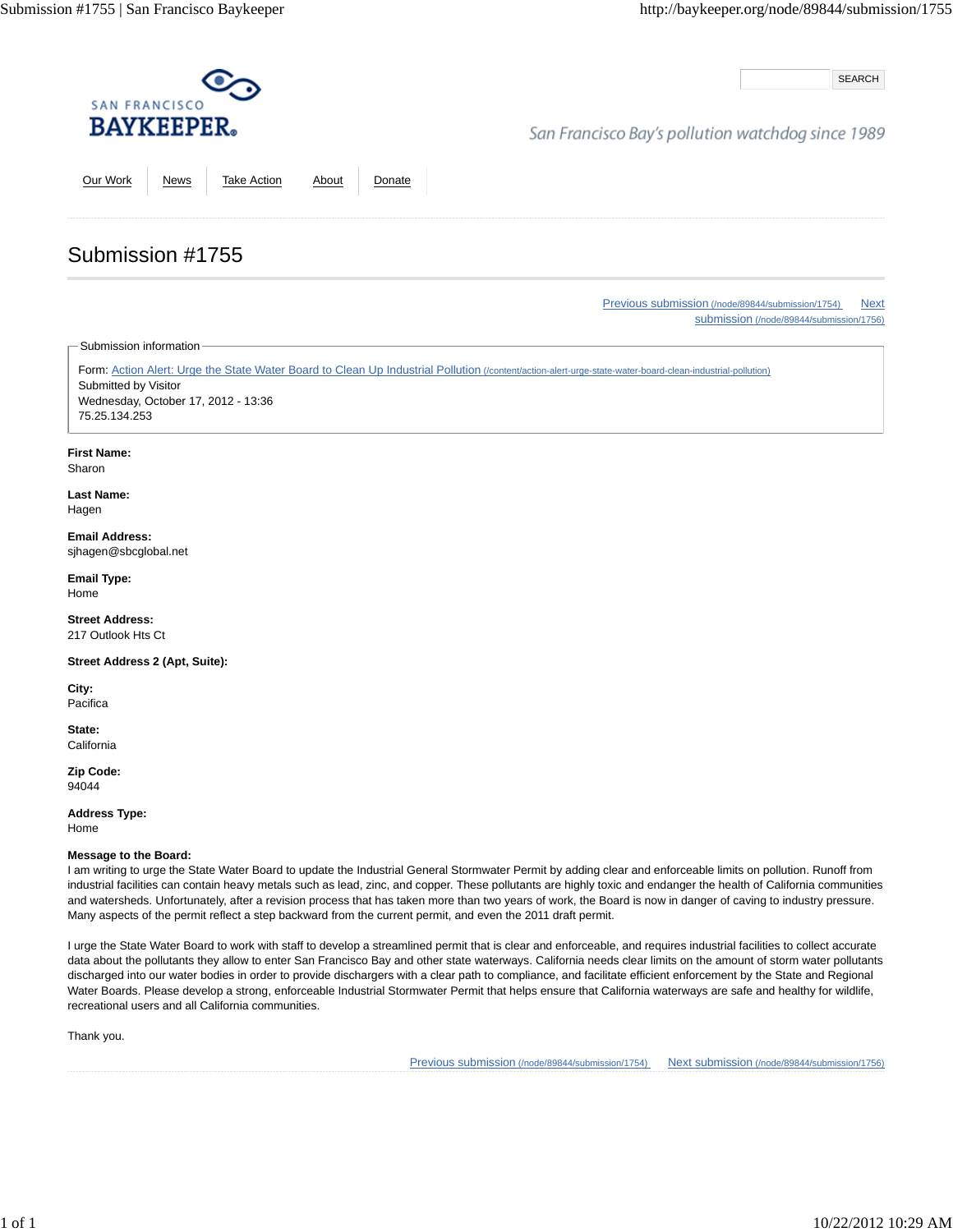SEARCH

## San Francisco Bay's pollution watchdog since 1989

Our Work News Take Action About Donate

Previous submission (/node/89844/submission/1755) Next submission (/node/89844/submission/1757)

Submission information

Submission #1756

Form: Action Alert: Urge the State Water Board to Clean Up Industrial Pollution (/content/action-alert-urge-state-water-board-clean-industrial-pollution) Submitted by Visitor Wednesday, October 17, 2012 - 14:25 174.46.232.2

#### **First Name:**

Luther

**Last Name:** Thie

**Email Address:** lutherthie@gmail.com

**Email Type:** Home

**Street Address:** 1214 E. 22nd Street

**Street Address 2 (Apt, Suite):**

**City: Oakland** 

**State: California** 

**Zip Code:** 94606

**Address Type:** Home

**Message to the Board:**

I am writing to urge the State Water Board to update the Industrial General Stormwater Permit by adding clear and enforceable limits on pollution. Runoff from industrial facilities can contain heavy metals such as lead, zinc, and copper. These pollutants are highly toxic and endanger the health of California communities and watersheds. Unfortunately, after a revision process that has taken more than two years of work, the Board is now in danger of caving to industry pressure. Many aspects of the permit reflect a step backward from the current permit, and even the 2011 draft permit.

I urge the State Water Board to work with staff to develop a streamlined permit that is clear and enforceable, and requires industrial facilities to collect accurate data about the pollutants they allow to enter San Francisco Bay and other state waterways. California needs clear limits on the amount of storm water pollutants discharged into our water bodies in order to provide dischargers with a clear path to compliance, and facilitate efficient enforcement by the State and Regional Water Boards. Please develop a strong, enforceable Industrial Stormwater Permit that helps ensure that California waterways are safe and healthy for wildlife, recreational users and all California communities.

Thank you.

Previous submission (/node/89844/submission/1755) Next submission (/node/89844/submission/1757)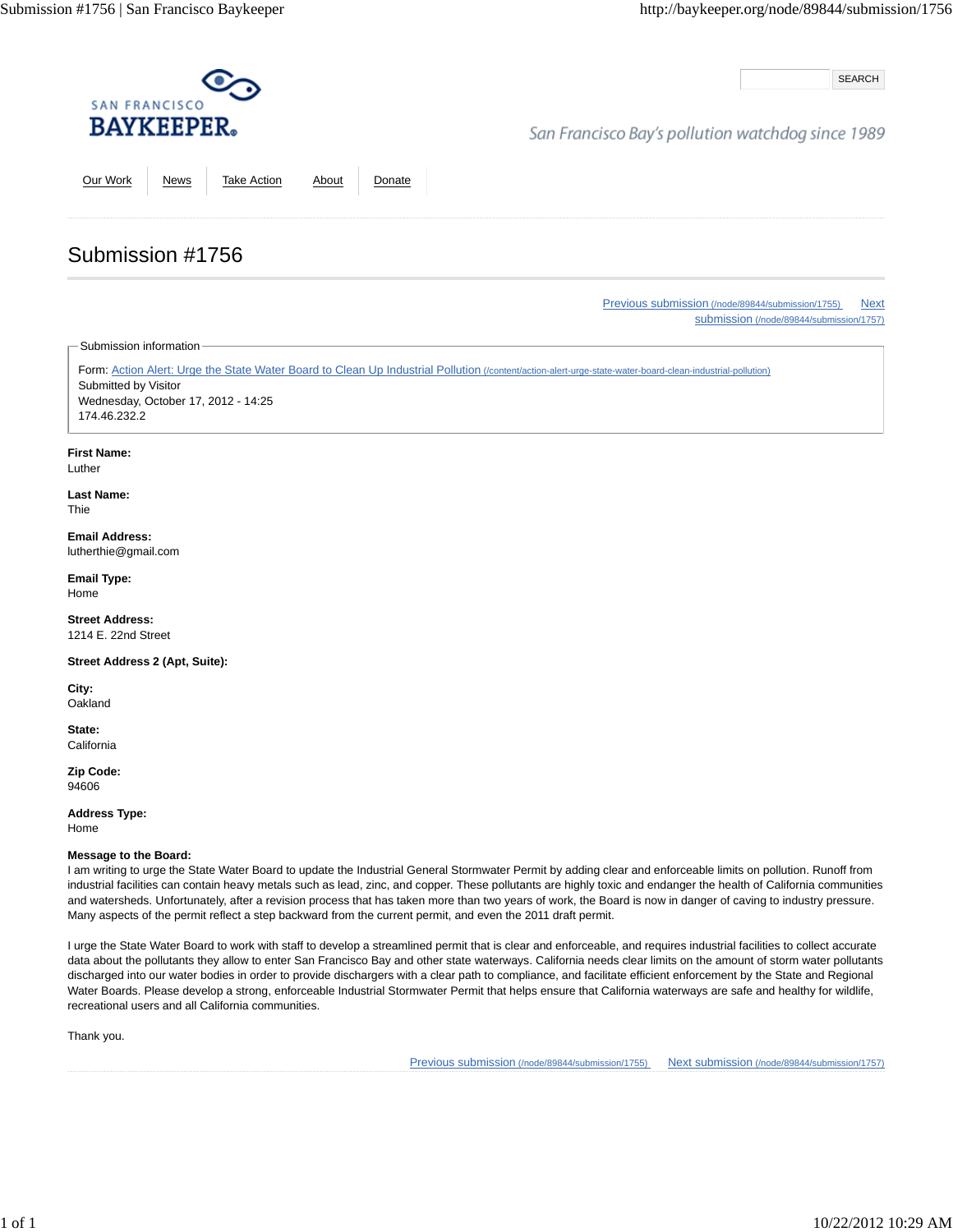SEARCH

## San Francisco Bay's pollution watchdog since 1989

Our Work News Take Action About Donate

# Submission #1757

Previous submission (/node/89844/submission/1756) Next submission (/node/89844/submission/1758)

Submission information

Form: Action Alert: Urge the State Water Board to Clean Up Industrial Pollution (/content/action-alert-urge-state-water-board-clean-industrial-pollution) Submitted by Visitor Wednesday, October 17, 2012 - 14:43 24.7.98.250

### **First Name:**

Heather

**Last Name:** Sarantis

#### **Email Address:** heathersarantis@hotmail.com

**Email Type:** Home

**Street Address:** 1309 Carlotta Ave

**Street Address 2 (Apt, Suite):**

**City:** Berkeley

**State: California** 

**Zip Code:** 94703

**Address Type:** Home

**Message to the Board:**

I am writing to urge the State Water Board to update the Industrial General Stormwater Permit by adding clear and enforceable limits on pollution. Runoff from industrial facilities can contain heavy metals such as lead, zinc, and copper. These pollutants are highly toxic and endanger the health of California communities and watersheds. Unfortunately, after a revision process that has taken more than two years of work, the Board is now in danger of caving to industry pressure. Many aspects of the permit reflect a step backward from the current permit, and even the 2011 draft permit.

I urge the State Water Board to work with staff to develop a streamlined permit that is clear and enforceable, and requires industrial facilities to collect accurate data about the pollutants they allow to enter San Francisco Bay and other state waterways. California needs clear limits on the amount of storm water pollutants discharged into our water bodies in order to provide dischargers with a clear path to compliance, and facilitate efficient enforcement by the State and Regional Water Boards. Please develop a strong, enforceable Industrial Stormwater Permit that helps ensure that California waterways are safe and healthy for wildlife, recreational users and all California communities.

Thank you.

Previous submission (/node/89844/submission/1756) Next submission (/node/89844/submission/1758)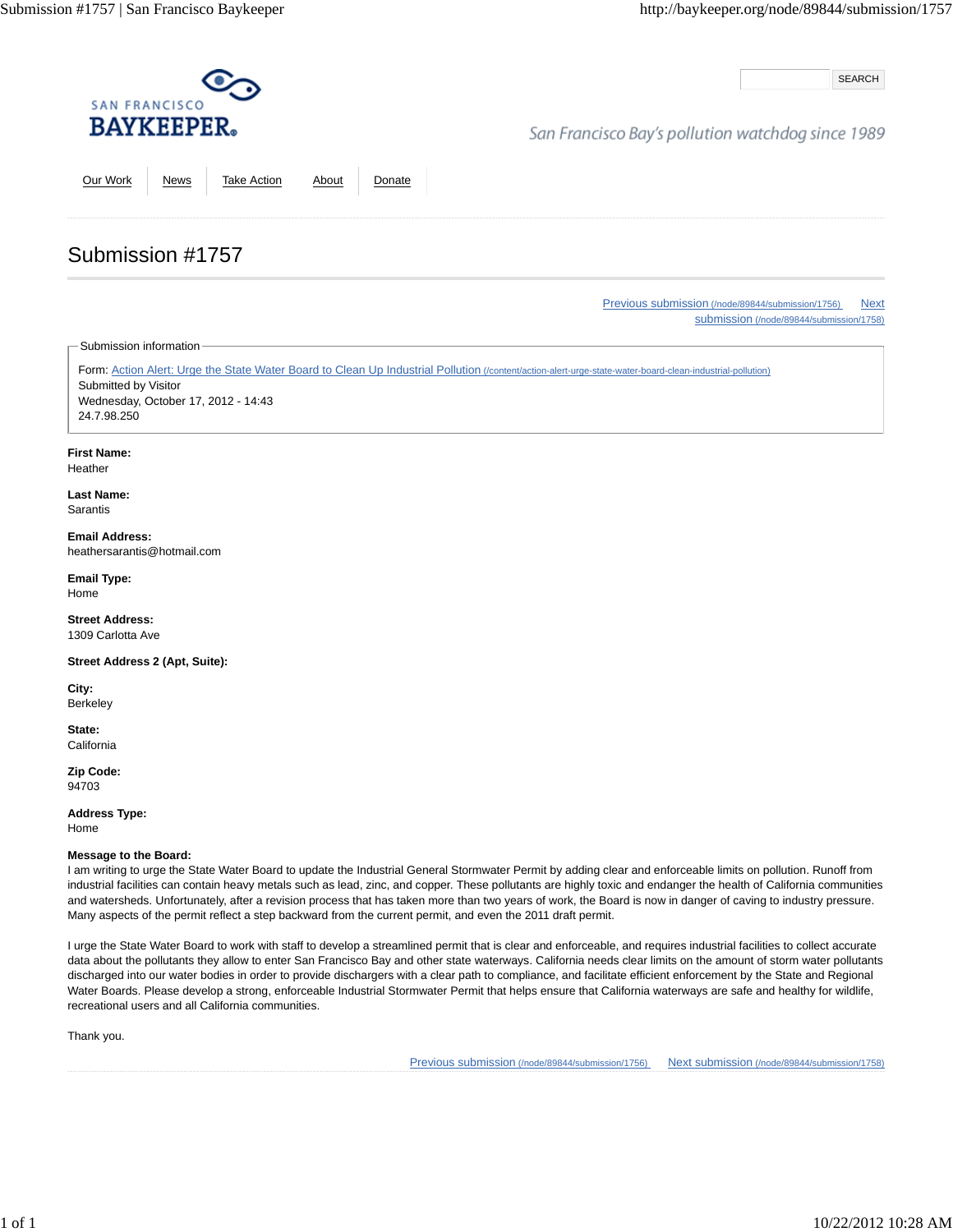SEARCH

## San Francisco Bay's pollution watchdog since 1989

Our Work News Take Action About Donate

Previous submission (/node/89844/submission/1757) Next submission (/node/89844/submission/1759)

Submission information

Submission #1758

Form: Action Alert: Urge the State Water Board to Clean Up Industrial Pollution (/content/action-alert-urge-state-water-board-clean-industrial-pollution) Submitted by Visitor Wednesday, October 17, 2012 - 14:48 76.103.190.43

### **First Name:**

Paula

**Last Name:** Zerzan

#### **Email Address:** pzerzan@comcast.net

**Email Type:** Home

**Street Address:** 16912 Falcon Lane

**Street Address 2 (Apt, Suite):**

**City:** Sonoma

**State: California** 

**Zip Code:** 95476-7250

**Address Type:** Home

### **Message to the Board:**

I am writing to urge the State Water Board to update the Industrial General Stormwater Permit by adding clear and enforceable limits on pollution. Runoff from industrial facilities can contain heavy metals such as lead, zinc, and copper. These pollutants are highly toxic and endanger the health of California communities and watersheds. Unfortunately, after a revision process that has taken more than two years of work, the Board is now in danger of caving to industry pressure. Many aspects of the permit reflect a step backward from the current permit, and even the 2011 draft permit.

I urge the State Water Board to work with staff to develop a streamlined permit that is clear and enforceable, and requires industrial facilities to collect accurate data about the pollutants they allow to enter San Francisco Bay and other state waterways. California needs clear limits on the amount of storm water pollutants discharged into our water bodies in order to provide dischargers with a clear path to compliance, and facilitate efficient enforcement by the State and Regional Water Boards. Please develop a strong, enforceable Industrial Stormwater Permit that helps ensure that California waterways are safe and healthy for wildlife, recreational users and all California communities.

Thank you.

Previous submission (/node/89844/submission/1757) Next submission (/node/89844/submission/1759)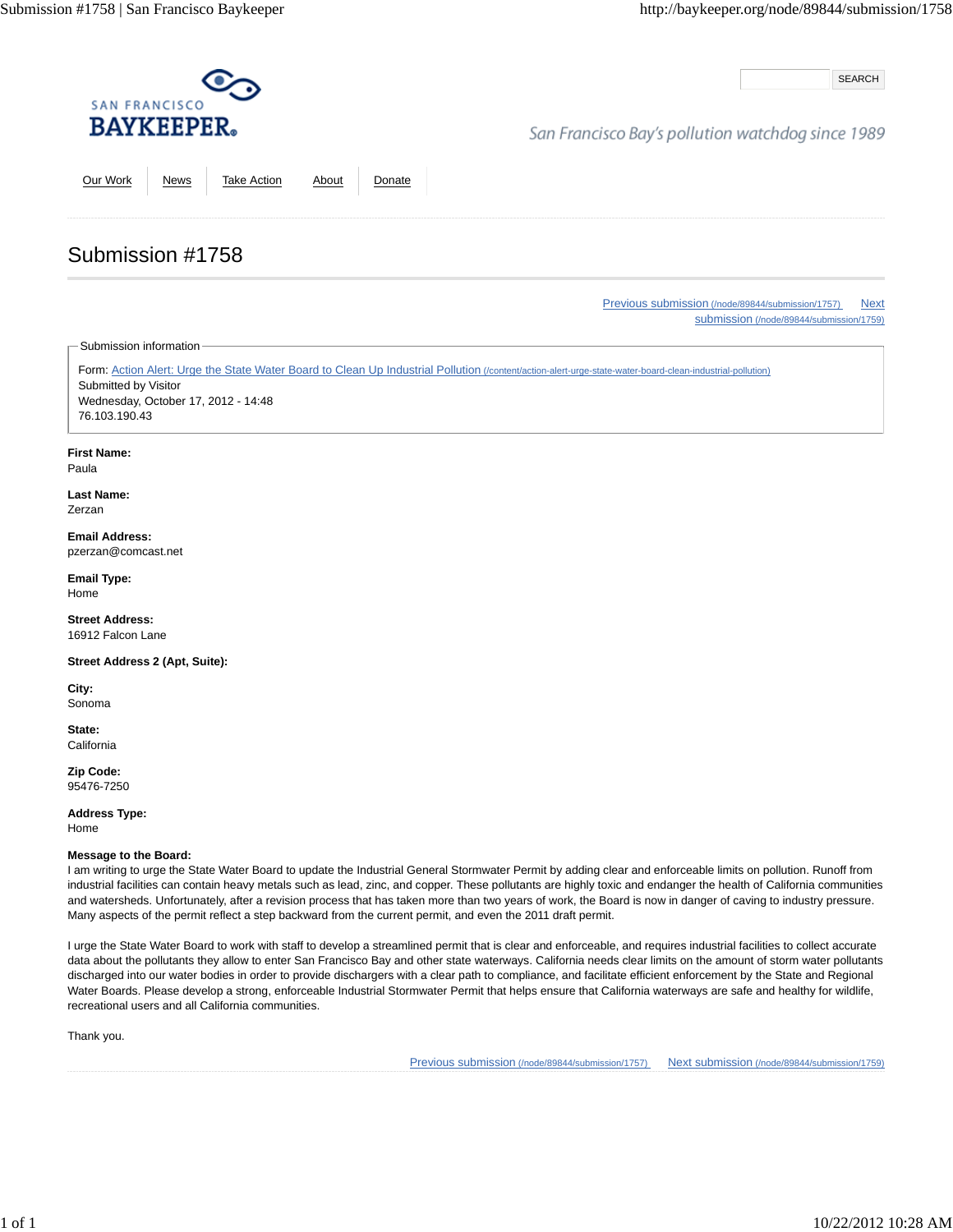SEARCH

## San Francisco Bay's pollution watchdog since 1989

Our Work News Take Action About Donate

Previous submission (/node/89844/submission/1758) Next submission (/node/89844/submission/1760)

Submission information

Submission #1759

Form: Action Alert: Urge the State Water Board to Clean Up Industrial Pollution (/content/action-alert-urge-state-water-board-clean-industrial-pollution) Submitted by Visitor Wednesday, October 17, 2012 - 15:48 108.83.209.197

#### **First Name:**

Jacquelyn

**Last Name:** Sorby

**Email Address:** dsorby@att.net

**Email Type:** Home

**Street Address:** 4362 Yacht Harbor drive

**Street Address 2 (Apt, Suite):**

**City: Stockton** 

**State: California** 

**Zip Code:** 95204

**Address Type:** Home

**Message to the Board:**

I am writing to urge the State Water Board to update the Industrial General Stormwater Permit by adding clear and enforceable limits on pollution. Runoff from industrial facilities can contain heavy metals such as lead, zinc, and copper. These pollutants are highly toxic and endanger the health of California communities and watersheds. Unfortunately, after a revision process that has taken more than two years of work, the Board is now in danger of caving to industry pressure. Many aspects of the permit reflect a step backward from the current permit, and even the 2011 draft permit.

I urge the State Water Board to work with staff to develop a streamlined permit that is clear and enforceable, and requires industrial facilities to collect accurate data about the pollutants they allow to enter San Francisco Bay and other state waterways. California needs clear limits on the amount of storm water pollutants discharged into our water bodies in order to provide dischargers with a clear path to compliance, and facilitate efficient enforcement by the State and Regional Water Boards. Please develop a strong, enforceable Industrial Stormwater Permit that helps ensure that California waterways are safe and healthy for wildlife, recreational users and all California communities.

Thank you.

Previous submission (/node/89844/submission/1758) Next submission (/node/89844/submission/1760)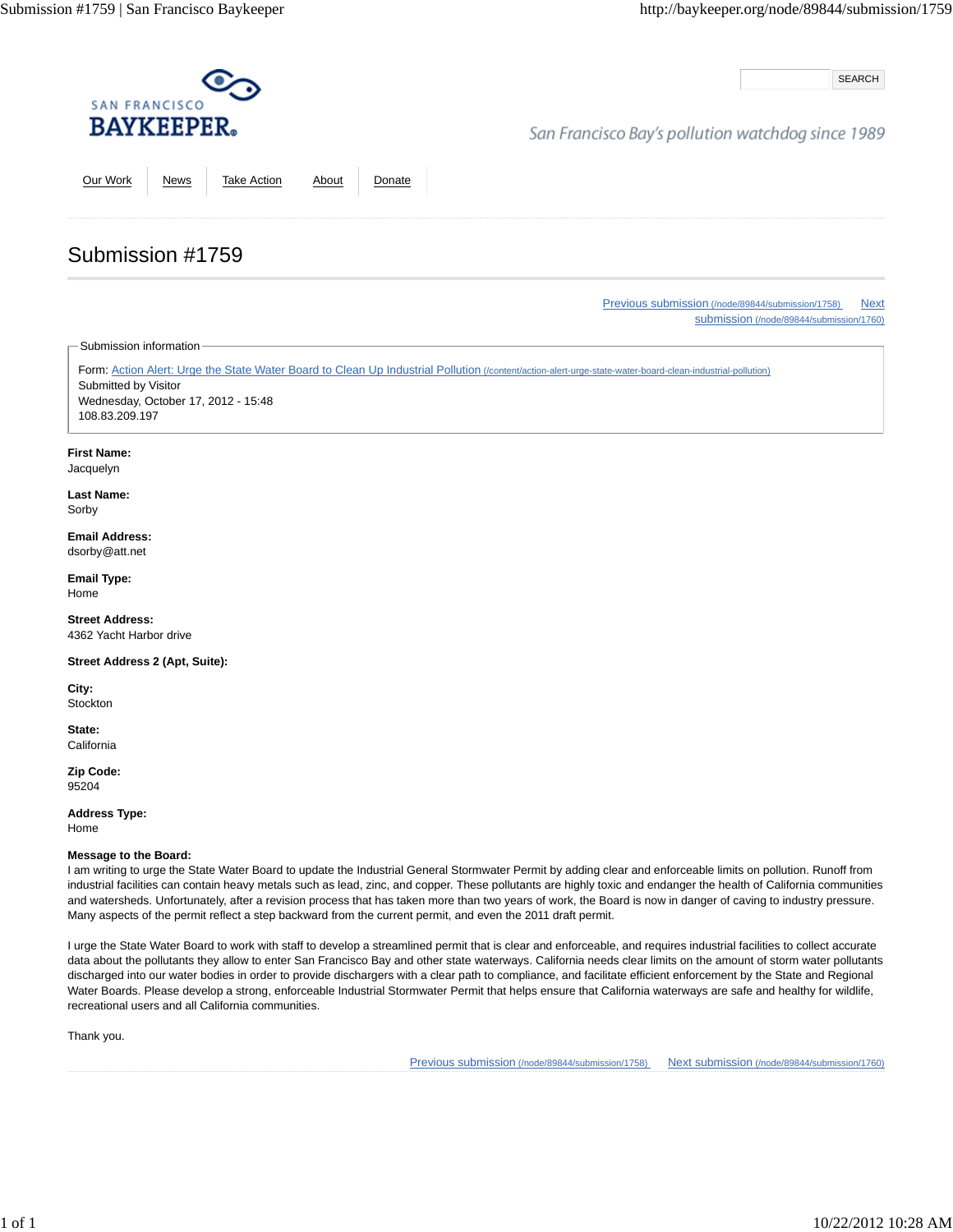SEARCH

# San Francisco Bay's pollution watchdog since 1989

Our Work News Take Action About Donate

Previous submission (/node/89844/submission/1759) Next submission (/node/89844/submission/1761)

Submission information

Submission #1760

Form: Action Alert: Urge the State Water Board to Clean Up Industrial Pollution (/content/action-alert-urge-state-water-board-clean-industrial-pollution) Submitted by Visitor Wednesday, October 17, 2012 - 16:05 99.30.231.224

**First Name:**

Kathryn

**Last Name:** Hyde

**Email Address:** kathryn\_hyde@hotmail.com

**Email Type:** Home

**Street Address:** 4611 California Street

**Street Address 2 (Apt, Suite):**

**City:** San Francisco

**State: California** 

**Zip Code:** 94118

**Address Type:** Home

#### **Message to the Board:**

I am writing to urge the State Water Board to update the Industrial General Stormwater Permit by adding clear and enforceable limits on pollution. Runoff from industrial facilities can contain heavy metals such as lead, zinc, and copper. These pollutants are highly toxic and endanger the health of California communities and watersheds. Unfortunately, after a revision process that has taken more than two years of work, the Board is now in danger of caving to industry pressure. Many aspects of the permit reflect a step backward from the current permit, and even the 2011 draft permit.

I urge the State Water Board to work with staff to develop a streamlined permit that is clear and enforceable, and requires industrial facilities to collect accurate data about the pollutants they allow to enter San Francisco Bay and other state waterways. California needs clear limits on the amount of storm water pollutants discharged into our water bodies in order to provide dischargers with a clear path to compliance, and facilitate efficient enforcement by the State and Regional Water Boards. Please develop a strong, enforceable Industrial Stormwater Permit that helps ensure that California waterways are safe and healthy for wildlife, recreational users and all California communities.

Thank you.

Previous submission (/node/89844/submission/1759) Next submission (/node/89844/submission/1761)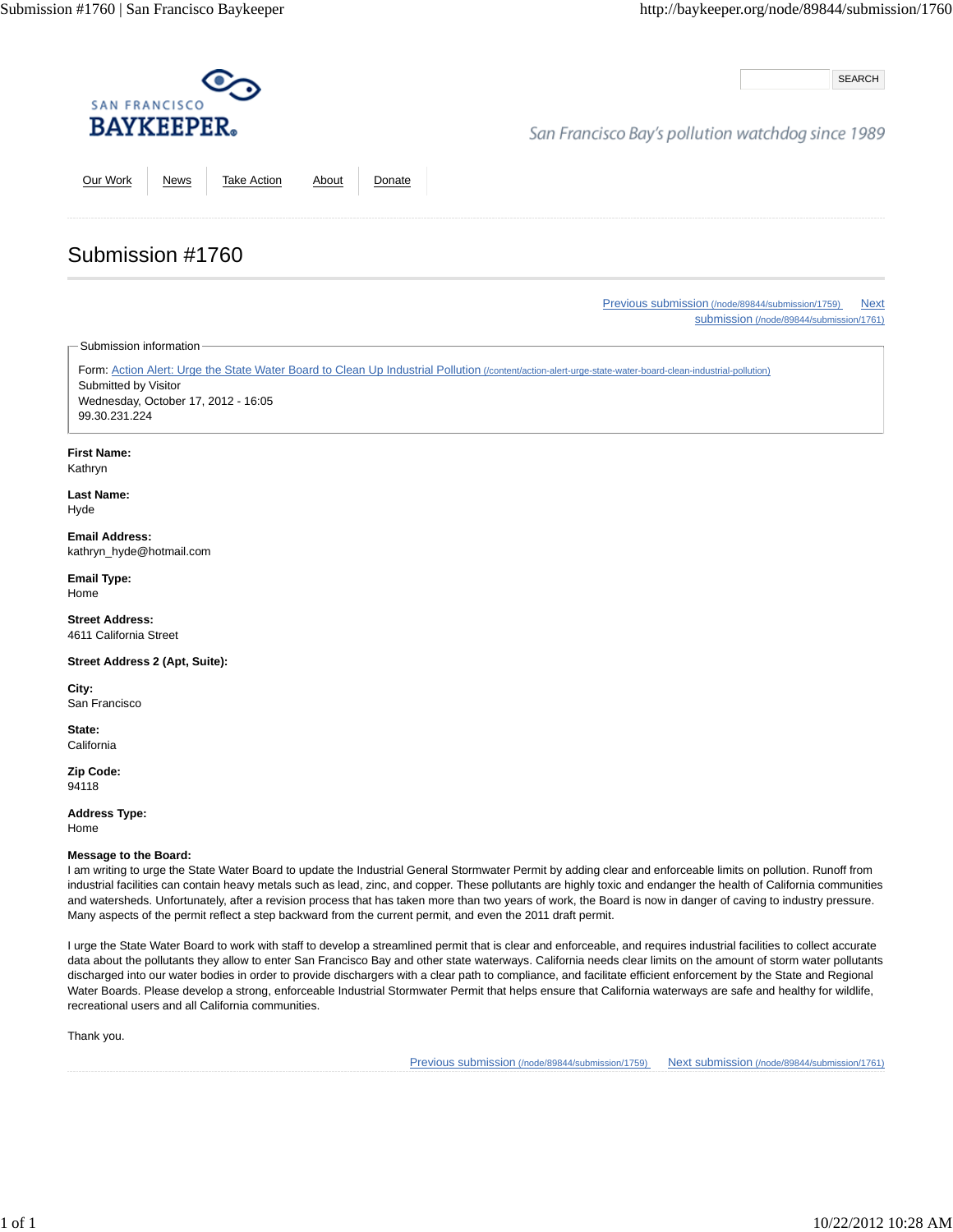SEARCH

## San Francisco Bay's pollution watchdog since 1989

Our Work News Take Action About Donate

Previous submission (/node/89844/submission/1760) Next submission (/node/89844/submission/1762)

Submission information

Submission #1761

Form: Action Alert: Urge the State Water Board to Clean Up Industrial Pollution (/content/action-alert-urge-state-water-board-clean-industrial-pollution) Submitted by Visitor Wednesday, October 17, 2012 - 17:04 97.121.224.66

#### **First Name:**

Joan

**Last Name:** Kresich

#### **Email Address:** jkresich@yahoo.com

**Email Type:** Home

**Street Address:** 1820 Hearst #B

**Street Address 2 (Apt, Suite):**

**City:** Berkeley

**State: California** 

**Zip Code:** 94703

**Address Type:**

Home

### **Message to the Board:**

I am writing to urge the State Water Board to update the Industrial General Stormwater Permit by adding clear and enforceable limits on pollution. Runoff from industrial facilities can contain heavy metals such as lead, zinc, and copper. These pollutants are highly toxic and endanger the health of California communities and watersheds. Unfortunately, after a revision process that has taken more than two years of work, the Board is now in danger of caving to industry pressure. Many aspects of the permit reflect a step backward from the current permit, and even the 2011 draft permit.

I urge the State Water Board to work with staff to develop a streamlined permit that is clear and enforceable, and requires industrial facilities to collect accurate data about the pollutants they allow to enter San Francisco Bay and other state waterways. California needs clear limits on the amount of storm water pollutants discharged into our water bodies in order to provide dischargers with a clear path to compliance, and facilitate efficient enforcement by the State and Regional Water Boards. Please develop a strong, enforceable Industrial Stormwater Permit that helps ensure that California waterways are safe and healthy for wildlife, recreational users and all California communities.

Thank you.

Previous submission (/node/89844/submission/1760) Next submission (/node/89844/submission/1762)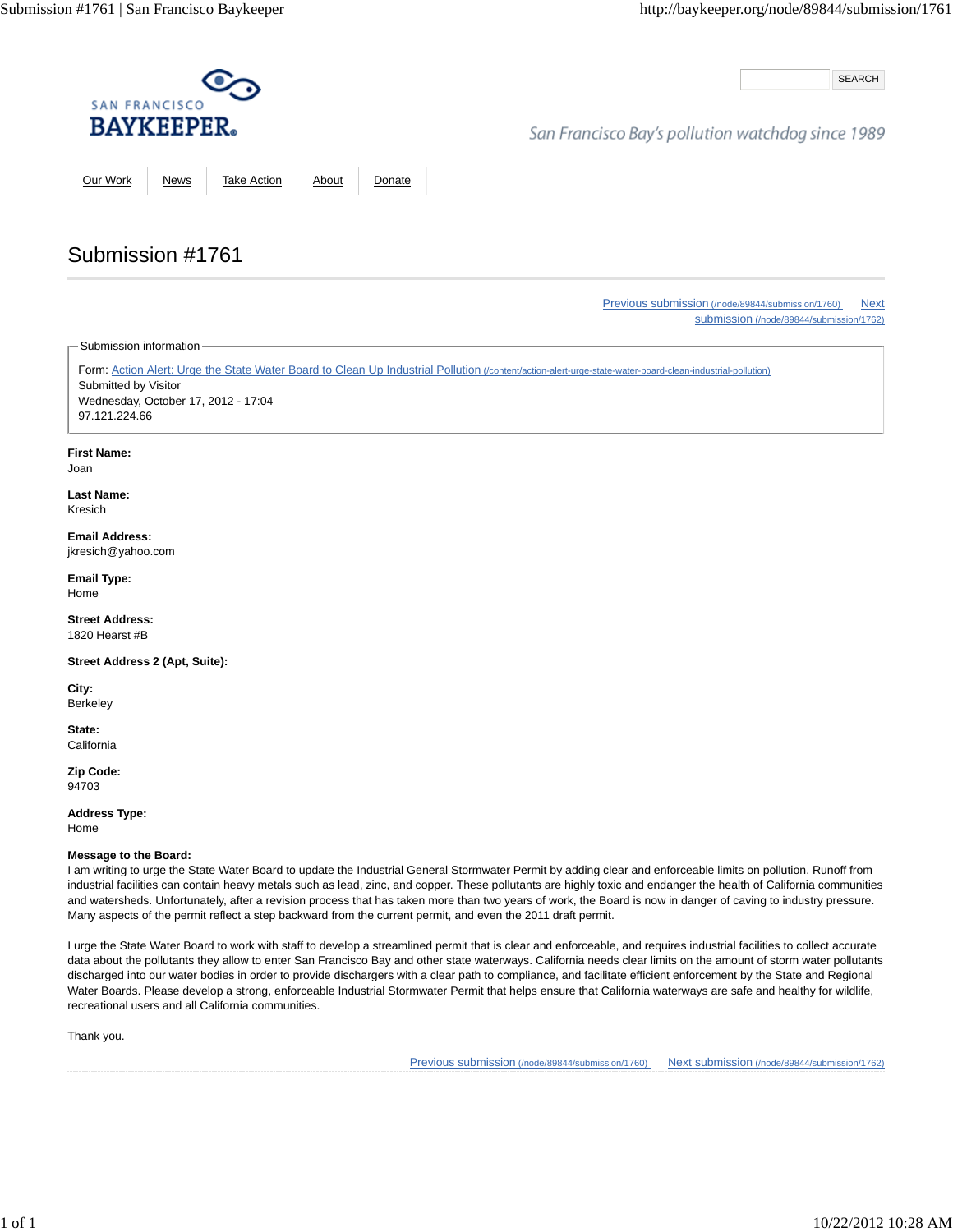SEARCH

## San Francisco Bay's pollution watchdog since 1989

Our Work News Take Action About Donate

Previous submission (/node/89844/submission/1761) Next submission (/node/89844/submission/1763)

Submission information

Submission #1762

Form: Action Alert: Urge the State Water Board to Clean Up Industrial Pollution (/content/action-alert-urge-state-water-board-clean-industrial-pollution) Submitted by Visitor Wednesday, October 17, 2012 - 17:05 71.137.192.207

### **First Name:**

Kent

**Last Name:** Smith

**Email Address:** kentgs@sbcglobal.net

**Email Type:** Home

**Street Address:** 831 42nd Street

**Street Address 2 (Apt, Suite):**

**City: Sacramento** 

**State: California** 

**Zip Code:** 95819

**Address Type:**

Home

### **Message to the Board:**

I urge the State Water Resources Control Board to update the Industrial General Stormwater Permit by adding clear and enforceable limits on pollution. Runoff from industrial facilities can contain heavy metals such as lead, zinc, and copper. These pollutants are highly toxic and endanger the health of California communities and watersheds. After a revision process that has taken more than two years of work, the Board should not yield to industry pressure. Many aspects of the permit reflect a step backward from the current permit, and even the 2011 draft permit.

The State Water Board needs to work with staff to develop a streamlined permit that is clear and enforceable, and requires industrial facilities to collect accurate data about the pollutants they allow to enter San Francisco Bay and other state waterways. California needs clear limits on the amount of storm water pollutants discharged into our water bodies in order to provide dischargers with a clear path to compliance, and facilitate efficient enforcement by the State and Regional Water Boards.

Please develop a strong, enforceable Industrial Stormwater Permit that helps ensure that California waterways are safe and healthy for wildlife, recreational users and all California communities.

Thank you. Kent Smith **Sacramento** 

Previous submission (/node/89844/submission/1761) Next submission (/node/89844/submission/1763)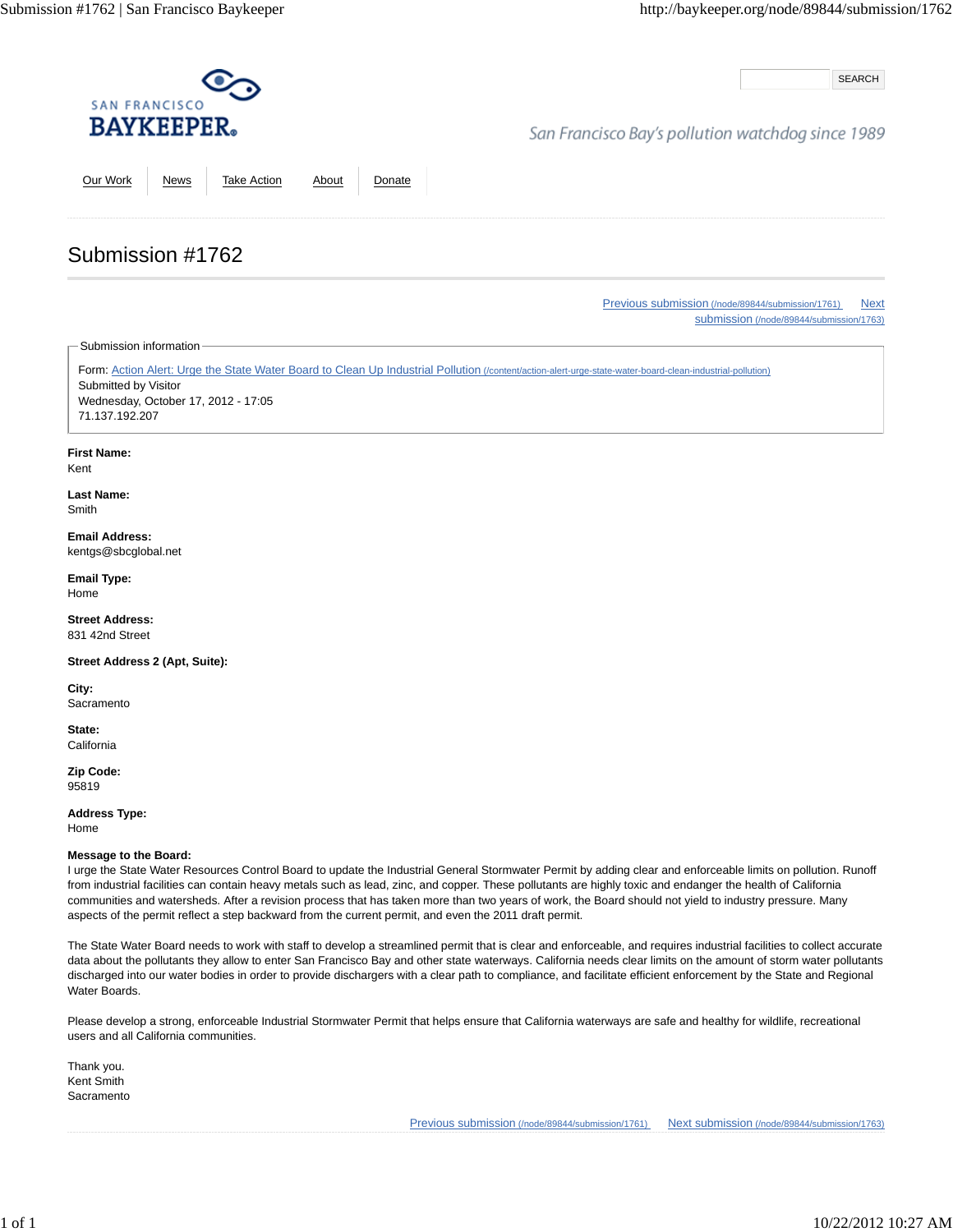SEARCH

## San Francisco Bay's pollution watchdog since 1989

Our Work News Take Action About Donate

Previous submission (/node/89844/submission/1762) Next submission (/node/89844/submission/1764)

Submission information

Submission #1763

Form: Action Alert: Urge the State Water Board to Clean Up Industrial Pollution (/content/action-alert-urge-state-water-board-clean-industrial-pollution) Submitted by Visitor Wednesday, October 17, 2012 - 19:00 50.143.135.96

#### **First Name:**

Amanda

**Last Name:** Snider

**Email Address:** asnider1337@gmail.com

**Email Type:** Home

**Street Address:** 545 Knollwood Ct.

**Street Address 2 (Apt, Suite):**

**City:** Danville

**State: California** 

**Zip Code:** 94506

**Address Type:** Home

#### **Message to the Board:**

I am writing to urge the State Water Board to update the Industrial General Stormwater Permit by adding clear and enforceable limits on pollution. Runoff from industrial facilities can contain heavy metals such as lead, zinc, and copper. These pollutants are highly toxic and endanger the health of California communities and watersheds. Unfortunately, after a revision process that has taken more than two years of work, the Board is now in danger of caving to industry pressure. Many aspects of the permit reflect a step backward from the current permit, and even the 2011 draft permit.

I urge the State Water Board to work with staff to develop a streamlined permit that is clear and enforceable, and requires industrial facilities to collect accurate data about the pollutants they allow to enter San Francisco Bay and other state waterways. California needs clear limits on the amount of storm water pollutants discharged into our water bodies in order to provide dischargers with a clear path to compliance, and facilitate efficient enforcement by the State and Regional Water Boards. Please develop a strong, enforceable Industrial Stormwater Permit that helps ensure that California waterways are safe and healthy for wildlife, recreational users and all California communities.

Thank you.

Previous submission (/node/89844/submission/1762) Next submission (/node/89844/submission/1764)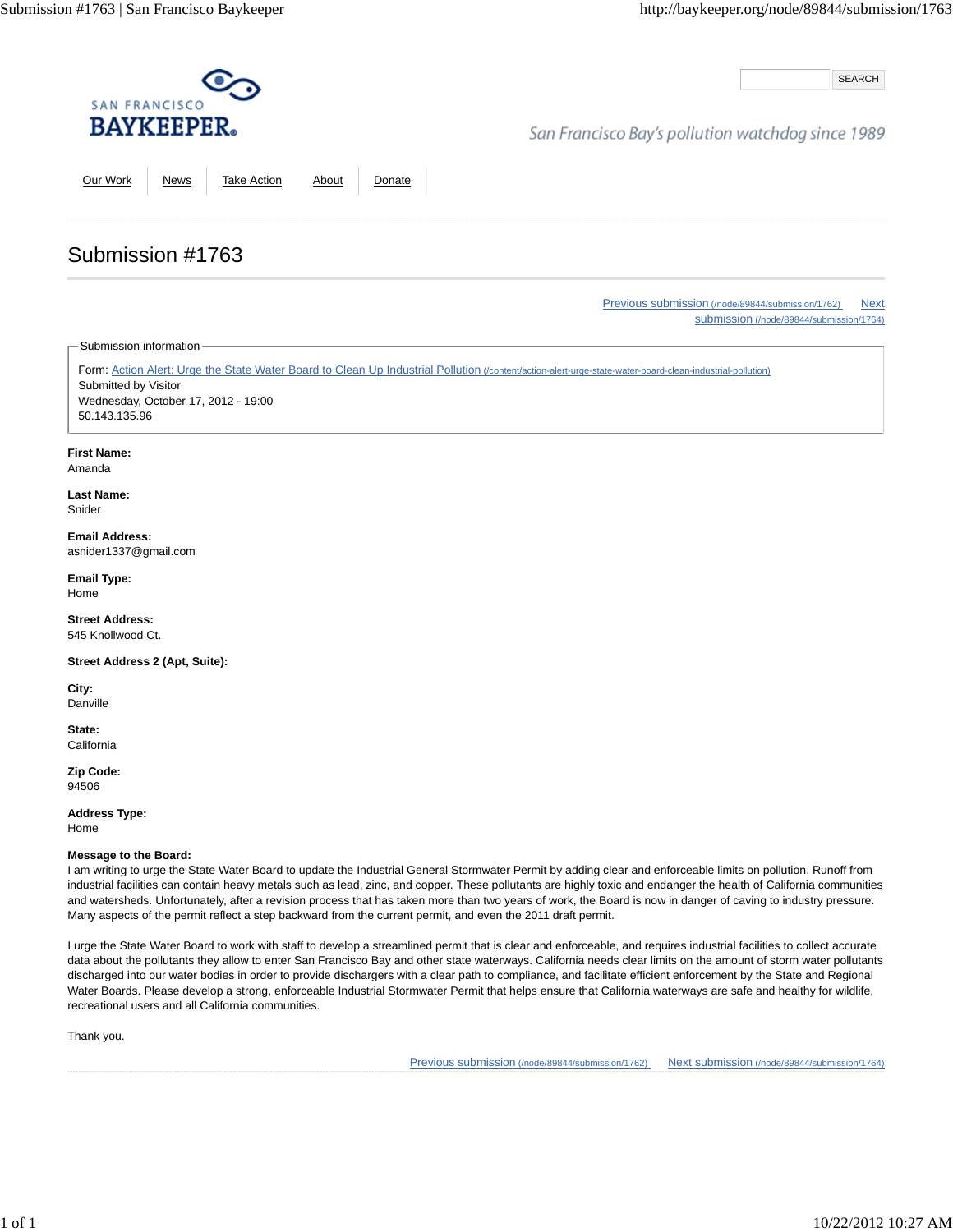SEARCH

## San Francisco Bay's pollution watchdog since 1989

Our Work News Take Action About Donate

Previous submission (/node/89844/submission/1763) Next submission (/node/89844/submission/1765)

Submission information

Submission #1764

Form: Action Alert: Urge the State Water Board to Clean Up Industrial Pollution (/content/action-alert-urge-state-water-board-clean-industrial-pollution) Submitted by Visitor Wednesday, October 17, 2012 - 20:07 66.245.17.93

**First Name:**

Ellen

**Last Name:** Koivisto

**Email Address:** offstage@earthlink.net

**Email Type:** Home

**Street Address:** 1556 Great Hwy #101

**Street Address 2 (Apt, Suite):**

**City:** San Francisco

**State: California** 

**Zip Code:** 94122

**Address Type:** Home

#### **Message to the Board:**

I am writing to urge the State Water Board to update the Industrial General Stormwater Permit by adding clear and enforceable limits on pollution. Runoff from industrial facilities can contain heavy metals such as lead, zinc, and copper. These pollutants are highly toxic and endanger the health of California communities and watersheds. Unfortunately, after a revision process that has taken more than two years of work, the Board is now in danger of caving to industry pressure. Many aspects of the permit reflect a step backward from the current permit, and even the 2011 draft permit.

I urge the State Water Board to work with staff to develop a streamlined permit that is clear and enforceable, and requires industrial facilities to collect accurate data about the pollutants they allow to enter San Francisco Bay and other state waterways. California needs clear limits on the amount of storm water pollutants discharged into our water bodies in order to provide dischargers with a clear path to compliance, and facilitate efficient enforcement by the State and Regional Water Boards. Please develop a strong, enforceable Industrial Stormwater Permit that helps ensure that California waterways are safe and healthy for wildlife, recreational users and all California communities.

Thank you.

Previous submission (/node/89844/submission/1763) Next submission (/node/89844/submission/1765)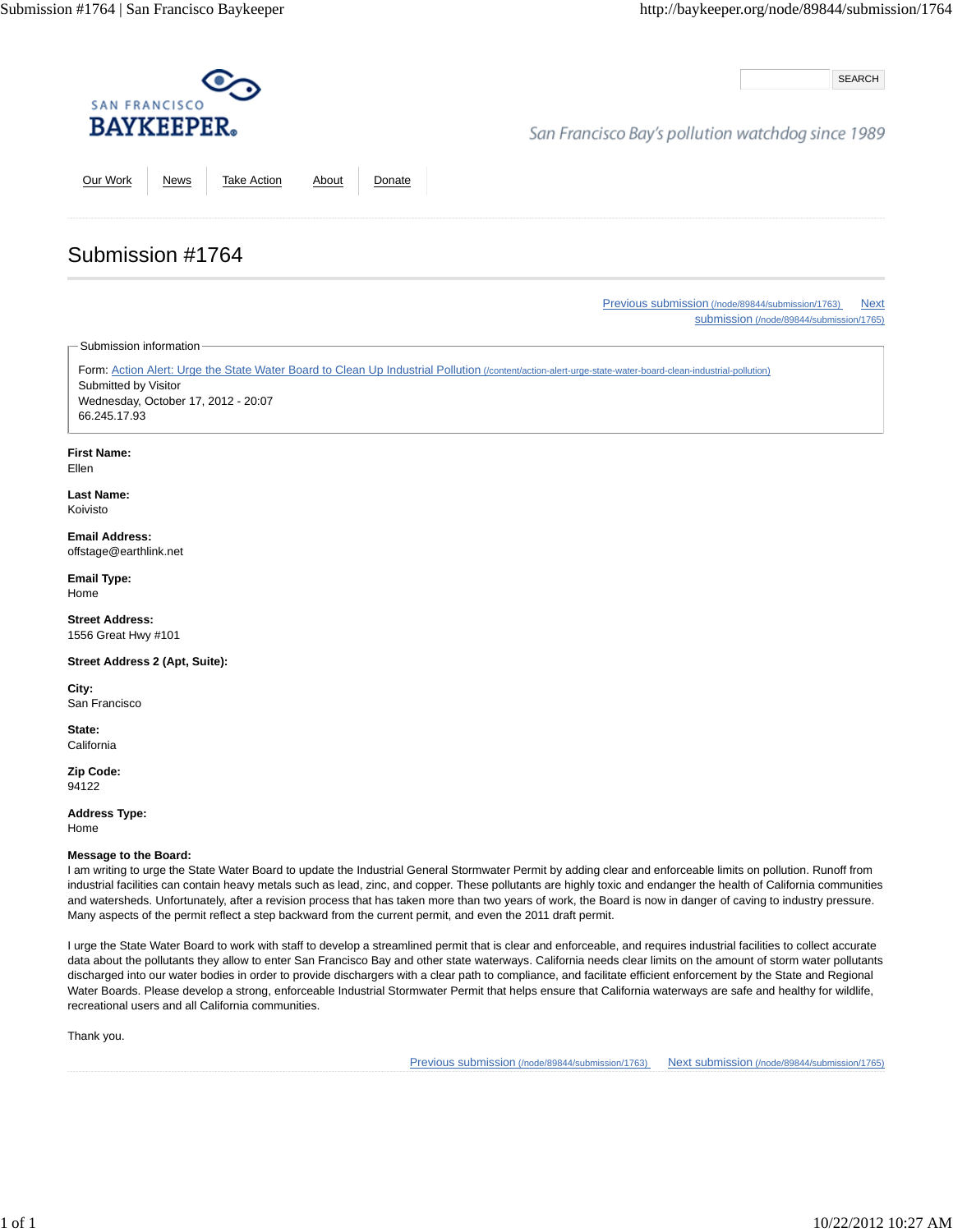SEARCH

## San Francisco Bay's pollution watchdog since 1989

Our Work News Take Action About Donate

Previous submission (/node/89844/submission/1764) Next submission (/node/89844/submission/1766)

Submission information

Submission #1765

Form: Action Alert: Urge the State Water Board to Clean Up Industrial Pollution (/content/action-alert-urge-state-water-board-clean-industrial-pollution) Submitted by Visitor Wednesday, October 17, 2012 - 20:15 71.202.182.155

#### **First Name:**

Elizabeth

**Last Name:** Char

**Email Address:** mulanchar@hotmail.com

**Email Type:** Home

**Street Address:** 1245 Berkeley Way #A

**Street Address 2 (Apt, Suite):**

**City:** Berkeley

**State: California** 

**Zip Code:** 94702

**Address Type:** Home

#### **Message to the Board:**

I am writing to urge the State Water Board to update the Industrial General Stormwater Permit by adding clear and enforceable limits on pollution. Runoff from industrial facilities can contain heavy metals such as lead, zinc, and copper. These pollutants are highly toxic and endanger the health of California communities and watersheds. Unfortunately, after a revision process that has taken more than two years of work, the Board is now in danger of caving to industry pressure. Many aspects of the permit reflect a step backward from the current permit, and even the 2011 draft permit.

I urge the State Water Board to work with staff to develop a streamlined permit that is clear and enforceable, and requires industrial facilities to collect accurate data about the pollutants they allow to enter San Francisco Bay and other state waterways. California needs clear limits on the amount of storm water pollutants discharged into our water bodies in order to provide dischargers with a clear path to compliance, and facilitate efficient enforcement by the State and Regional Water Boards. Please develop a strong, enforceable Industrial Stormwater Permit that helps ensure that California waterways are safe and healthy for wildlife, recreational users and all California communities.

Thank you.

Previous submission (/node/89844/submission/1764) Next submission (/node/89844/submission/1766)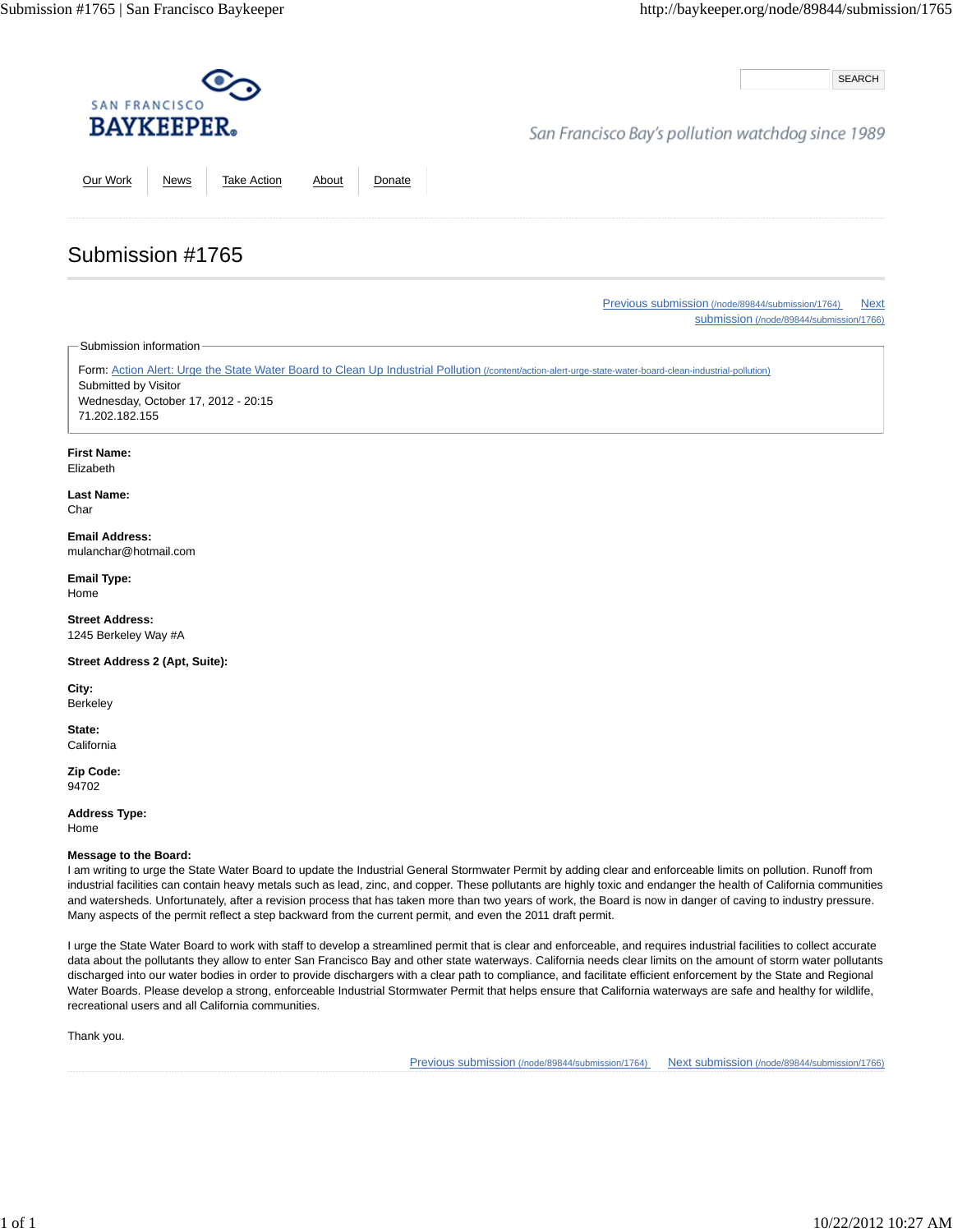SEARCH

## San Francisco Bay's pollution watchdog since 1989

Our Work News Take Action About Donate

# Submission #1766

Previous submission (/node/89844/submission/1765) Next submission (/node/89844/submission/1767)

Submission information

Form: Action Alert: Urge the State Water Board to Clean Up Industrial Pollution (/content/action-alert-urge-state-water-board-clean-industrial-pollution) Submitted by Visitor Wednesday, October 17, 2012 - 21:01 69.181.188.72

### **First Name:**

**Gabrielle** 

#### **Last Name:** Brown-Wing

**Email Address:** MobyQuesadilla42@aol.com

**Email Type:** Home

**Street Address:** 844 45th Street

**Street Address 2 (Apt, Suite):**

**City: Oakland** 

**State: California** 

**Zip Code:** 94608

**Address Type:**

Home

### **Message to the Board:**

I am writing to urge the State Water Board to update the Industrial General Stormwater Permit by adding clear and enforceable limits on pollution. Runoff from industrial facilities can contain heavy metals such as lead, zinc, and copper. These pollutants are highly toxic and endanger the health of California communities and watersheds. Unfortunately, after a revision process that has taken more than two years of work, the Board is now in danger of caving to industry pressure. Many aspects of the permit reflect a step backward from the current permit, and even the 2011 draft permit.

I urge the State Water Board to work with staff to develop a streamlined permit that is clear and enforceable, and requires industrial facilities to collect accurate data about the pollutants they allow to enter San Francisco Bay and other state waterways. California needs clear limits on the amount of storm water pollutants discharged into our water bodies in order to provide dischargers with a clear path to compliance, and facilitate efficient enforcement by the State and Regional Water Boards. Please develop a strong, enforceable Industrial Stormwater Permit that helps ensure that California waterways are safe and healthy for wildlife, recreational users and all California communities.

Thank you.

Previous submission (/node/89844/submission/1765) Next submission (/node/89844/submission/1767)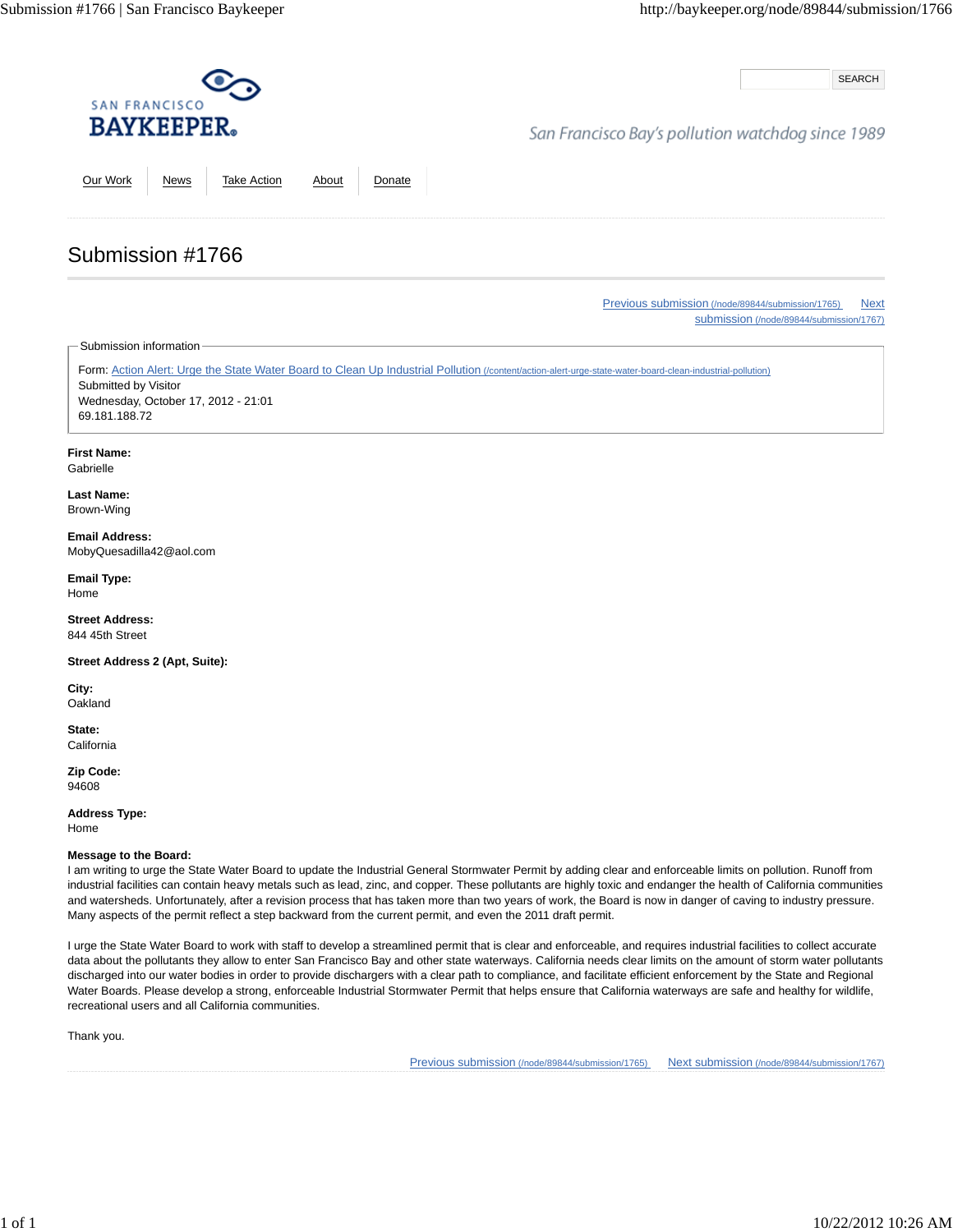SEARCH

## San Francisco Bay's pollution watchdog since 1989

Our Work News Take Action About Donate

Previous submission (/node/89844/submission/1766) Next submission (/node/89844/submission/1768)

Submission information

Submission #1767

Form: Action Alert: Urge the State Water Board to Clean Up Industrial Pollution (/content/action-alert-urge-state-water-board-clean-industrial-pollution) Submitted by Visitor Wednesday, October 17, 2012 - 21:56 71.139.9.15

#### **First Name:**

debra

**Last Name:** Leow

#### **Email Address:** debraleow@yahoo.com

**Email Type:** Home

**Street Address:** 159 14th avenue

**Street Address 2 (Apt, Suite):**

**City:** san francisco

**State: California** 

**Zip Code:** 94118

**Address Type:** Home

**Message to the Board:**

I am writing to urge the State Water Board to update the Industrial General Stormwater Permit by adding clear and enforceable limits on pollution. Runoff from industrial facilities can contain heavy metals such as lead, zinc, and copper. These pollutants are highly toxic and endanger the health of California communities and watersheds. Unfortunately, after a revision process that has taken more than two years of work, the Board is now in danger of caving to industry pressure. Many aspects of the permit reflect a step backward from the current permit, and even the 2011 draft permit.

I urge the State Water Board to work with staff to develop a streamlined permit that is clear and enforceable, and requires industrial facilities to collect accurate data about the pollutants they allow to enter San Francisco Bay and other state waterways. California needs clear limits on the amount of storm water pollutants discharged into our water bodies in order to provide dischargers with a clear path to compliance, and facilitate efficient enforcement by the State and Regional Water Boards. Please develop a strong, enforceable Industrial Stormwater Permit that helps ensure that California waterways are safe and healthy for wildlife, recreational users and all California communities.

Thank you.

Previous submission (/node/89844/submission/1766) Next submission (/node/89844/submission/1768)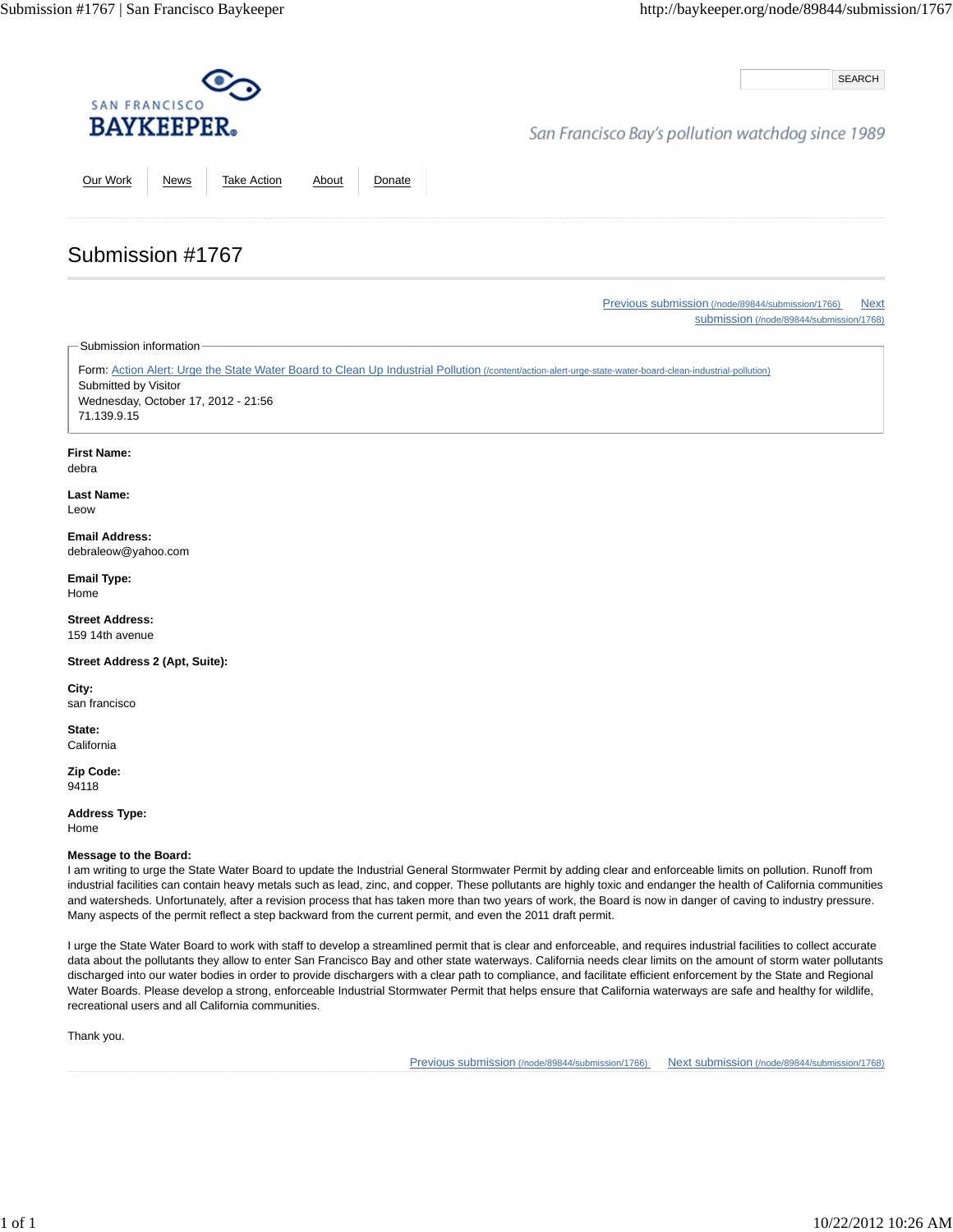SEARCH

# San Francisco Bay's pollution watchdog since 1989

Our Work News Take Action About Donate

Previous submission (/node/89844/submission/1767) Next submission (/node/89844/submission/1769)

Submission information

Submission #1768

Form: Action Alert: Urge the State Water Board to Clean Up Industrial Pollution (/content/action-alert-urge-state-water-board-clean-industrial-pollution) Submitted by Visitor Wednesday, October 17, 2012 - 22:12 63.195.97.206

### **First Name:**

Kristen

**Last Name:** Sinclair

**Email Address:** kris4dogz@gmail.com

**Email Type:** Home

**Street Address:** 1011 shotwell st

**Street Address 2 (Apt, Suite):**

**City:** San francisco

**State: California** 

**Zip Code:** 94110

**Address Type:** Home

**Message to the Board:**

I am writing to urge the State Water Board to update the Industrial General Stormwater Permit by adding clear and enforceable limits on pollution. Runoff from industrial facilities can contain heavy metals such as lead, zinc, and copper. These pollutants are highly toxic and endanger the health of California communities and watersheds. Unfortunately, after a revision process that has taken more than two years of work, the Board is now in danger of caving to industry pressure. Many aspects of the permit reflect a step backward from the current permit, and even the 2011 draft permit.

I urge the State Water Board to work with staff to develop a streamlined permit that is clear and enforceable, and requires industrial facilities to collect accurate data about the pollutants they allow to enter San Francisco Bay and other state waterways. California needs clear limits on the amount of storm water pollutants discharged into our water bodies in order to provide dischargers with a clear path to compliance, and facilitate efficient enforcement by the State and Regional Water Boards. Please develop a strong, enforceable Industrial Stormwater Permit that helps ensure that California waterways are safe and healthy for wildlife, recreational users and all California communities.

Thank you.

Previous submission (/node/89844/submission/1767) Next submission (/node/89844/submission/1769)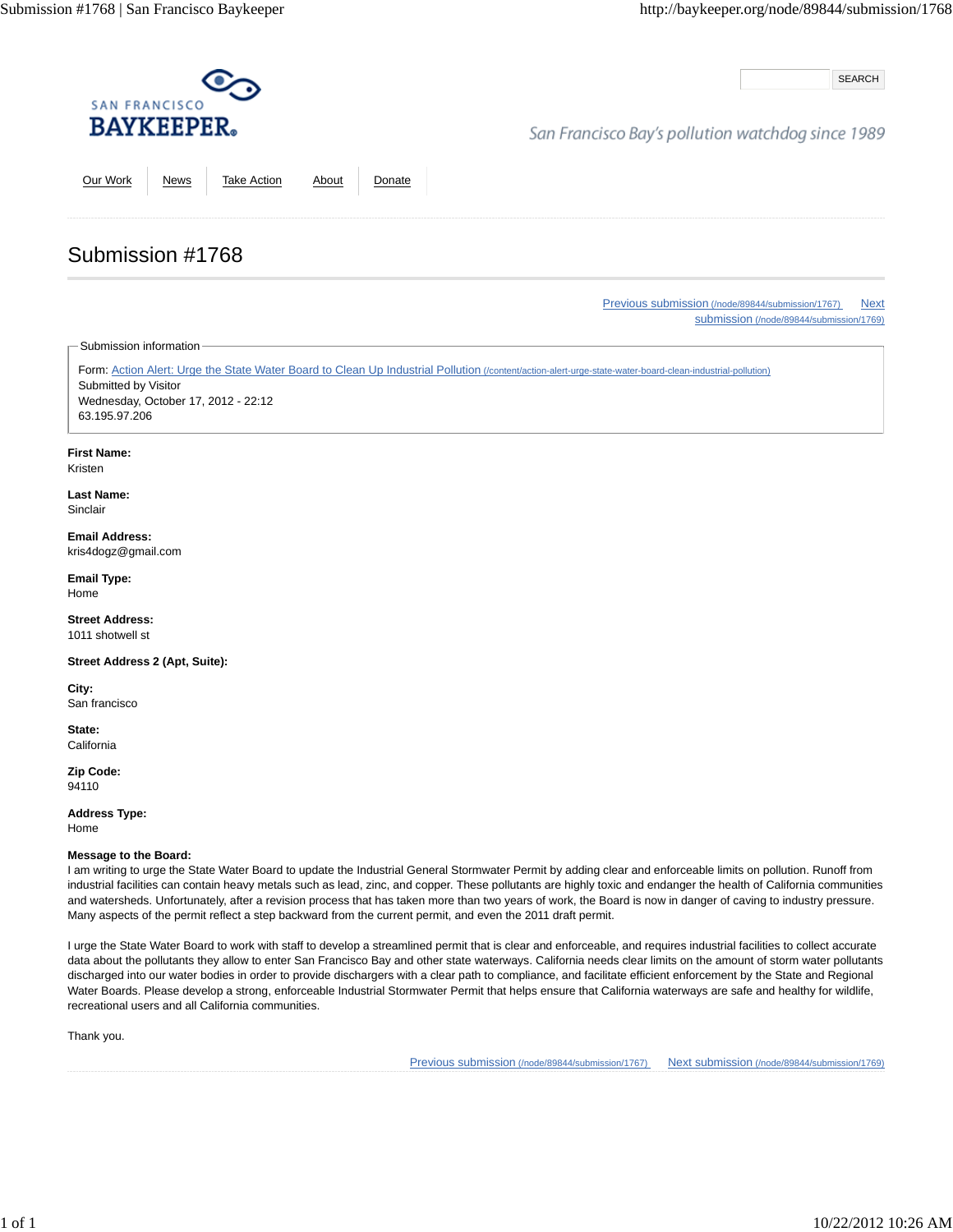SEARCH

## San Francisco Bay's pollution watchdog since 1989

Our Work News Take Action About Donate

Previous submission (/node/89844/submission/1768) Next submission (/node/89844/submission/1770)

Submission information

Submission #1769

Form: Action Alert: Urge the State Water Board to Clean Up Industrial Pollution (/content/action-alert-urge-state-water-board-clean-industrial-pollution) Submitted by Visitor Wednesday, October 17, 2012 - 22:33 75.150.32.73

### **First Name:**

Alicia

**Last Name:** Kern

#### **Email Address:** aliciajkern@yahoo.com

**Email Type:** Home

**Street Address:** 27225 Sunnyridge Rd.

**Street Address 2 (Apt, Suite):**

**City:** Palos Verdes Peninsula

**State: California** 

**Zip Code:** 90274

**Address Type:** Home

### **Message to the Board:**

I am writing to urge the State Water Board to update the Industrial General Stormwater Permit by adding clear and enforceable limits on pollution. Runoff from industrial facilities can contain heavy metals such as lead, zinc, and copper. These pollutants are highly toxic and endanger the health of California communities and watersheds. Unfortunately, after a revision process that has taken more than two years of work, the Board is now in danger of caving to industry pressure. Many aspects of the permit reflect a step backward from the current permit, and even the 2011 draft permit.

I urge the State Water Board to work with staff to develop a streamlined permit that is clear and enforceable, and requires industrial facilities to collect accurate data about the pollutants they allow to enter San Francisco Bay and other state waterways. California needs clear limits on the amount of storm water pollutants discharged into our water bodies in order to provide dischargers with a clear path to compliance, and facilitate efficient enforcement by the State and Regional Water Boards. Please develop a strong, enforceable Industrial Stormwater Permit that helps ensure that California waterways are safe and healthy for wildlife, recreational users and all California communities.

Thank you.

Previous submission (/node/89844/submission/1768) Next submission (/node/89844/submission/1770)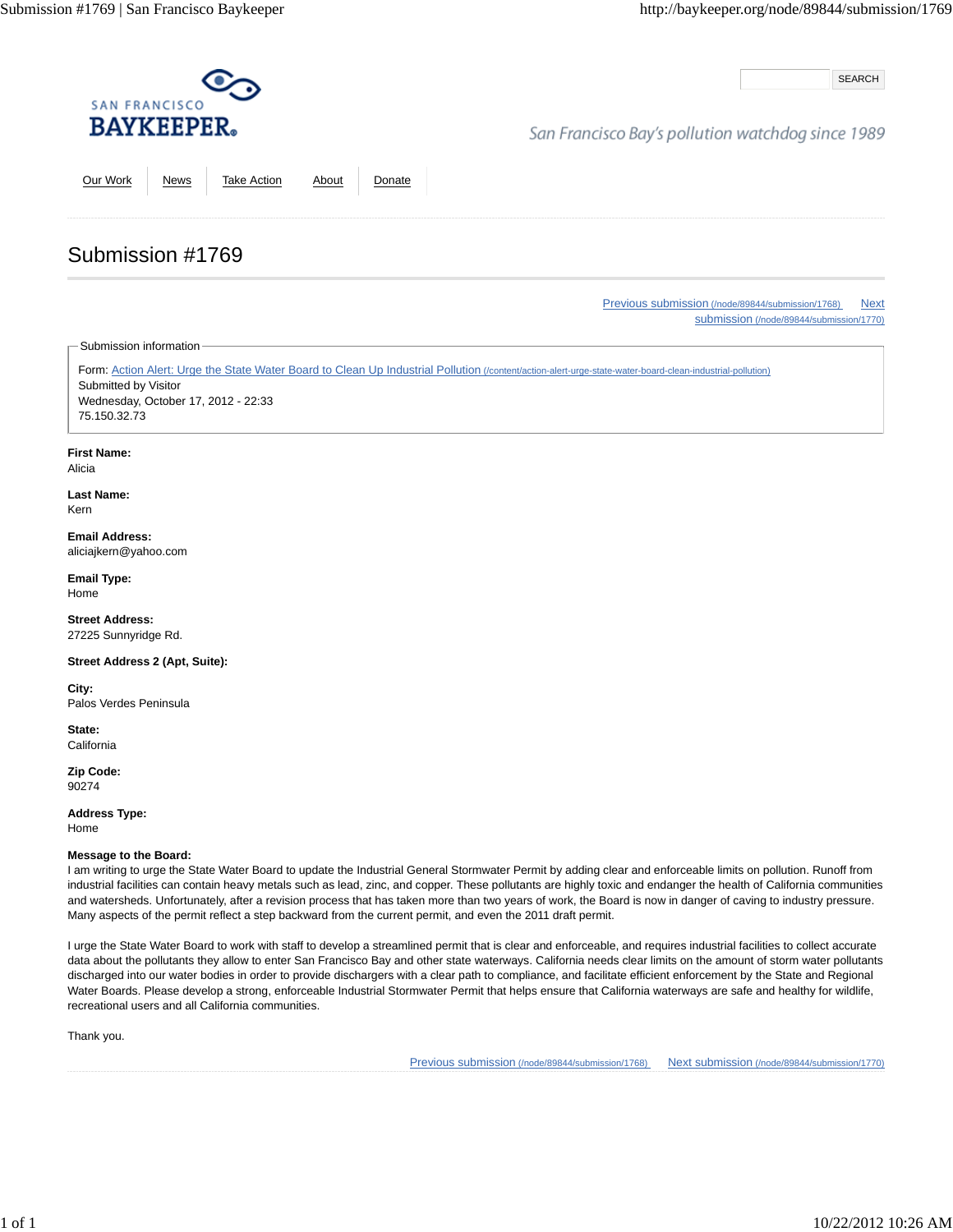SEARCH

## San Francisco Bay's pollution watchdog since 1989

Our Work News Take Action About Donate

### Previous submission (/node/89844/submission/1769) Next submission (/node/89844/submission/1772)

Submission information

Submission #1770

Form: Action Alert: Urge the State Water Board to Clean Up Industrial Pollution (/content/action-alert-urge-state-water-board-clean-industrial-pollution) Submitted by Visitor Wednesday, October 17, 2012 - 22:46 109.130.112.9

#### **First Name:**

Francesca

#### **Last Name:** Agrusa

**Email Address:** francescacinzia@gmail.com

**Email Type:** Home

**Street Address:** 1276 61st street

**Street Address 2 (Apt, Suite):**

**City:** Emeryville

**State: California** 

**Zip Code:** 94607

**Address Type:**

Home

### **Message to the Board:**

I am writing to urge the State Water Board to update the Industrial General Stormwater Permit by adding clear and enforceable limits on pollution. Runoff from industrial facilities can contain heavy metals such as lead, zinc, and copper. These pollutants are highly toxic and endanger the health of California communities and watersheds. Unfortunately, after a revision process that has taken more than two years of work, the Board is now in danger of caving to industry pressure. Many aspects of the permit reflect a step backward from the current permit, and even the 2011 draft permit.

I urge the State Water Board to work with staff to develop a streamlined permit that is clear and enforceable, and requires industrial facilities to collect accurate data about the pollutants they allow to enter San Francisco Bay and other state waterways. California needs clear limits on the amount of storm water pollutants discharged into our water bodies in order to provide dischargers with a clear path to compliance, and facilitate efficient enforcement by the State and Regional Water Boards. Please develop a strong, enforceable Industrial Stormwater Permit that helps ensure that California waterways are safe and healthy for wildlife, recreational users and all California communities.

Thank you.

Previous submission (/node/89844/submission/1769) Next submission (/node/89844/submission/1772)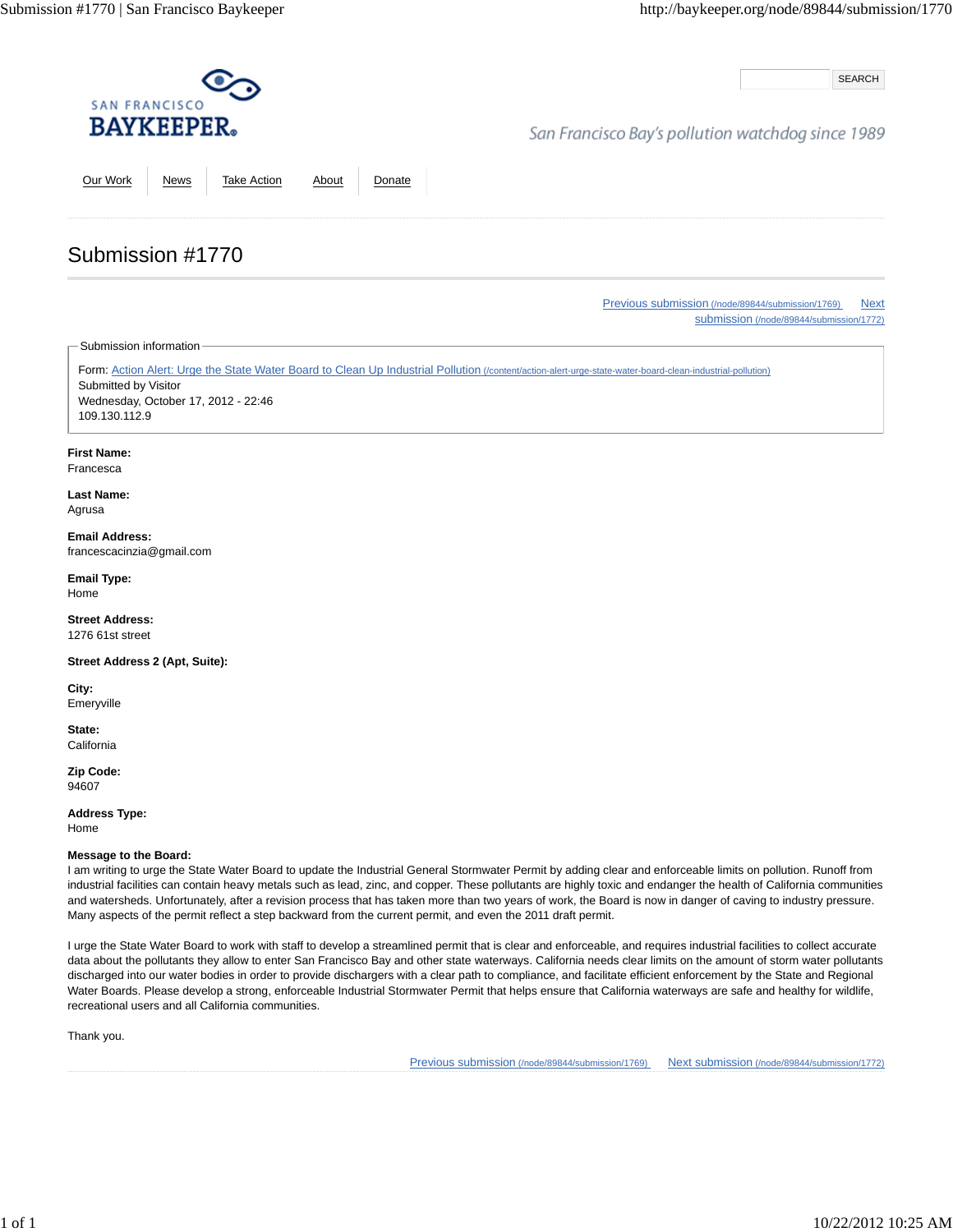SEARCH

# San Francisco Bay's pollution watchdog since 1989

Our Work News Take Action About Donate

# Submission #1772

Previous submission (/node/89844/submission/1770) Next submission (/node/89844/submission/1774)

Submission information

Form: Action Alert: Urge the State Water Board to Clean Up Industrial Pollution (/content/action-alert-urge-state-water-board-clean-industrial-pollution) Submitted by Visitor Wednesday, October 17, 2012 - 23:42 76.102.230.29

### **First Name:**

bev

**Last Name:** lipson

**Email Address:** buzbev@gmail.com

**Email Type: Other** 

**Street Address:** 41 sutter st

**Street Address 2 (Apt, Suite):**

**City:** san francisco

**State: California** 

**Zip Code:** 94111

**Address Type:**

**Other** 

### **Message to the Board:**

I am writing to urge the State Water Board to update the Industrial General Stormwater Permit by adding clear and enforceable limits on pollution. Runoff from industrial facilities can contain heavy metals such as lead, zinc, and copper. These pollutants are highly toxic and endanger the health of California communities and watersheds. Unfortunately, after a revision process that has taken more than two years of work, the Board is now in danger of caving to industry pressure. Many aspects of the permit reflect a step backward from the current permit, and even the 2011 draft permit.

I urge the State Water Board to work with staff to develop a streamlined permit that is clear and enforceable, and requires industrial facilities to collect accurate data about the pollutants they allow to enter San Francisco Bay and other state waterways. California needs clear limits on the amount of storm water pollutants discharged into our water bodies in order to provide dischargers with a clear path to compliance, and facilitate efficient enforcement by the State and Regional Water Boards. Please develop a strong, enforceable Industrial Stormwater Permit that helps ensure that California waterways are safe and healthy for wildlife, recreational users and all California communities.

Thank you.

Previous submission (/node/89844/submission/1770) Next submission (/node/89844/submission/1774)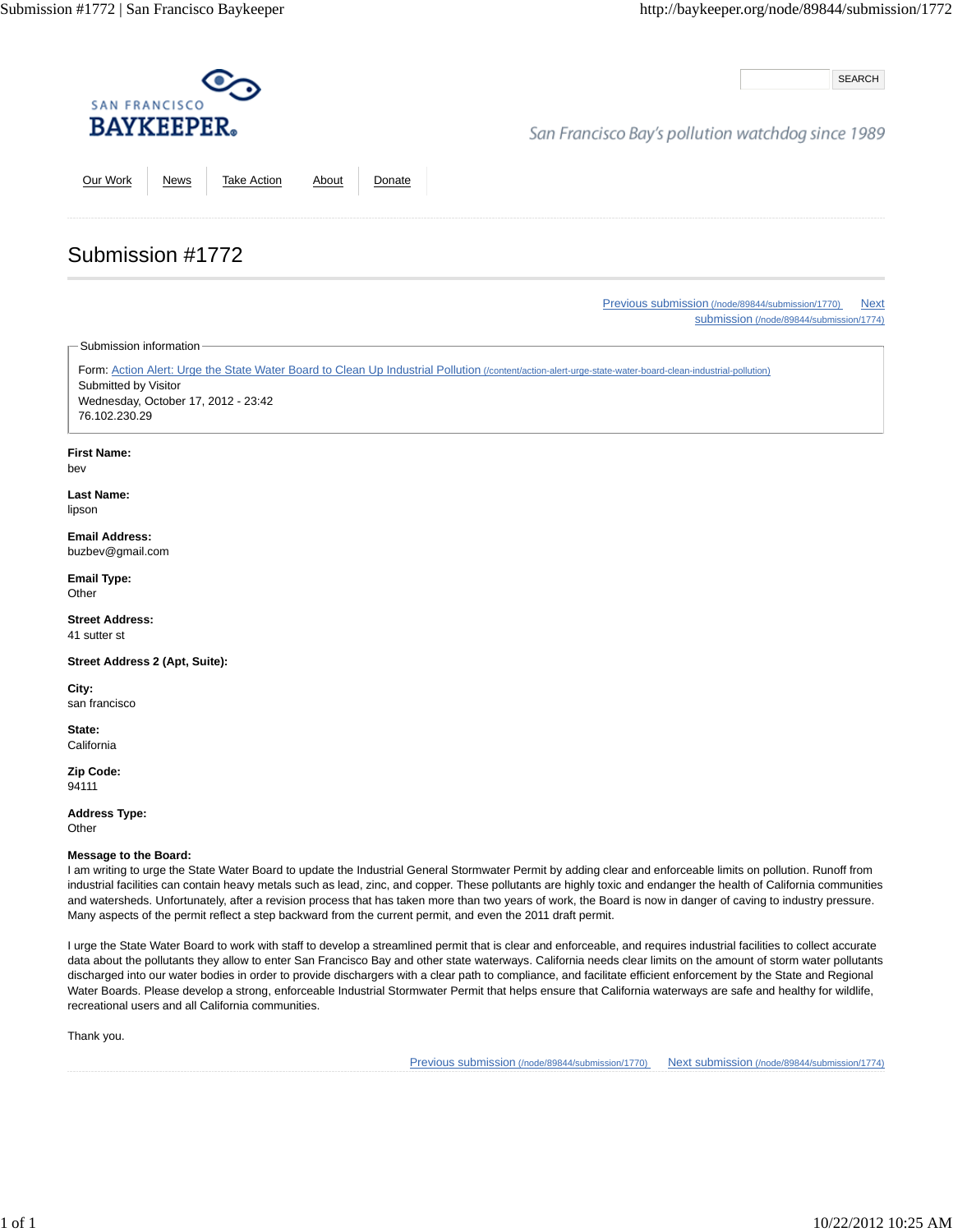SEARCH

## San Francisco Bay's pollution watchdog since 1989

Our Work News Take Action About Donate

Previous submission (/node/89844/submission/1772) Next submission (/node/89844/submission/1776)

Submission information

Submission #1774

Form: Action Alert: Urge the State Water Board to Clean Up Industrial Pollution (/content/action-alert-urge-state-water-board-clean-industrial-pollution) Submitted by Visitor Thursday, October 18, 2012 - 01:55 75.37.14.164

### **First Name:**

William

**Last Name:** Dvorak

**Email Address:** zheela@lycos.com

**Email Type:** Home

**Street Address:** 1825 St. Charles St.

**Street Address 2 (Apt, Suite):**

**City:** Alameda

**State: California** 

**Zip Code:** 94501

**Address Type:** Home

**Message to the Board:**

I am writing to urge the State Water Board to update the Industrial General Stormwater Permit by adding clear and enforceable limits on pollution. Runoff from industrial facilities can contain heavy metals such as lead, zinc, and copper. These pollutants are highly toxic and endanger the health of California communities and watersheds. Unfortunately, after a revision process that has taken more than two years of work, the Board is now in danger of caving to industry pressure. Many aspects of the permit reflect a step backward from the current permit, and even the 2011 draft permit.

I urge the State Water Board to work with staff to develop a streamlined permit that is clear and enforceable, and requires industrial facilities to collect accurate data about the pollutants they allow to enter San Francisco Bay and other state waterways. California needs clear limits on the amount of storm water pollutants discharged into our water bodies in order to provide dischargers with a clear path to compliance, and facilitate efficient enforcement by the State and Regional Water Boards. Please develop a strong, enforceable Industrial Stormwater Permit that helps ensure that California waterways are safe and healthy for wildlife, recreational users and all California communities.

Thank you.

Previous submission (/node/89844/submission/1772) Next submission (/node/89844/submission/1776)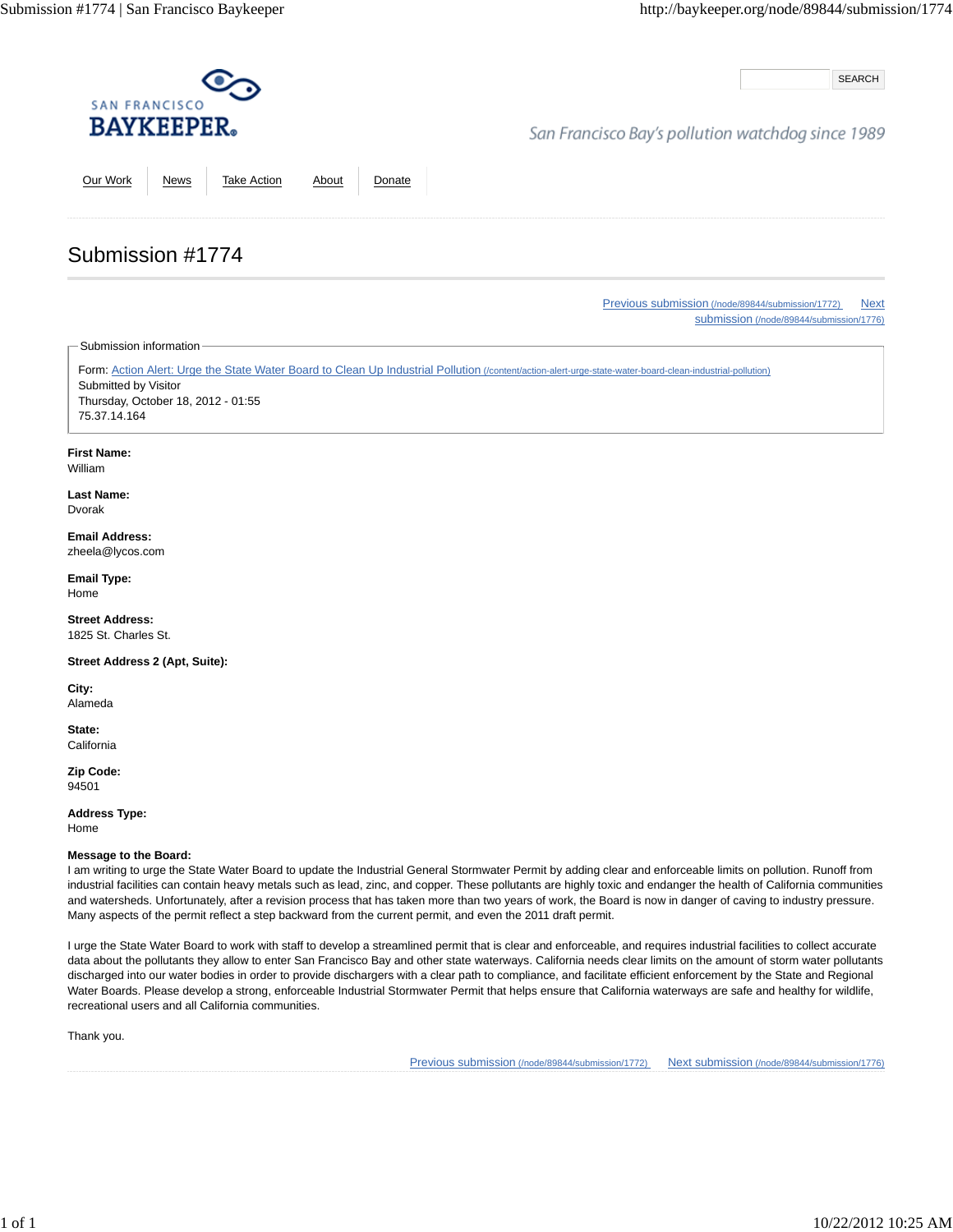SEARCH

## San Francisco Bay's pollution watchdog since 1989

Our Work News Take Action About Donate

Previous submission (/node/89844/submission/1774) Next submission (/node/89844/submission/1777)

Submission information

Submission #1776

Form: Action Alert: Urge the State Water Board to Clean Up Industrial Pollution (/content/action-alert-urge-state-water-board-clean-industrial-pollution) Submitted by Visitor Thursday, October 18, 2012 - 07:44 70.36.208.63

### **First Name:**

Alison

**Last Name:** Saylor

**Email Address:** alison.saylor@gmail.com

**Email Type:** Home

**Street Address:** 1218 Page Street

**Street Address 2 (Apt, Suite):**

**City:** San Francisco

**State: California** 

**Zip Code:** 94117

**Address Type:** Home

**Message to the Board:**

I am writing to urge the State Water Board to update the Industrial General Stormwater Permit by adding clear and enforceable limits on pollution. Runoff from industrial facilities can contain heavy metals such as lead, zinc, and copper. These pollutants are highly toxic and endanger the health of California communities and watersheds. Unfortunately, after a revision process that has taken more than two years of work, the Board is now in danger of caving to industry pressure. Many aspects of the permit reflect a step backward from the current permit, and even the 2011 draft permit.

I urge the State Water Board to work with staff to develop a streamlined permit that is clear and enforceable, and requires industrial facilities to collect accurate data about the pollutants they allow to enter San Francisco Bay and other state waterways. California needs clear limits on the amount of storm water pollutants discharged into our water bodies in order to provide dischargers with a clear path to compliance, and facilitate efficient enforcement by the State and Regional Water Boards. Please develop a strong, enforceable Industrial Stormwater Permit that helps ensure that California waterways are safe and healthy for wildlife, recreational users and all California communities.

Thank you.

Previous submission (/node/89844/submission/1774) Next submission (/node/89844/submission/1777)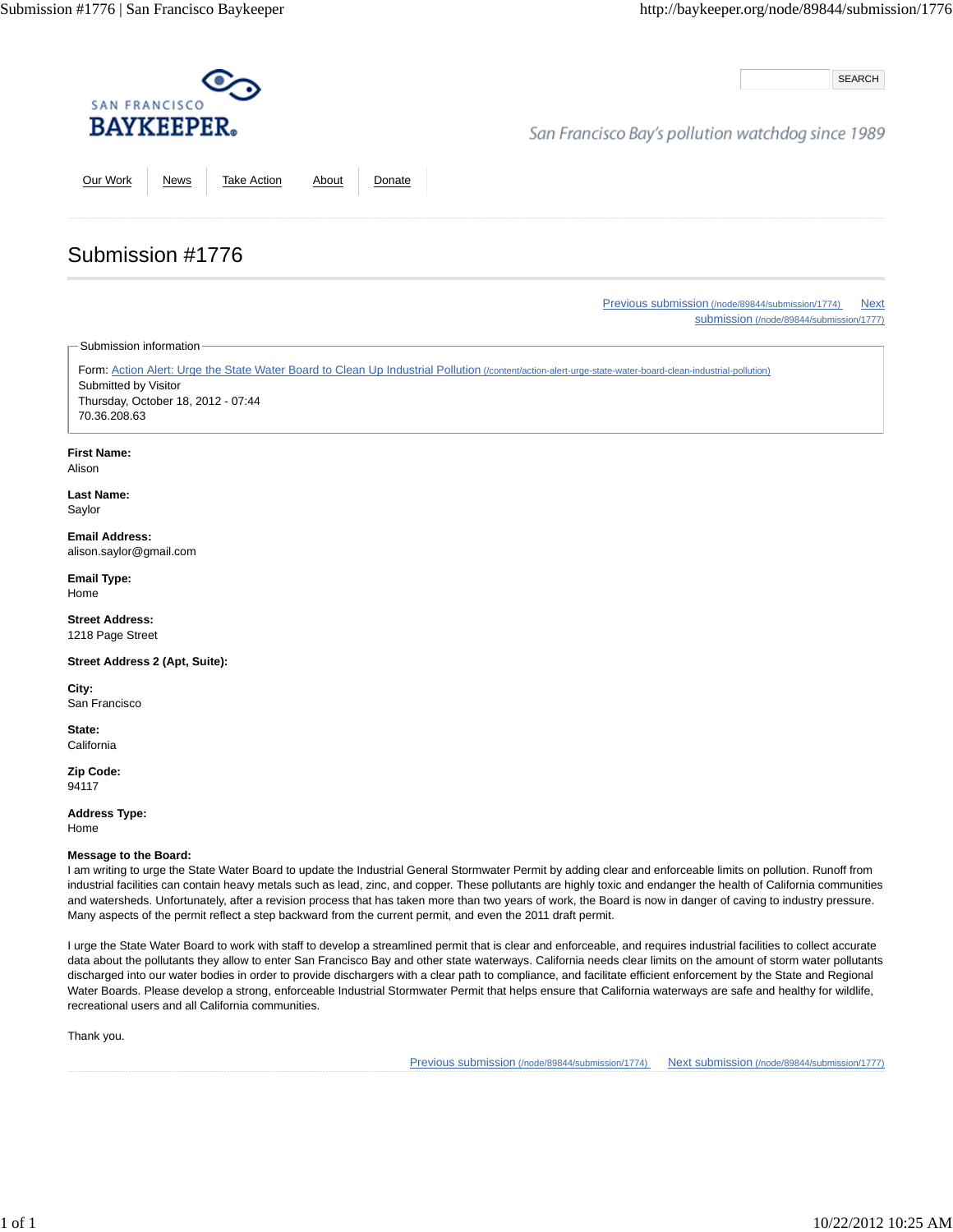SEARCH

## San Francisco Bay's pollution watchdog since 1989

Our Work News Take Action About Donate

Previous submission (/node/89844/submission/1776) Next

submission (/node/89844/submission/1778)

Submission information

Submission #1777

Form: Action Alert: Urge the State Water Board to Clean Up Industrial Pollution (/content/action-alert-urge-state-water-board-clean-industrial-pollution) Submitted by Visitor Thursday, October 18, 2012 - 07:57 65.55.67.184

### **First Name:**

Susan

**Last Name:** Hampton

**Email Address:** SAHAMPTON@msn.com

**Email Type:** Home

**Street Address:** 1437 Richmond St

**Street Address 2 (Apt, Suite):**

**City:** El Cerrito

**State: California** 

**Zip Code:** 94530

**Address Type:** Home

**Message to the Board:**

I am writing to urge the State Water Board to update the Industrial General Stormwater Permit by adding clear and enforceable limits on pollution. Runoff from industrial facilities can contain heavy metals such as lead, zinc, and copper. These pollutants are highly toxic and endanger the health of California communities and watersheds. Unfortunately, after a revision process that has taken more than two years of work, the Board is now in danger of caving to industry pressure. Many aspects of the permit reflect a step backward from the current permit, and even the 2011 draft permit.

I urge the State Water Board to work with staff to develop a streamlined permit that is clear and enforceable, and requires industrial facilities to collect accurate data about the pollutants they allow to enter San Francisco Bay and other state waterways. California needs clear limits on the amount of storm water pollutants discharged into our water bodies in order to provide dischargers with a clear path to compliance, and facilitate efficient enforcement by the State and Regional Water Boards. Please develop a strong, enforceable Industrial Stormwater Permit that helps ensure that California waterways are safe and healthy for wildlife, recreational users and all California communities.

Thank you.

Previous submission (/node/89844/submission/1776) Next submission (/node/89844/submission/1778)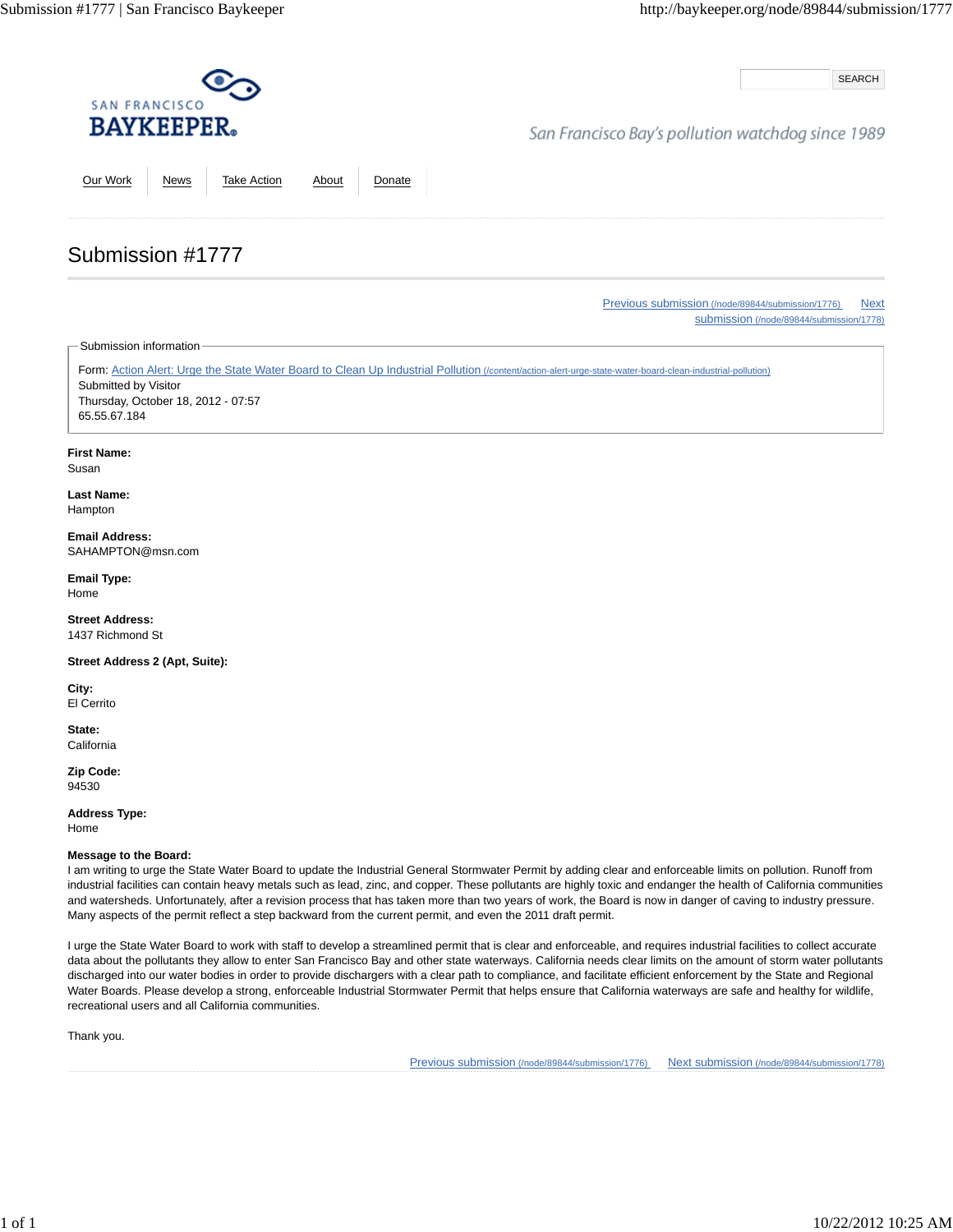SEARCH

## San Francisco Bay's pollution watchdog since 1989

Our Work News Take Action About Donate

### Previous submission (/node/89844/submission/1777) Next submission (/node/89844/submission/1779)

Submission information

Submission #1778

Form: Action Alert: Urge the State Water Board to Clean Up Industrial Pollution (/content/action-alert-urge-state-water-board-clean-industrial-pollution) Submitted by Visitor Thursday, October 18, 2012 - 08:20 50.131.181.76

### **First Name:**

gordy

**Last Name: MacDermott** 

#### **Email Address:** glmacd@comcast.net

**Email Type:** Home

**Street Address:** 34 greenfield ave

**Street Address 2 (Apt, Suite):**

**City: SanRafael** 

**State: California** 

**Zip Code:** 94901

**Address Type:**

Home

### **Message to the Board:**

I am writing to urge the State Water Board to update the Industrial General Stormwater Permit by adding clear and enforceable limits on pollution. Runoff from industrial facilities can contain heavy metals such as lead, zinc, and copper. These pollutants are highly toxic and endanger the health of California communities and watersheds. Unfortunately, after a revision process that has taken more than two years of work, the Board is now in danger of caving to industry pressure. Many aspects of the permit reflect a step backward from the current permit, and even the 2011 draft permit.

I urge the State Water Board to work with staff to develop a streamlined permit that is clear and enforceable, and requires industrial facilities to collect accurate data about the pollutants they allow to enter San Francisco Bay and other state waterways. California needs clear limits on the amount of storm water pollutants discharged into our water bodies in order to provide dischargers with a clear path to compliance, and facilitate efficient enforcement by the State and Regional Water Boards. Please develop a strong, enforceable Industrial Stormwater Permit that helps ensure that California waterways are safe and healthy for wildlife, recreational users and all California communities.

Thank you, gordy MacDermott

Previous submission (/node/89844/submission/1777) Next submission (/node/89844/submission/1779)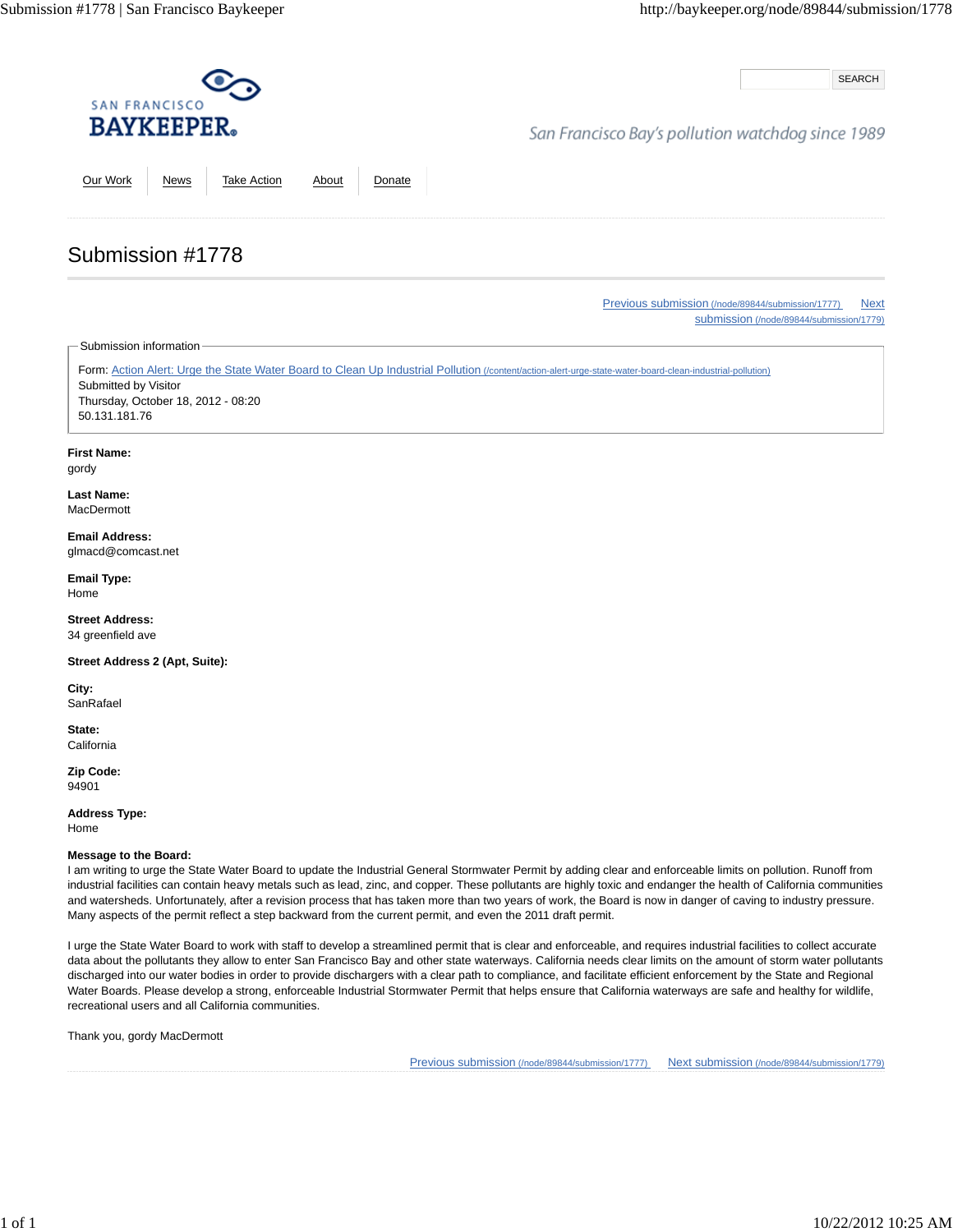SEARCH

## San Francisco Bay's pollution watchdog since 1989

Our Work News Take Action About Donate

Previous submission (/node/89844/submission/1778) Next submission (/node/89844/submission/1780)

Submission information

Submission #1779

Form: Action Alert: Urge the State Water Board to Clean Up Industrial Pollution (/content/action-alert-urge-state-water-board-clean-industrial-pollution) Submitted by Visitor Thursday, October 18, 2012 - 09:04 108.197.238.186

#### **First Name:**

**Tracy** 

**Last Name:** Rogers

**Email Address:** tmrogers@sbcglobal.net

**Email Type:** Home

**Street Address:** 991 Stony Hill Road

**Street Address 2 (Apt, Suite):** 991 Stony Hill Road

**City:** Redwood City

**State: California** 

**Zip Code:** 94061

**Address Type:** Home

#### **Message to the Board:**

I am writing to urge the State Water Board to update the Industrial General Stormwater Permit by adding clear and enforceable limits on pollution. Runoff from industrial facilities can contain heavy metals such as lead, zinc, and copper. These pollutants are highly toxic and endanger the health of California communities and watersheds. Unfortunately, after a revision process that has taken more than two years of work, the Board is now in danger of caving to industry pressure. Many aspects of the permit reflect a step backward from the current permit, and even the 2011 draft permit.

I urge the State Water Board to work with staff to develop a streamlined permit that is clear and enforceable, and requires industrial facilities to collect accurate data about the pollutants they allow to enter San Francisco Bay and other state waterways. California needs clear limits on the amount of storm water pollutants discharged into our water bodies in order to provide dischargers with a clear path to compliance, and facilitate efficient enforcement by the State and Regional Water Boards. Please develop a strong, enforceable Industrial Stormwater Permit that helps ensure that California waterways are safe and healthy for wildlife, recreational users and all California communities.

Thank you.

Previous submission (/node/89844/submission/1778) Next submission (/node/89844/submission/1780)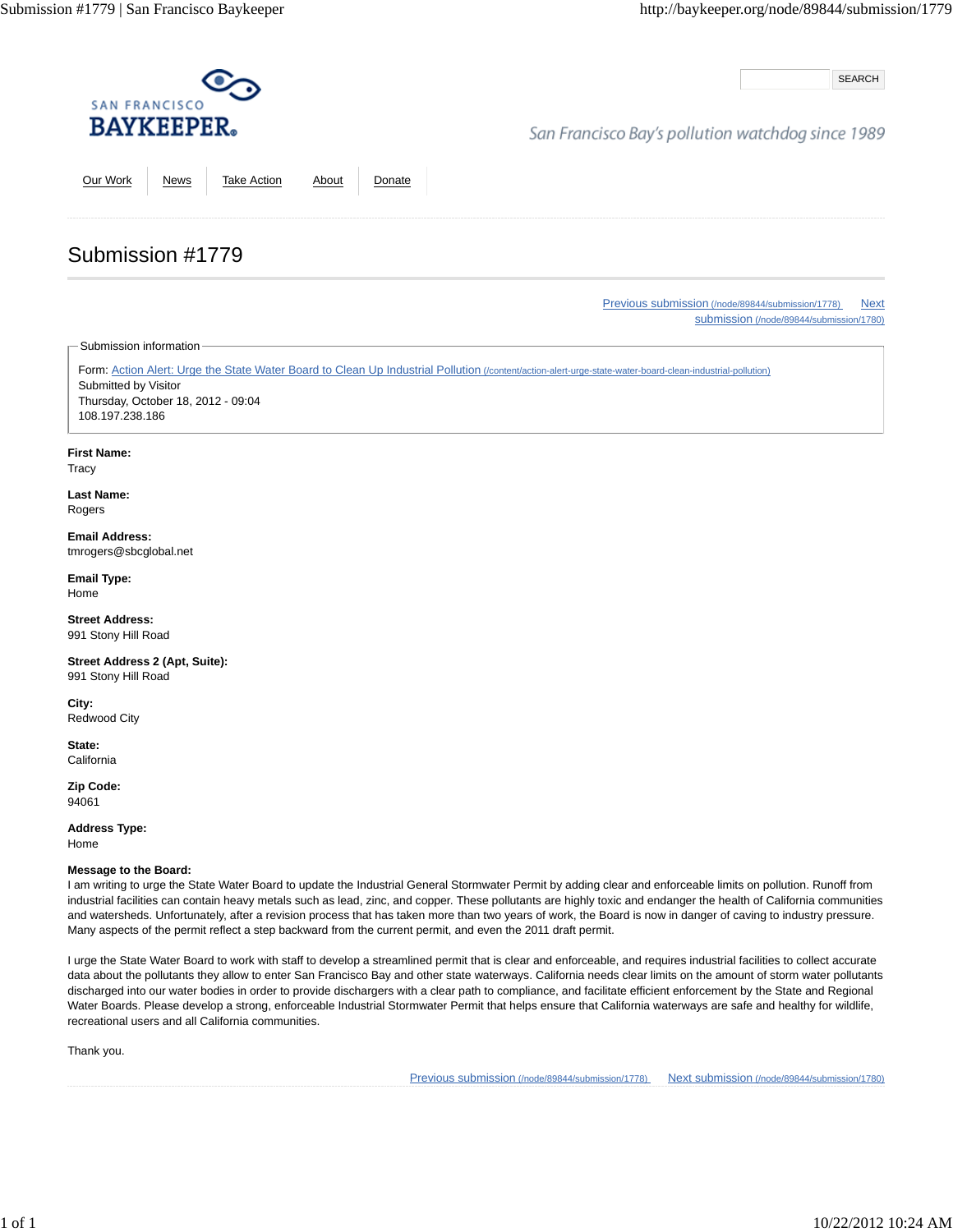SEARCH

# San Francisco Bay's pollution watchdog since 1989

Our Work News Take Action About Donate

Previous submission (/node/89844/submission/1779) Next submission (/node/89844/submission/1781)

Submission information

Submission #1780

Form: Action Alert: Urge the State Water Board to Clean Up Industrial Pollution (/content/action-alert-urge-state-water-board-clean-industrial-pollution) Submitted by Visitor Thursday, October 18, 2012 - 09:29 107.3.188.50

#### **First Name:**

Lindsay

**Last Name: Mugglestone** 

# **Email Address:**

lindsmuggl@aol.com

**Email Type:** Home

**Street Address:** 3023 Deakin St.

**Street Address 2 (Apt, Suite):**

**City:** Berkeley

**State: California** 

**Zip Code:** 94705

**Address Type:**

Home

### **Message to the Board:**

I am writing to urge the State Water Board to update the Industrial General Stormwater Permit by adding clear and enforceable limits on pollution. Runoff from industrial facilities can contain heavy metals such as lead, zinc, and copper. These pollutants are highly toxic and endanger the health of California communities and watersheds. Unfortunately, after a revision process that has taken more than two years of work, the Board is now in danger of caving to industry pressure. Many aspects of the permit reflect a step backward from the current permit, and even the 2011 draft permit.

I urge the State Water Board to work with staff to develop a streamlined permit that is clear and enforceable, and requires industrial facilities to collect accurate data about the pollutants they allow to enter San Francisco Bay and other state waterways. California needs clear limits on the amount of storm water pollutants discharged into our water bodies in order to provide dischargers with a clear path to compliance, and facilitate efficient enforcement by the State and Regional Water Boards. Please develop a strong, enforceable Industrial Stormwater Permit that helps ensure that California waterways are safe and healthy for wildlife, recreational users and all California communities.

Thank you.

Previous submission (/node/89844/submission/1779) Next submission (/node/89844/submission/1781)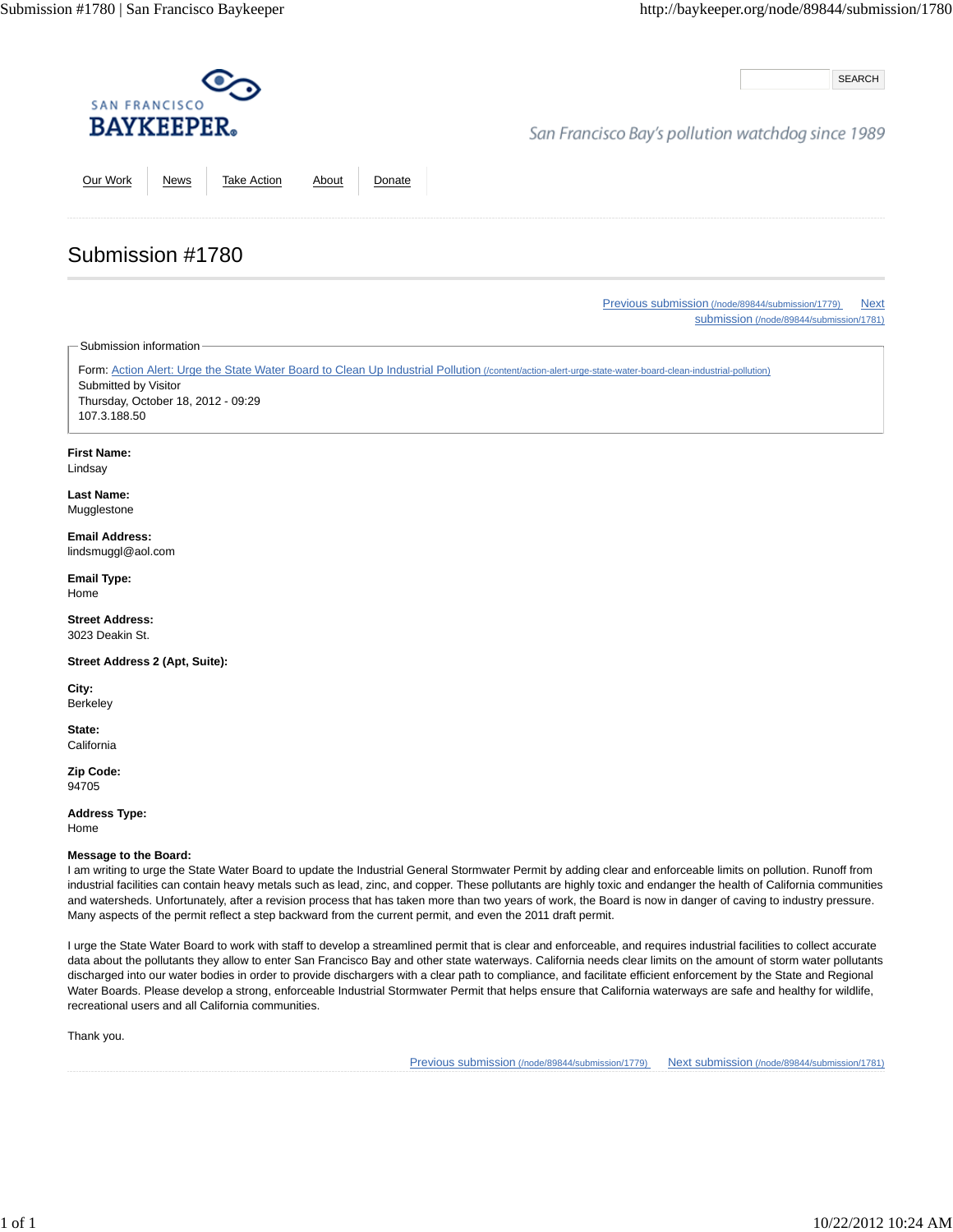SEARCH

# San Francisco Bay's pollution watchdog since 1989

Our Work News Take Action About Donate

Previous submission (/node/89844/submission/1780) Next submission (/node/89844/submission/1783)

Submission information

Submission #1781

Form: Action Alert: Urge the State Water Board to Clean Up Industrial Pollution (/content/action-alert-urge-state-water-board-clean-industrial-pollution) Submitted by Visitor Thursday, October 18, 2012 - 15:05 107.3.143.237

### **First Name:**

Freda

**Last Name:** Hofland

#### **Email Address:** towildwood@aol.com

**Email Type:** Home

**Street Address:** 27070 Sherlock Rd.

**Street Address 2 (Apt, Suite):**

**City:** Los Altos Hills

**State: California** 

**Zip Code:** 94022

**Address Type:** Home

### **Message to the Board:**

I urge the State Water Board to update the Industrial General Stormwater Permit by adding clear and enforceable limits on pollution. Runoff from industrial facilities can contain heavy metals such as lead, zinc, and copper. These pollutants are highly toxic and endanger the health of California communities and watersheds. Unfortunately, after a revision process that has taken more than two years of work, the Board is now in danger of caving to industry pressure. Many aspects of the permit reflect a step backward from the current permit, and even the 2011 draft permit.

I urge the State Water Board to work with staff to develop a streamlined permit that is clear and enforceable, and requires industrial facilities to collect accurate data about the pollutants they allow to enter San Francisco Bay and other state waterways. California needs clear limits on the amount of storm water pollutants discharged into our water bodies in order to provide dischargers with a clear path to compliance, and facilitate efficient enforcement by the State and Regional Water Boards. Please develop a strong, enforceable Industrial Stormwater Permit that helps ensure that California waterways are safe and healthy for wildlife, recreational users and all California communities.

Thank you.

Previous submission (/node/89844/submission/1780) Next submission (/node/89844/submission/1783)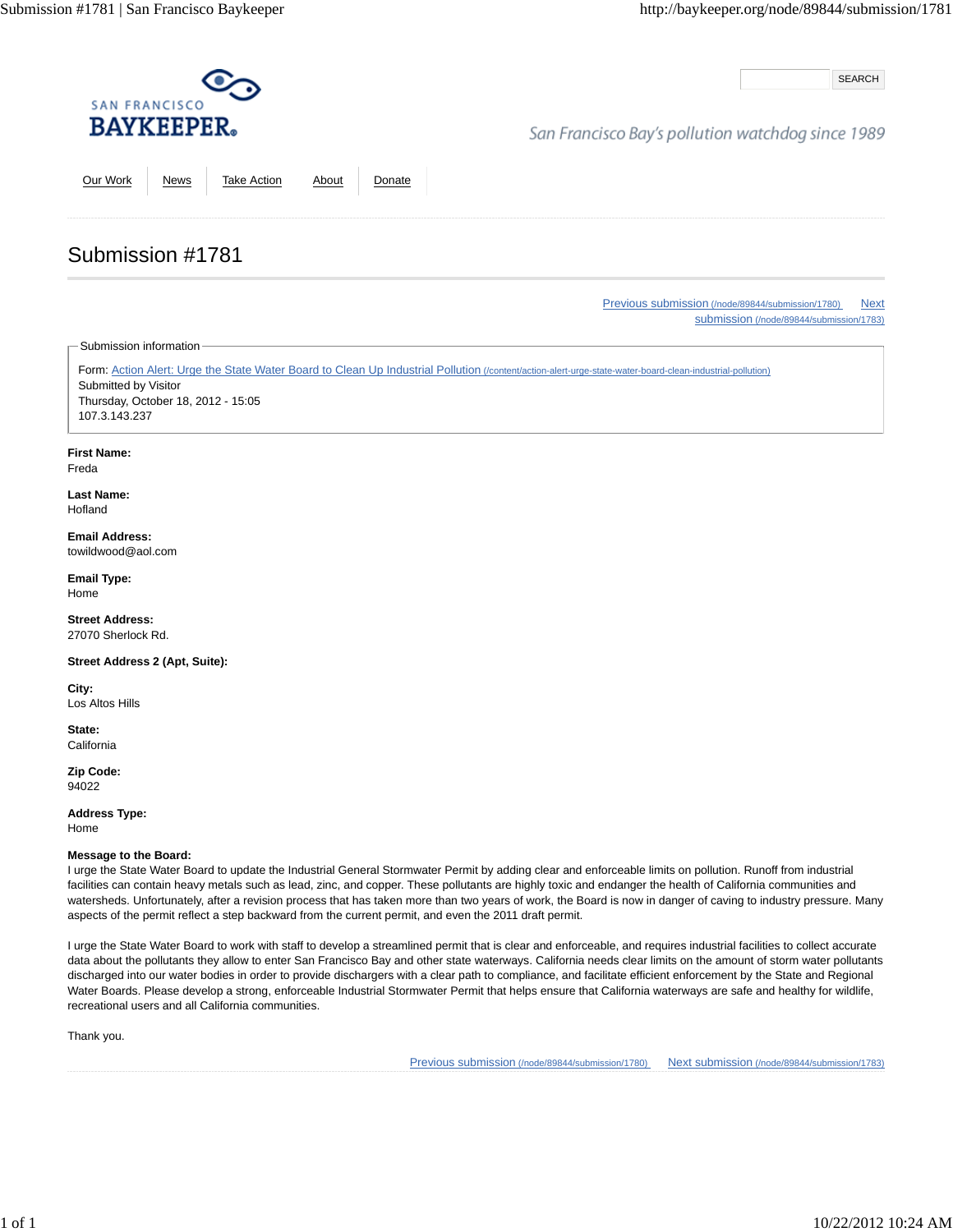SEARCH

## San Francisco Bay's pollution watchdog since 1989

Our Work News Take Action About Donate

#### Previous submission (/node/89844/submission/1781) Next submission (/node/89844/submission/1784)

Submission information

Submission #1783

Form: Action Alert: Urge the State Water Board to Clean Up Industrial Pollution (/content/action-alert-urge-state-water-board-clean-industrial-pollution) Submitted by Visitor Thursday, October 18, 2012 - 17:30 108.94.2.131

#### **First Name:**

Andria

**Last Name:** Ventura

**Email Address:** andriaventura@gmail.com

**Email Type:** Home

**Street Address:** 1880 Meridian Ave

**Street Address 2 (Apt, Suite):** #8

**City:** San Jose

**State: California** 

**Zip Code:** 95125

**Address Type:** Home

#### **Message to the Board:**

I am writing to urge the State Water Board to update the Industrial General Stormwater Permit by adding clear and enforceable limits on pollution. Runoff from industrial facilities can contain heavy metals such as lead, zinc, and copper. These pollutants are highly toxic and endanger the health of California communities and watersheds. Unfortunately, after a revision process that has taken more than two years of work, the Board is now in danger of caving to industry pressure. Many aspects of the permit reflect a step backward from the current permit, and even the 2011 draft permit.

I urge the State Water Board to work with staff to develop a streamlined permit that is clear and enforceable, and requires industrial facilities to collect accurate data about the pollutants they allow to enter San Francisco Bay and other state waterways. California needs clear limits on the amount of storm water pollutants discharged into our water bodies in order to provide dischargers with a clear path to compliance, and facilitate efficient enforcement by the State and Regional Water Boards. Please develop a strong, enforceable Industrial Stormwater Permit that helps ensure that California waterways are safe and healthy for wildlife, recreational users and all California communities.

Thank you.

Previous submission (/node/89844/submission/1781) Next submission (/node/89844/submission/1784)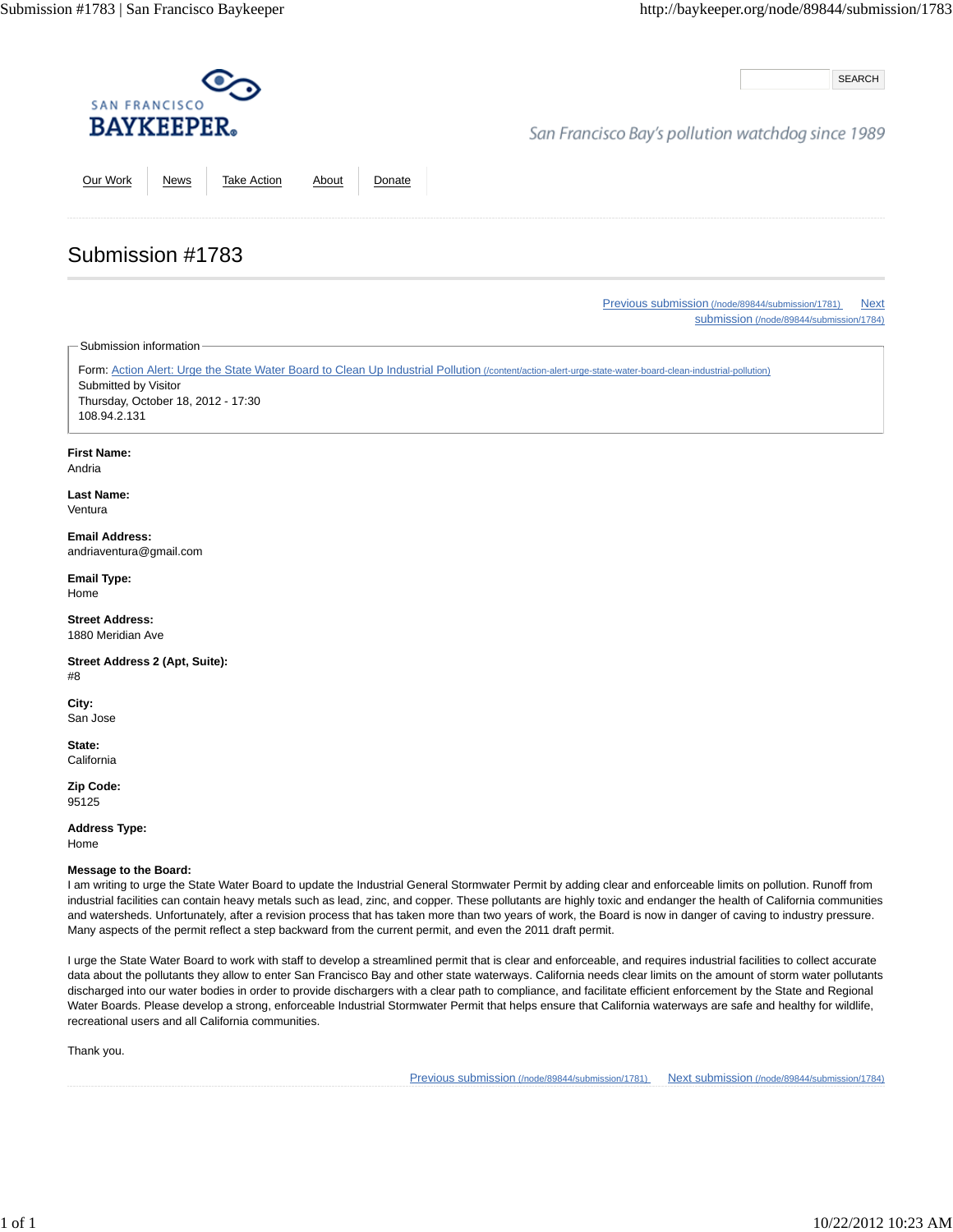SEARCH

## San Francisco Bay's pollution watchdog since 1989

Our Work News Take Action About Donate

# Submission #1784

Previous submission (/node/89844/submission/1783) Next submission (/node/89844/submission/1786)

Submission information

Form: Action Alert: Urge the State Water Board to Clean Up Industrial Pollution (/content/action-alert-urge-state-water-board-clean-industrial-pollution) Submitted by Visitor Thursday, October 18, 2012 - 17:41 75.35.72.21

### **First Name:**

R.

#### **Last Name:** Zierikzee

**Email Address:** inor@earthlink.net

**Email Type:** Home

**Street Address:** 845 Euclid Ave

**Street Address 2 (Apt, Suite):** 4

**City:** San Francisco

**State: California** 

**Zip Code:** 94118

**Address Type:** Home

### **Message to the Board:**

I am writing to urge the State Water Board to update the Industrial General Stormwater Permit by adding clear and enforceable limits on pollution. Runoff from industrial facilities can contain heavy metals such as lead, zinc, and copper. These pollutants are highly toxic and endanger the health of California communities and watersheds. Unfortunately, after a revision process that has taken more than two years of work, the Board is now in danger of caving to industry pressure. Many aspects of the permit reflect a step backward from the current permit, and even the 2011 draft permit.

I urge the State Water Board to work with staff to develop a streamlined permit that is clear and enforceable, and requires industrial facilities to collect accurate data about the pollutants they allow to enter San Francisco Bay and other state waterways. California needs clear limits on the amount of storm water pollutants discharged into our water bodies in order to provide dischargers with a clear path to compliance, and facilitate efficient enforcement by the State and Regional Water Boards. Please develop a strong, enforceable Industrial Stormwater Permit that helps ensure that California waterways are safe and healthy for wildlife, recreational users and all California communities.

Thank you.

Previous submission (/node/89844/submission/1783) Next submission (/node/89844/submission/1786)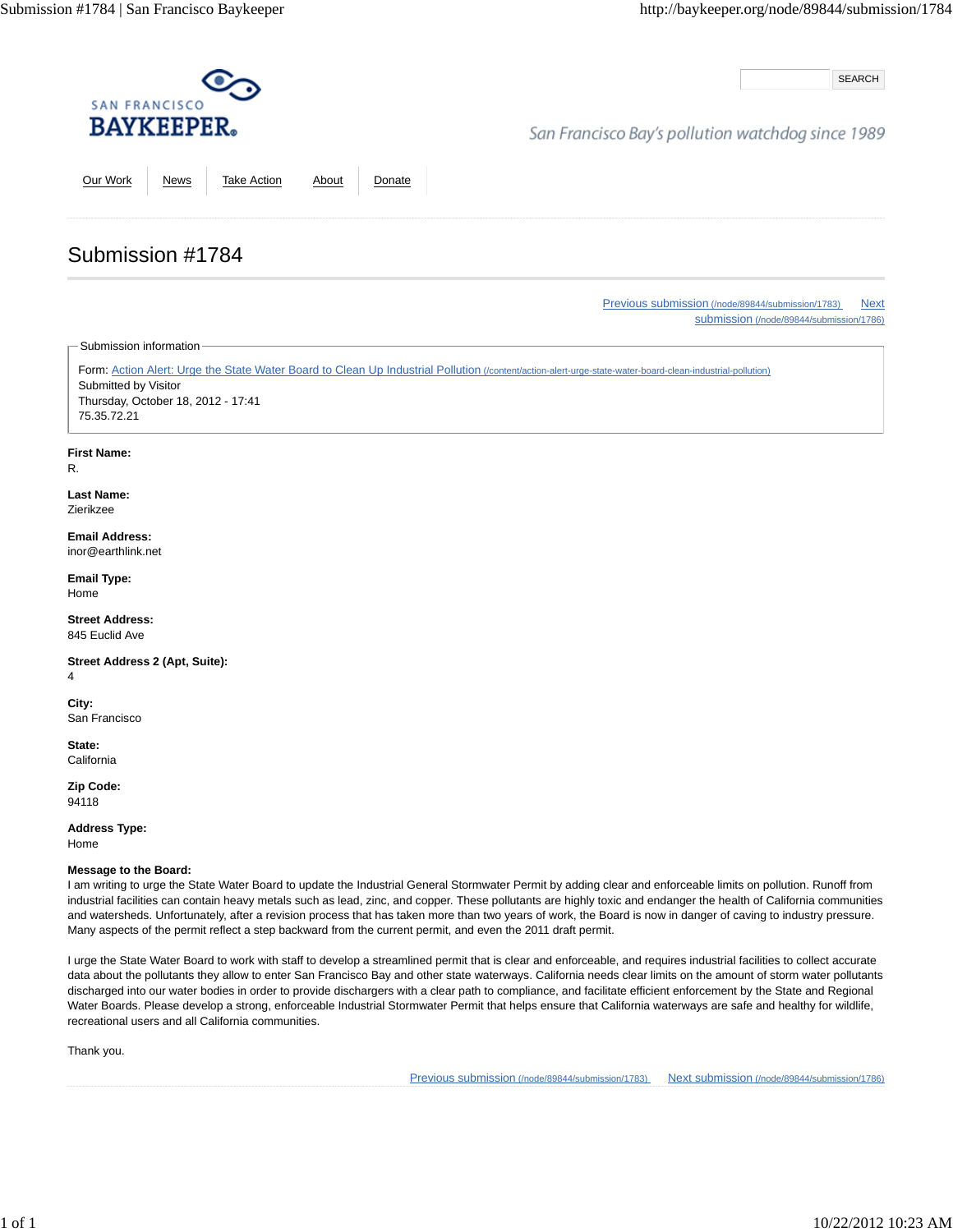SEARCH

## San Francisco Bay's pollution watchdog since 1989

Our Work News Take Action About Donate

Previous submission (/node/89844/submission/1784) Next submission (/node/89844/submission/1787)

Submission information

Submission #1786

Form: Action Alert: Urge the State Water Board to Clean Up Industrial Pollution (/content/action-alert-urge-state-water-board-clean-industrial-pollution) Submitted by Visitor Thursday, October 18, 2012 - 19:53 67.180.208.132

#### **First Name:**

shanti

**Last Name:** zinzi

**Email Address:** pashupatiscohort@yahoo.com

**Email Type: Other** 

**Street Address:** kansas st

**Street Address 2 (Apt, Suite):**

**City:** san francisco

**State: California** 

**Zip Code:** 94107

**Address Type: Other** 

#### **Message to the Board:**

I am writing to urge the State Water Board to update the Industrial General Stormwater Permit by adding clear and enforceable limits on pollution. Runoff from industrial facilities can contain heavy metals such as lead, zinc, and copper. These pollutants are highly toxic and endanger the health of California communities and watersheds. Unfortunately, after a revision process that has taken more than two years of work, the Board is now in danger of caving to industry pressure. Many aspects of the permit reflect a step backward from the current permit, and even the 2011 draft permit.

I urge the State Water Board to work with staff to develop a streamlined permit that is clear and enforceable, and requires industrial facilities to collect accurate data about the pollutants they allow to enter San Francisco Bay and other state waterways. California needs clear limits on the amount of storm water pollutants discharged into our water bodies in order to provide dischargers with a clear path to compliance, and facilitate efficient enforcement by the State and Regional Water Boards. Please develop a strong, enforceable Industrial Stormwater Permit that helps ensure that California waterways are safe and healthy for wildlife, recreational users and all California communities.

Thank you.

Previous submission (/node/89844/submission/1784) Next submission (/node/89844/submission/1787)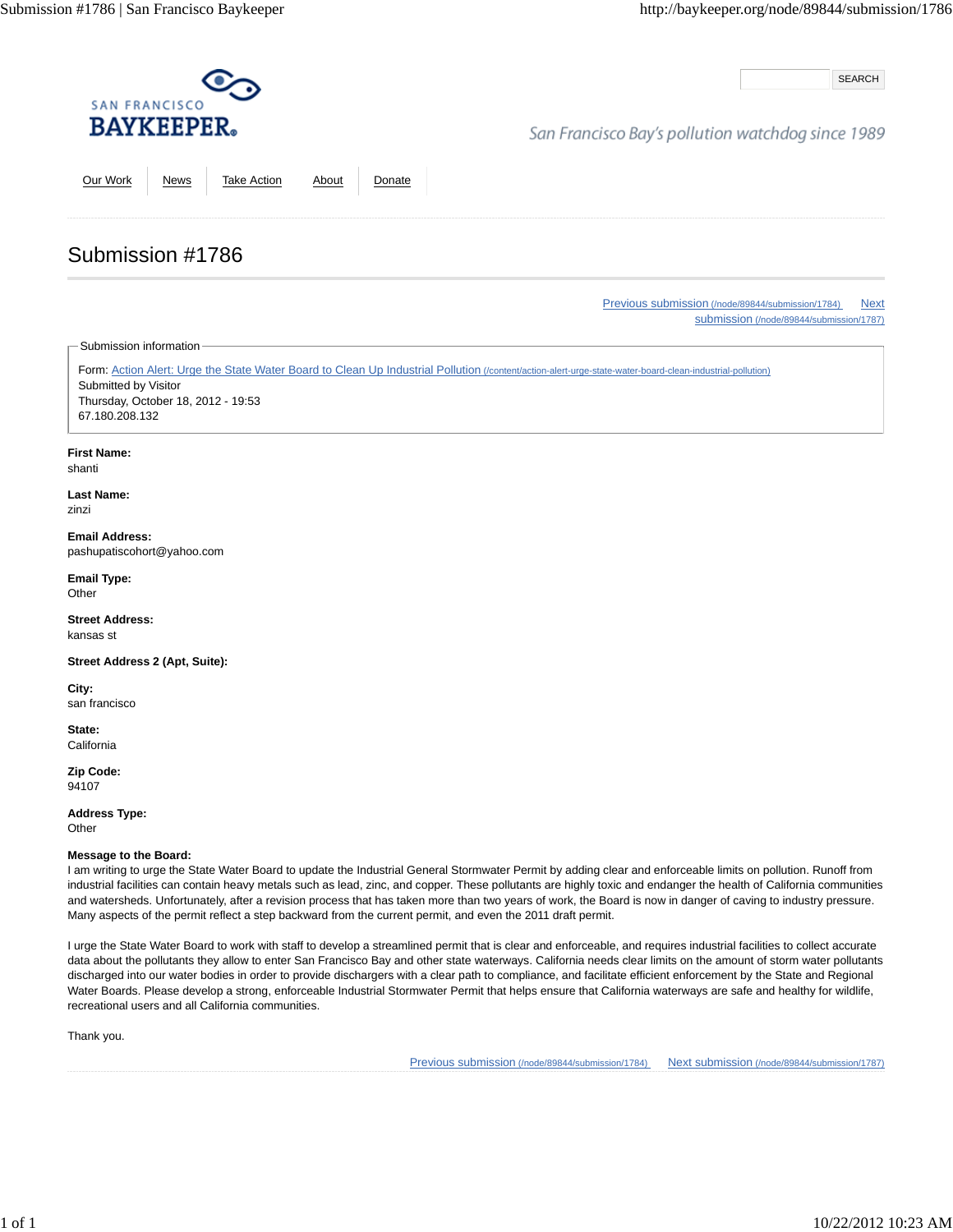SEARCH

## San Francisco Bay's pollution watchdog since 1989

Our Work News Take Action About Donate

# Submission #1787

Previous submission (/node/89844/submission/1786) Next submission (/node/89844/submission/1788)

Submission information

Form: Action Alert: Urge the State Water Board to Clean Up Industrial Pollution (/content/action-alert-urge-state-water-board-clean-industrial-pollution) Submitted by Visitor Thursday, October 18, 2012 - 20:36 24.5.21.203

### **First Name:**

Juliette

**Last Name:** Anthony

**Email Address:** juliettea7@aol.com

**Email Type:** Home

**Street Address:** 678 Blackberry Lane

**Street Address 2 (Apt, Suite):**

**City:** San Rafael

**State: California** 

**Zip Code:** 94903

**Address Type:**

Home

### **Message to the Board:**

I am writing to urge the State Water Board to update the Industrial General Stormwater Permit by adding clear and enforceable limits on pollution. Runoff from industrial facilities can contain heavy metals such as lead, zinc, and copper. These pollutants are highly toxic and endanger the health of California communities and watersheds. Unfortunately, after a revision process that has taken more than two years of work, the Board is now in danger of caving to industry pressure. Many aspects of the permit reflect a step backward from the current permit, and even the 2011 draft permit.

I urge the State Water Board to work with staff to develop a streamlined permit that is clear and enforceable, and requires industrial facilities to collect accurate data about the pollutants they allow to enter San Francisco Bay and other state waterways. California needs clear limits on the amount of storm water pollutants discharged into our water bodies in order to provide dischargers with a clear path to compliance, and facilitate efficient enforcement by the State and Regional Water Boards. Please develop a strong, enforceable Industrial Stormwater Permit that helps ensure that California waterways are safe and healthy for wildlife, recreational users and all California communities.

Thank you. Juliette Anthony

Previous submission (/node/89844/submission/1786) Next submission (/node/89844/submission/1788)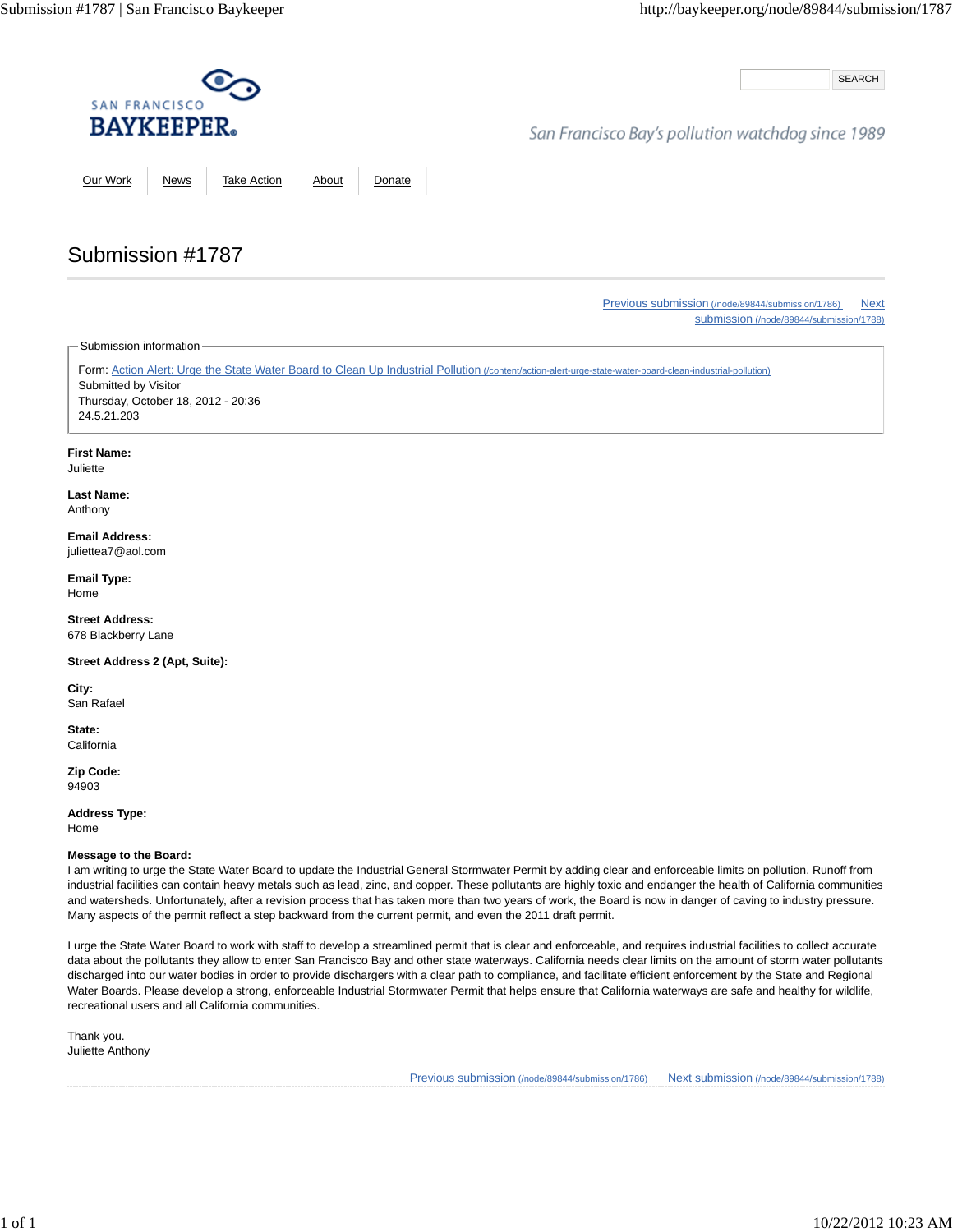SEARCH

## San Francisco Bay's pollution watchdog since 1989

Our Work News Take Action About Donate

# Submission #1788

Previous submission (/node/89844/submission/1787) Next submission (/node/89844/submission/1790)

Submission information

Form: Action Alert: Urge the State Water Board to Clean Up Industrial Pollution (/content/action-alert-urge-state-water-board-clean-industrial-pollution) Submitted by Visitor Thursday, October 18, 2012 - 21:23 76.126.242.215

### **First Name:**

Kirsten

**Last Name:** Holmquist

**Email Address:** kirsten.holmquist@comcast.net

**Email Type:** Home

**Street Address:** 505 C Porpoise Bay Terrace

**Street Address 2 (Apt, Suite):**

**City:** Sunnyvale

**State: California** 

**Zip Code:** 94089

**Address Type:** Home

### **Message to the Board:**

I am writing to urge the State Water Board to update the Industrial General Stormwater Permit by adding clear and enforceable limits on pollution. Runoff from industrial facilities can contain heavy metals such as lead, zinc, and copper. These pollutants are highly toxic and endanger the health of California communities and watersheds. Unfortunately, after a revision process that has taken more than two years of work, the Board is now in danger of caving to industry pressure. Many aspects of the permit reflect a step backward from the current permit, and even the 2011 draft permit.

I urge the State Water Board to work with staff to develop a streamlined permit that is clear and enforceable, and requires industrial facilities to collect accurate data about the pollutants they allow to enter San Francisco Bay and other state waterways. California needs clear limits on the amount of storm water pollutants discharged into our water bodies in order to provide dischargers with a clear path to compliance, and facilitate efficient enforcement by the State and Regional Water Boards. Please develop a strong, enforceable Industrial Stormwater Permit that helps ensure that California waterways are safe and healthy for wildlife, recreational users and all California communities.

Thank you.

Previous submission (/node/89844/submission/1787) Next submission (/node/89844/submission/1790)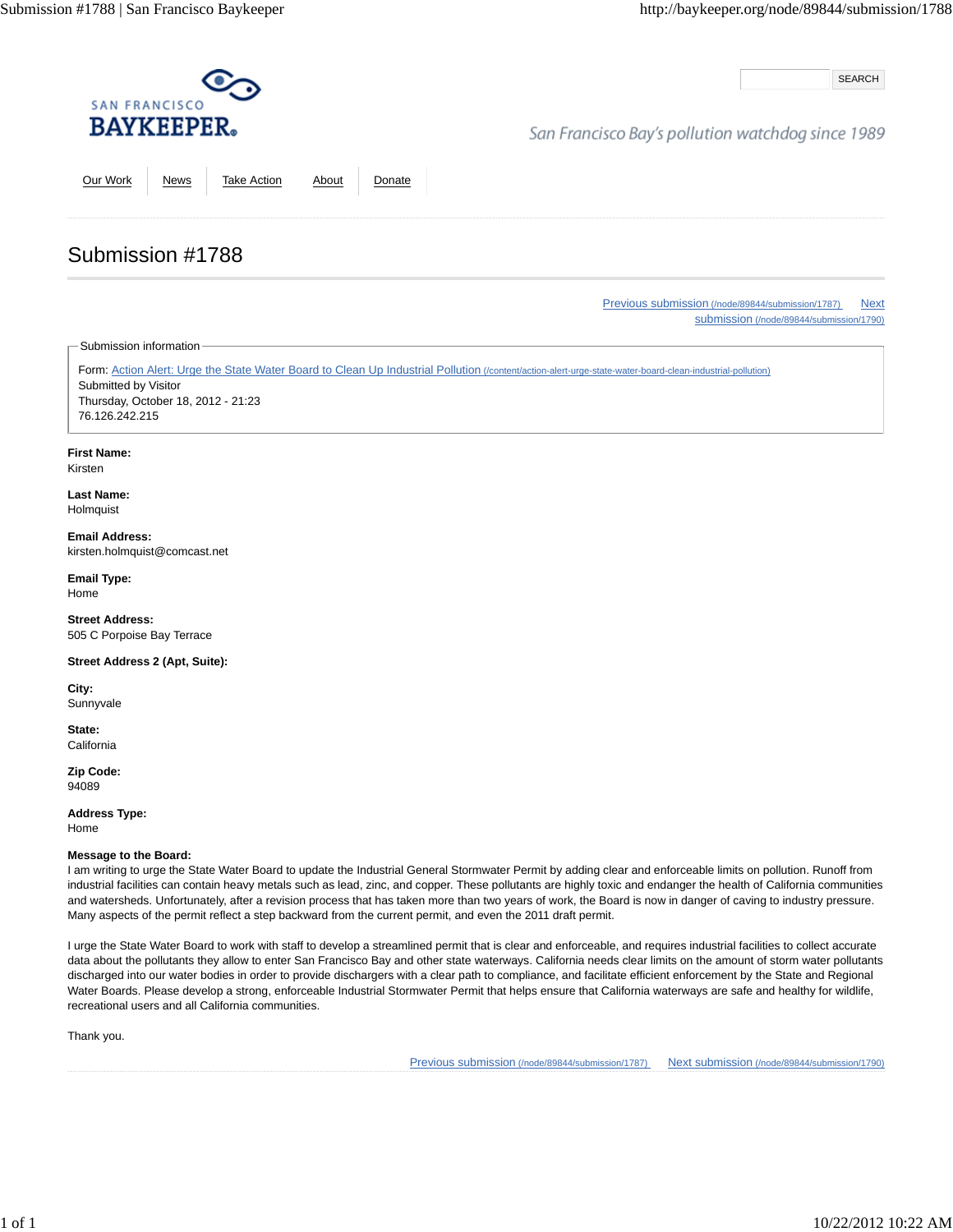SEARCH

## San Francisco Bay's pollution watchdog since 1989

Our Work News Take Action About Donate

Previous submission (/node/89844/submission/1788) Next

submission (/node/89844/submission/1792)

Submission information

Submission #1790

Form: Action Alert: Urge the State Water Board to Clean Up Industrial Pollution (/content/action-alert-urge-state-water-board-clean-industrial-pollution) Submitted by Visitor Friday, October 19, 2012 - 09:33 70.36.140.42

### **First Name:**

Lael

#### **Last Name:** Robertson

**Email Address:** lael@sonic.net

**Email Type:** Home

**Street Address:** 512 missouri Street

**Street Address 2 (Apt, Suite):**

**City:** san francisco

**State: California** 

**Zip Code:** 94107

**Address Type:**

Home

### **Message to the Board:**

I am writing to urge the State Water Board to update the Industrial General Stormwater Permit by adding clear and enforceable limits on pollution. Runoff from industrial facilities can contain heavy metals such as lead, zinc, and copper. These pollutants are highly toxic and endanger the health of California communities and watersheds. Unfortunately, after a revision process that has taken more than two years of work, the Board is now in danger of caving to industry pressure. Many aspects of the permit reflect a step backward from the current permit, and even the 2011 draft permit.

I urge the State Water Board to work with staff to develop a streamlined permit that is clear and enforceable, and requires industrial facilities to collect accurate data about the pollutants they allow to enter San Francisco Bay and other state waterways. California needs clear limits on the amount of storm water pollutants discharged into our water bodies in order to provide dischargers with a clear path to compliance, and facilitate efficient enforcement by the State and Regional Water Boards. Please develop a strong, enforceable Industrial Stormwater Permit that helps ensure that California waterways are safe and healthy for wildlife, recreational users and all California communities.

Thank you.

Previous submission (/node/89844/submission/1788) Next submission (/node/89844/submission/1792)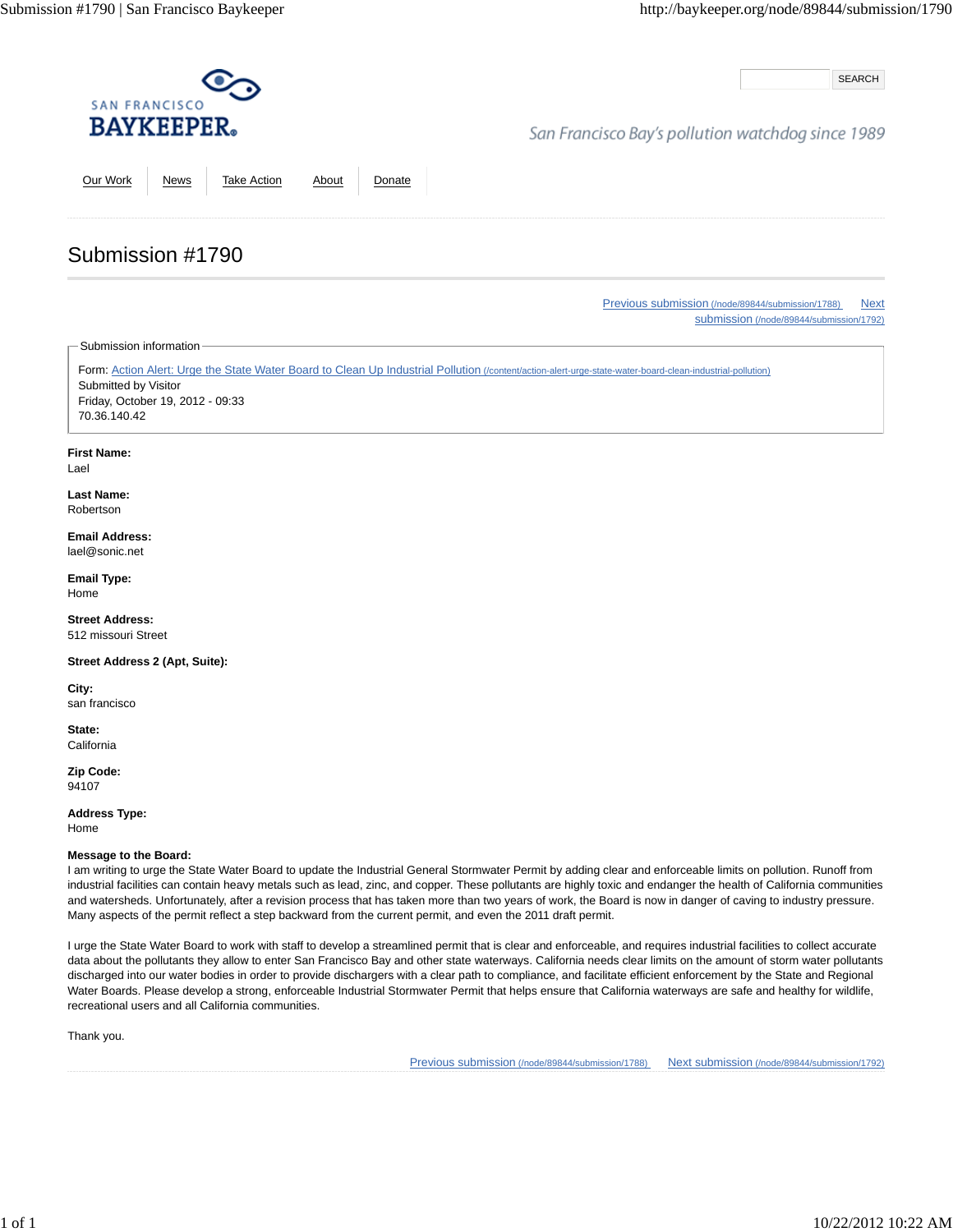SEARCH

## San Francisco Bay's pollution watchdog since 1989

Our Work News Take Action About Donate

Previous submission (/node/89844/submission/1790) Next submission (/node/89844/submission/1796)

Submission information

Submission #1792

Form: Action Alert: Urge the State Water Board to Clean Up Industrial Pollution (/content/action-alert-urge-state-water-board-clean-industrial-pollution) Submitted by Visitor Friday, October 19, 2012 - 15:39 76.103.47.245

### **First Name:**

Rich

**Last Name:** Yurman

#### **Email Address:** ryurman@newsguy.com

**Email Type:** Home

**Street Address:** 2516 24th Av

**Street Address 2 (Apt, Suite):**

**City:** s.f.

**State: California** 

**Zip Code:** 94116

**Address Type:**

Home

### **Message to the Board:**

I am writing to urge the State Water Board to update the Industrial General Stormwater Permit by adding clear and enforceable limits on pollution. Runoff from industrial facilities can contain heavy metals such as lead, zinc, and copper. These pollutants are highly toxic and endanger the health of California communities and watersheds. Unfortunately, after a revision process that has taken more than two years of work, the Board is now in danger of caving to industry pressure. Many aspects of the permit reflect a step backward from the current permit, and even the 2011 draft permit.

I urge the State Water Board to work with staff to develop a streamlined permit that is clear and enforceable, and requires industrial facilities to collect accurate data about the pollutants they allow to enter San Francisco Bay and other state waterways. California needs clear limits on the amount of storm water pollutants discharged into our water bodies in order to provide dischargers with a clear path to compliance, and facilitate efficient enforcement by the State and Regional Water Boards. Please develop a strong, enforceable Industrial Stormwater Permit that helps ensure that California waterways are safe and healthy for wildlife, recreational users and all California communities.

Thank you.

Previous submission (/node/89844/submission/1790) Next submission (/node/89844/submission/1796)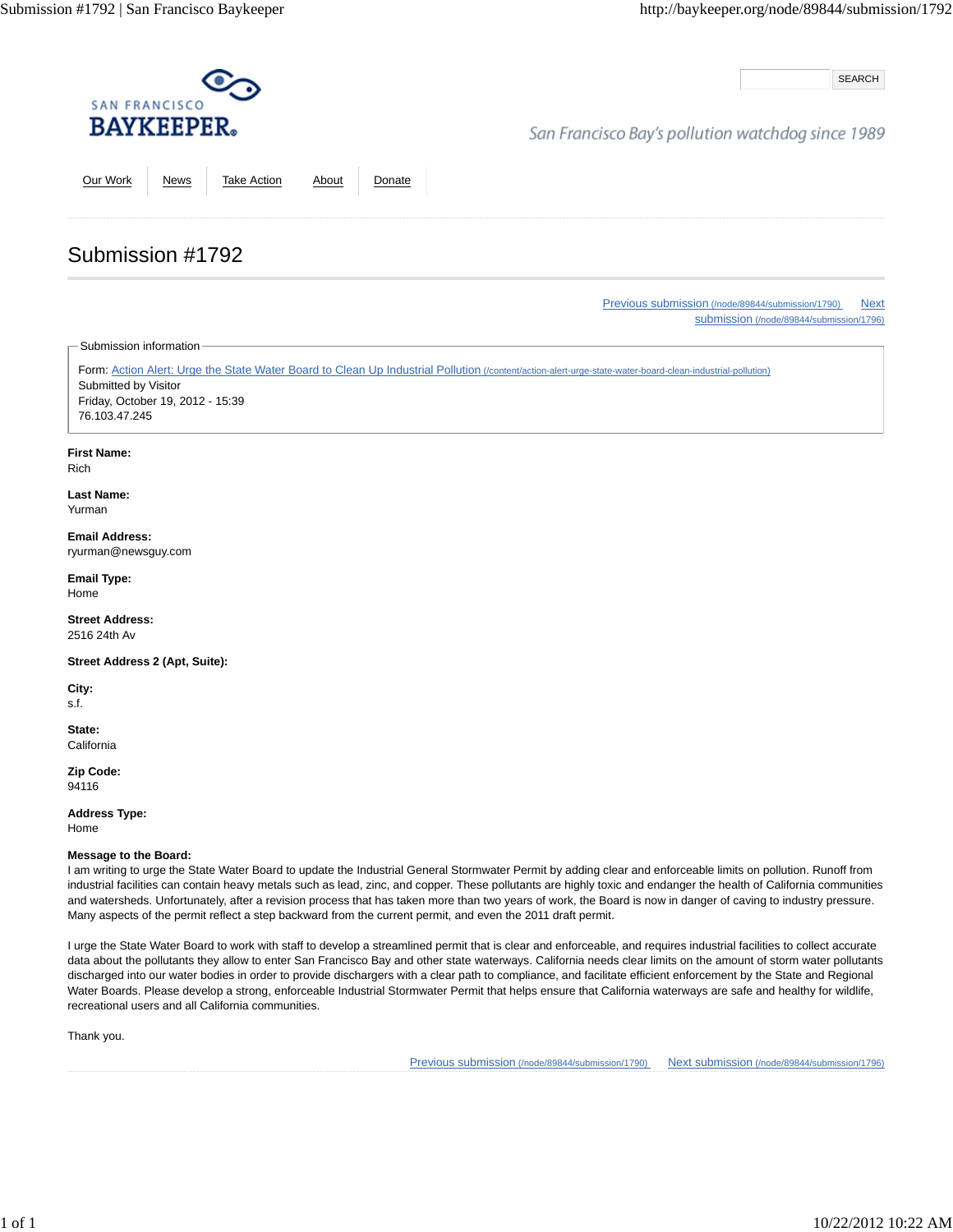SEARCH

## San Francisco Bay's pollution watchdog since 1989

Our Work News Take Action About Donate

### Previous submission (/node/89844/submission/1792) Next submission (/node/89844/submission/1800)

Submission information

Submission #1796

Form: Action Alert: Urge the State Water Board to Clean Up Industrial Pollution (/content/action-alert-urge-state-water-board-clean-industrial-pollution) Submitted by Visitor Sunday, October 21, 2012 - 09:54 66.245.41.235

#### **First Name:**

Cindi

**Last Name:** Darling

**Email Address:** darling339@earthlink.net

**Email Type:** Home

**Street Address:** 339 Forrest Avenue

**Street Address 2 (Apt, Suite):**

**City:** Fairfax

**State: California** 

**Zip Code:** 94930

**Address Type:** Home

**Message to the Board:**

I am writing to urge the State Water Board to update the Industrial General Stormwater Permit by adding clear and enforceable limits on pollution. Runoff from industrial facilities can contain heavy metals such as lead, zinc, and copper. These pollutants are highly toxic and endanger the health of California communities and watersheds. Unfortunately, after a revision process that has taken more than two years of work, the Board is now in danger of caving to industry pressure. Many aspects of the permit reflect a step backward from the current permit, and even the 2011 draft permit.

I urge the State Water Board to work with staff to develop a streamlined permit that is clear and enforceable, and requires industrial facilities to collect accurate data about the pollutants they allow to enter San Francisco Bay and other state waterways. California needs clear limits on the amount of storm water pollutants discharged into our water bodies in order to provide dischargers with a clear path to compliance, and facilitate efficient enforcement by the State and Regional Water Boards. Please develop a strong, enforceable Industrial Stormwater Permit that helps ensure that California waterways are safe and healthy for wildlife, recreational users and all California communities.

Thank you.

Previous submission (/node/89844/submission/1792) Next submission (/node/89844/submission/1800)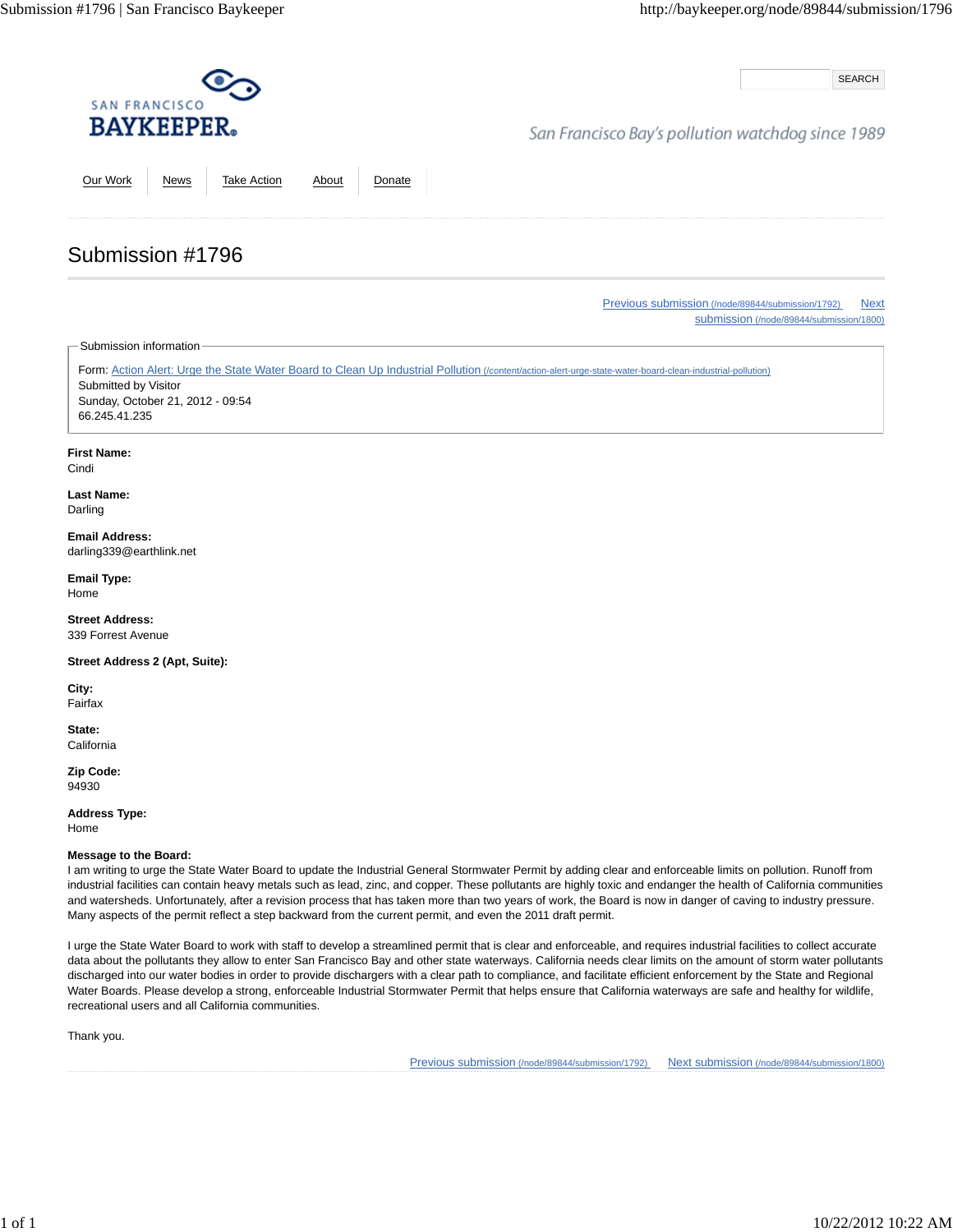SEARCH

## San Francisco Bay's pollution watchdog since 1989

Our Work News Take Action About Donate

Previous submission (/node/89844/submission/1796) Next submission (/node/89844/submission/1801)

Submission information

Submission #1800

Form: Action Alert: Urge the State Water Board to Clean Up Industrial Pollution (/content/action-alert-urge-state-water-board-clean-industrial-pollution) Submitted by Visitor Sunday, October 21, 2012 - 16:09 66.234.215.151

### **First Name:**

Dave

**Last Name:** Seaborg

#### **Email Address:** davidseaborg@juno.com

**Email Type:** Home

**Street Address:** 1888 Pomar Way

**Street Address 2 (Apt, Suite):**

**City:** Walnut Creek

**State: California** 

**Zip Code:** 94598

**Address Type:** Home

**Message to the Board:**

I am writing to urge the State Water Board to update the Industrial General Stormwater Permit by adding clear and enforceable limits on pollution. Runoff from industrial facilities can contain heavy metals such as lead, zinc, and copper. These pollutants are highly toxic and endanger the health of California communities and watersheds. Unfortunately, after a revision process that has taken more than two years of work, the Board is now in danger of caving to industry pressure. Many aspects of the permit reflect a step backward from the current permit, and even the 2011 draft permit.

I urge the State Water Board to work with staff to develop a streamlined permit that is clear and enforceable, and requires industrial facilities to collect accurate data about the pollutants they allow to enter San Francisco Bay and other state waterways. California needs clear limits on the amount of storm water pollutants discharged into our water bodies in order to provide dischargers with a clear path to compliance, and facilitate efficient enforcement by the State and Regional Water Boards. Please develop a strong, enforceable Industrial Stormwater Permit that helps ensure that California waterways are safe and healthy for wildlife, recreational users and all California communities.

Thank you.

Previous submission (/node/89844/submission/1796) Next submission (/node/89844/submission/1801)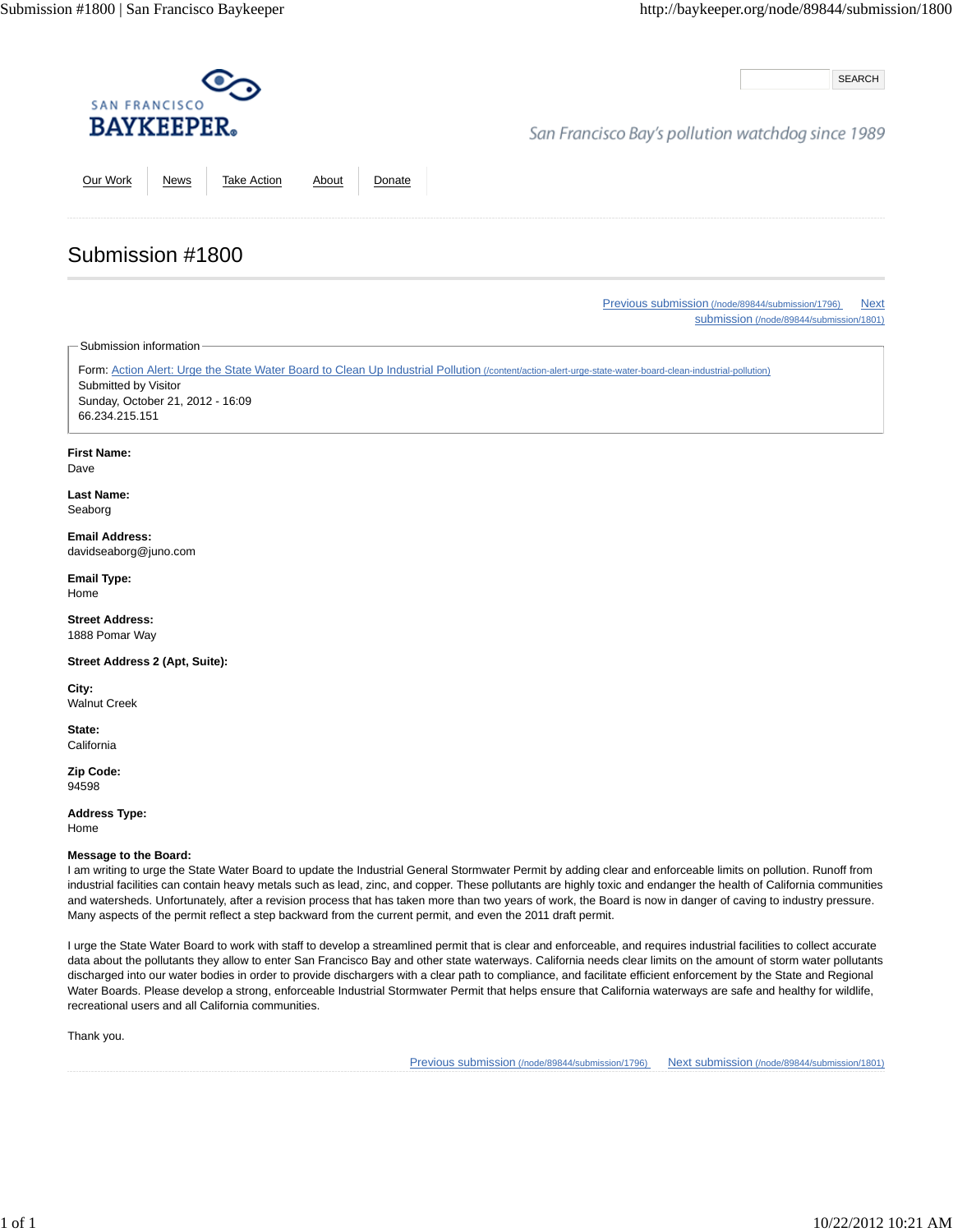SEARCH

## San Francisco Bay's pollution watchdog since 1989

Our Work News Take Action About Donate

#### Previous submission (/node/89844/submission/1800) Next submission (/node/89844/submission/1803)

Submission information

Submission #1801

Form: Action Alert: Urge the State Water Board to Clean Up Industrial Pollution (/content/action-alert-urge-state-water-board-clean-industrial-pollution) Submitted by Visitor Sunday, October 21, 2012 - 16:43 75.63.19.64

#### **First Name:**

**Jeffrey** 

#### **Last Name:** Dickemann

**Email Address:** dicke.mannjeff@hotmail.com

**Email Type:** Home

**Street Address:** 2901 Humphrey Ave.

**Street Address 2 (Apt, Suite):**

**City:** Richmond

**State: California** 

**Zip Code:** 94804

**Address Type:** Home

**Message to the Board:**

I am writing to urge the State Water Board to update the Industrial General Stormwater Permit by adding clear and enforceable limits on pollution. Runoff from industrial facilities can contain heavy metals such as lead, zinc, and copper. These pollutants are highly toxic and endanger the health of California communities and watersheds. Unfortunately, after a revision process that has taken more than two years of work, the Board is now in danger of caving to industry pressure. Many aspects of the permit reflect a step backward from the current permit, and even the 2011 draft permit.

I urge the State Water Board to work with staff to develop a streamlined permit that is clear and enforceable, and requires industrial facilities to collect accurate data about the pollutants they allow to enter San Francisco Bay and other state waterways. California needs clear limits on the amount of storm water pollutants discharged into our water bodies in order to provide dischargers with a clear path to compliance, and facilitate efficient enforcement by the State and Regional Water Boards. Please develop a strong, enforceable Industrial Stormwater Permit that helps ensure that California waterways are safe and healthy for wildlife, recreational users and all California communities.

Thank you. Jeffrey M.Dickemann

Previous submission (/node/89844/submission/1800) Next submission (/node/89844/submission/1803)